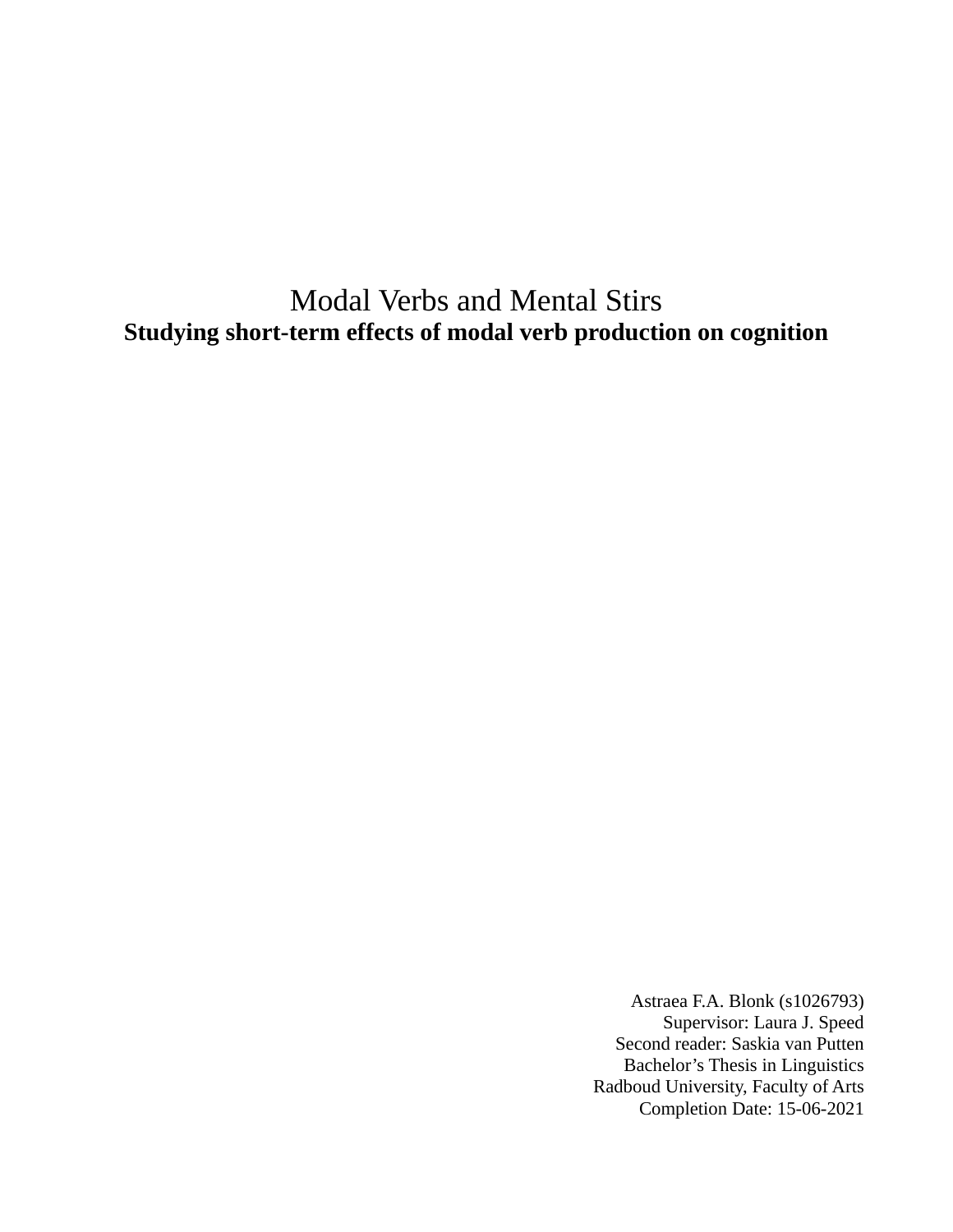#### **Preface**

When I found out that my bachelor's thesis in Linguistics was about to be supervised by a researcher who seemed to be teaching primarily at the Communication and Information Sciences program, I wondered if the subject for which I had tried so hard to find a supervisor was actually a topic that fit a thesis in Linguistics, rather than it being more suited for students of the program where my supervisor was teaching. However, after nearly five months of diving into the subject and incorporating many things I learned at courses about psycholinguistics, neurolinguistics and language analysis, among others, I can state with reasonable certainty that my initial doubts were wrong and that the document presented here is worthy of concluding my Linguistics bachelor.

I want to thank my supervisor, Laura Speed, for the time and effort she put in guiding the thesis process from start to finish and for all her comments during various stages of this process, which have been very helpful. I would also like to thank my father, Arie Blonk, thanks to whom I was introduced to Neuro-Linguistic Programming, which inspired the subject of this thesis. I want to thank my sisters Nadia and Paloma Blonk and my mother, Rineke Blonk, for helping me pre-test some anagrams and later the experiment itself. In addition, I want to express my thanks to the following people who have helped to spread the experiment to as many interested people as possible, in alphabetical order: Anita Hunter, Annet van Berkel, Arie Baudoin, Arie Blonk, Aurora Blonk, Carmen Piscador, Corrie Papeleu, Elke Teurlings, Floris Cos, Georgia Vasilaras, Jan Stam, Joke Scheffers, Laura Speed, Laurine Blonk, Marc van der Wijst, Myrthe Spierings, Nadia Blonk, Paloma Blonk, Stef Grondelaers and Tamara Mauro, as well as all the people who reshared a post or shared a link without my knowledge and perhaps one or two people that I did know about but forgot to mention (sorry). Last but not least, my gratitude goes, of course, to all the 357 anonymous people who filled in the experiment, either partly or completely. I very much appreciate that all of you took your time to help me without expecting much in return.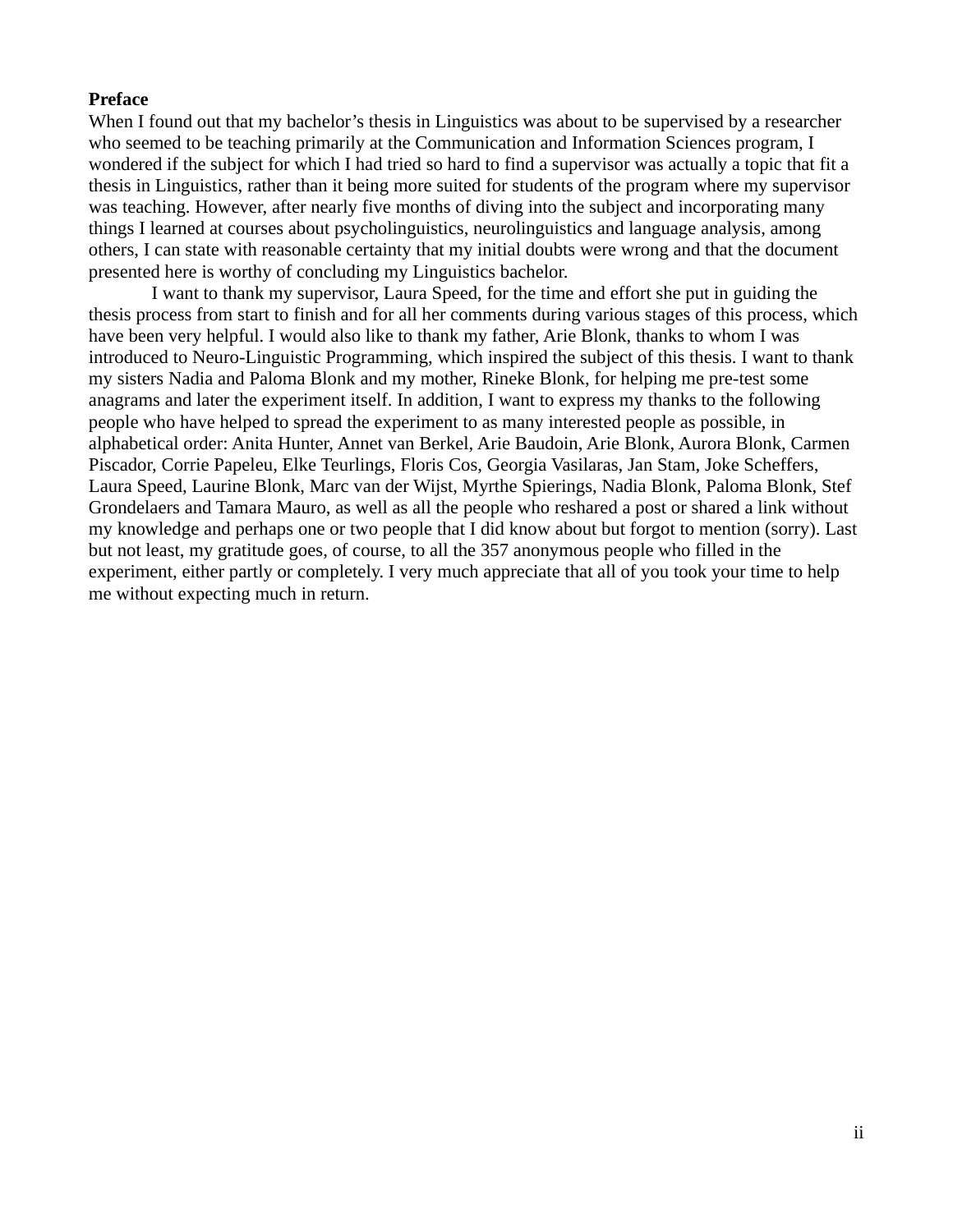# **Table of Contents**

| <b>Chapter</b>                                      | Page           |
|-----------------------------------------------------|----------------|
| Abstract                                            | 1              |
| 1. Introduction                                     | 1              |
| 1.1 Linguistic Relativity Research                  | $\overline{2}$ |
| 1.2 Language Production Research                    | 3              |
| 1.3 Embodied Cognition                              | 4              |
| 1.4 Current Experiment                              | 6              |
| 2. Methodology                                      | 8              |
| 2.1 Research Design                                 | 8              |
| 2.2 Participants                                    | 9              |
| 2.3 Materials                                       | 9              |
| 2.4 Procedure                                       | 12             |
| 2.5 Data Analysis                                   | 14             |
| 3. Results                                          | 15             |
| 3.1 Factor Analysis                                 | 15             |
| 3.2 Main Analysis                                   | 17             |
| 3.3 Alternative Analysis                            | 18             |
| 4. Discussion                                       | 18             |
| 5. Conclusion                                       | 24             |
| References                                          | 24             |
| Appendices                                          | 29             |
| Appendix I: Items from the sentence generation task | 29             |
| Appendix II: Python code used to generate anagrams  | 32             |
| Appendix III: Items from the anagram task           | 33             |
| Appendix IV: Items from the questionnaires          | 35             |
| Appendix V: Instruction texts                       | 38             |
| Appendix VI: R code used for data analysis          | 42             |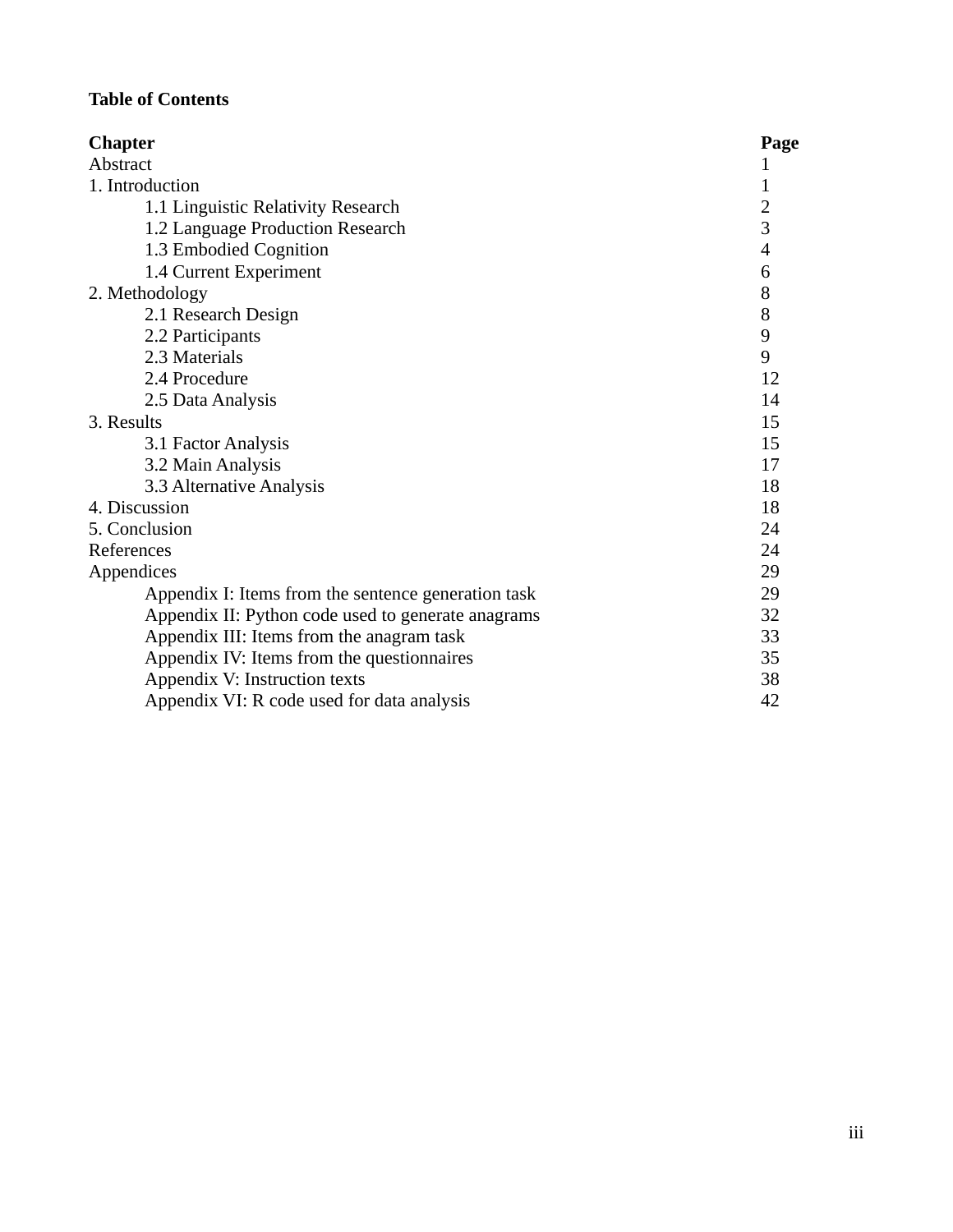#### **Abstract**

Research into the possible effects of language on thought has focused predominantly on effects of language structure and language perception (i.e. hearing and reading). Few studies have addressed potential cognitive consequences of the words we speak, and those who did, often found effects that could be traced back to mechanisms separate from the language production process. In addition, tests of functional effects of language on the mind have typically employed content words, which are relatively concrete in comparison to function words and thus provide little opportunity to explore the challenges of representing abstract concepts that come with theories of embodied cognition. It would therefore be interesting to explore the effects of language production while using a more structural category of words: modal verbs. Participants in the present experiment generated sentences containing a Dutch modal verb that pertained either to intrinsic motivation ("willen" [*to want to*]), extrinsic motivation ("moeten" [*to have to*]) or neither ("zullen" [*will*]). After the sentence production task, they were asked to solve anagrams and rate their experience of the experiment. Producing different modal verbs did not appear to influence participants' performance or persistence on the anagram task, nor did it result in differences in how they rated their intrinsic motivation and sense of autonomy in relation to the experimental tasks. A number of potential explanations for these findings are discussed, including the possibilities that the particular areas of language that have been investigated cannot affect cognition or that the experiment missed genuine effects due to large amounts of noise. It is suggested that more research be undertaken into the duration of functional language effects, into the extent to which abstract words can influence cognition and into effects of language production in general.

---

*A change in language can transform our appreciation of the cosmos.* (Whorf, 1952, p. 182)

#### **1. Introduction**

Can a change in what we say, alter our experience of the world around us? While there are still many questions surrounding the exact relationship between words and the mind, claims about influences of language production on our impression of life are not new. One notable source of such claims is the field of Neuro-Linguistic Programming, or  $NLP<sup>1</sup>$  $NLP<sup>1</sup>$  $NLP<sup>1</sup>$  (Liekens, 2005). As remarked by its founders, "[w]e as human beings use our language […] to represent our experience – we call this activity reasoning, thinking, fantasying, rehearsing. When we are using language as a representational system, we are creating a model of our experience." (Bandler & Grinder, 1975, pp. 21-22) According to them, the difference between people who face challenges with lots of energy and creativity and those who undergo them with misery "follows primarily from differences in the richness of their models" (Bandler & Grinder, 1975, p. 14).

However, Bandler and Grinder's claims have been met with some resistance. Levelt (1996) argued that NLP disregards science and that practitioners of NLP fall into the 'black hole' of linguistic relativity (p. 27). While this critical essay was published 25 years ago, Levelt's commentary is not any less relevant today. Although a recent surge in research both within and outside the field of linguistic relativity suggests that language may influence how we think after all, there remains a shortage of studies into the specific linguistic claims from the field of NLP, such as that producing nominalizations could stagnate our progress or that an inconvenient choice of modal verbs would have the power to make tasks harder than they could have been if they had been stated differently (Liekens, 2005). Filling

<span id="page-3-0"></span><sup>1</sup> Not to be confused with Natural Language Processing, which shares the same acronym.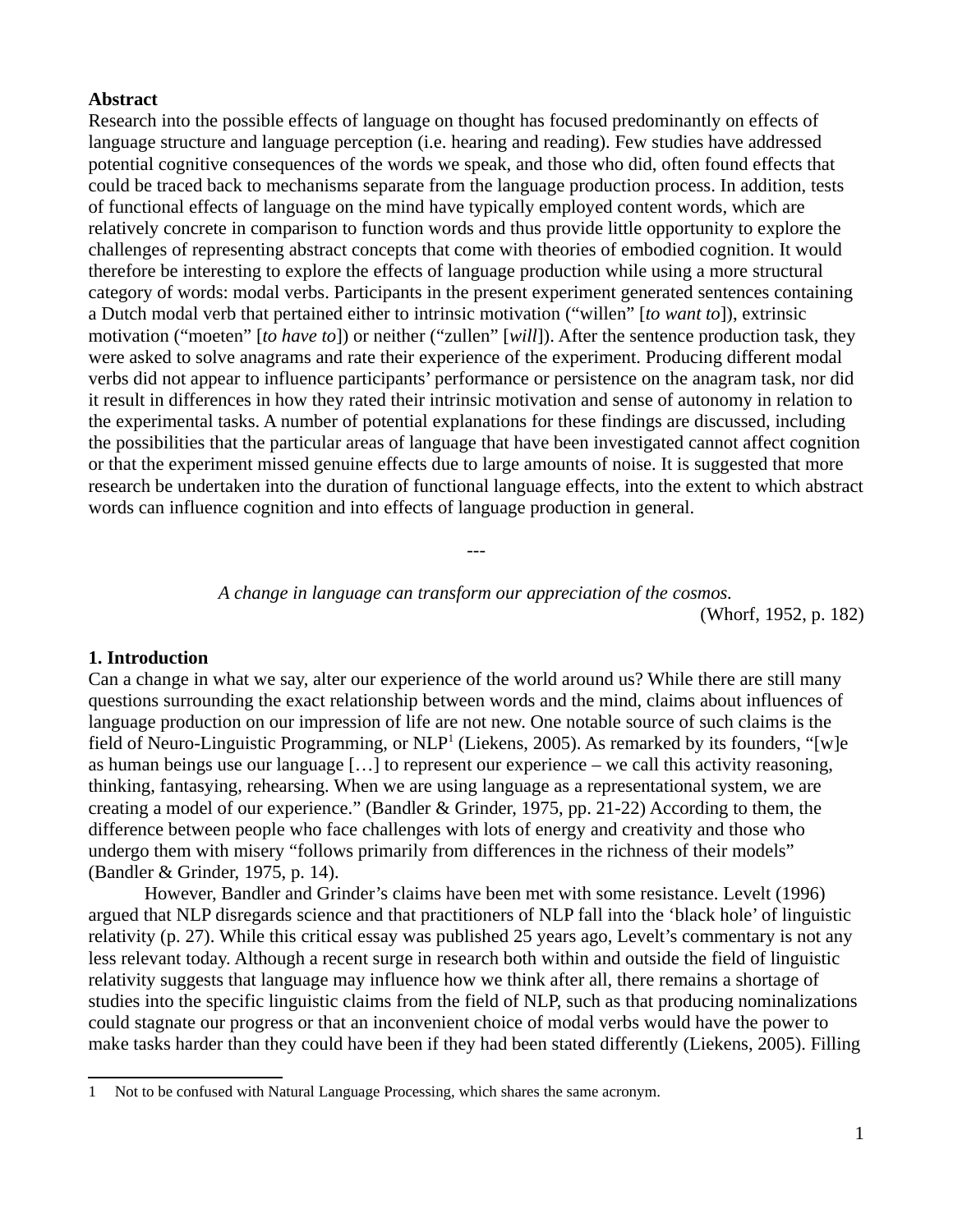this gap and figuring out if the processes involved in language production have some of the proclaimed capabilities will help not only the field of NLP but also the field of linguistic relativity more generally.

The remainder of this chapter is structured as follows: Section 1.1 discusses literature from the broader field that concerns itself with the relationship between language and thought. This is followed by Section 1.2, which discusses language production research more specifically. Section 1.3 explains a possible cognitive mechanism that might enable language production to affect cognition. Finally, in Section 1.4, the current experiment is outlined<sup>[2](#page-4-0)</sup>, along with an explanation of how it complements other studies done so far.

#### **1.1 Linguistic Relativity Research**

A central field in the study of the relationship between language and the mind is the field of *linguistic relativity*, which investigates Whorf's (1956) proposed principle that "all observers are not led by the same physical evidence of the same picture of the universe, unless their linguistic backgrounds are similar, or can in some way be calibrated" (p. 214). In other words, a person's experience of the world around them would be affected by their 'linguistic background'. What kind of background is this, exactly?

Traditionally, this term 'linguistic background' has been taken to refer to the *structure* of the language spoken by a person (Brown, 1976; Lucy, 1997). This interpretation is based on the idea that different languages employ different grammatical structures (Whorf, 1956) and lexical categorizations (Whorf, 1952) and hypothesizes that native speakers of one language (e.g. English) show cognitive differences when compared to native speakers of another language (e.g. Hopi) (Whorf, 1956; Brown, 1976; Lucy, 1997). Among the researchers who tested this reading of the linguistic relativity hypothesis are Davidoff et al. (1999), who conducted a color memory task on the Berinmo people of Papua New Guinea and compared the results to speakers of English who had done the same task. The vocabulary Berinmo people can employ to describe colors differs from the words available for this in English; for example, Berinmo does not make a distinction between 'blue' and 'green', but this language does distinguish between two other shades, 'wor' and 'nol', which would both be described by 'green' by a native speaker of English (Davidoff et al., 1999). The color memory task involved a researcher showing a color to the participants, followed by a 30 seconds delay, after which participants had to pick the color they had seen from two presented options. The authors found that the Berinmo people distinguished more accurately between the two options if one of them was a 'wor' color and the other one a 'nol' color than if one of them was a shade of green and the other one was blue. For the English participants, the effect was opposite. This was but one of the studies that displayed support for the structural reading of the linguistic relativity hypothesis, with similar research showing that differences in the structure of language systems can affect speakers' speed of color discernment (Winawer et al., 2007), spatial reasoning (Levinson et al., 2002) and discrimination of shapes (Lupyan & Spivey, 2008).

However, the structural reading is not the only possible interpretation of 'linguistic background'. Lucy (1997) notes that there are at least two other levels at which language may affect thought: (1) the semiotic level, which relates to the potential influence of speaking *any language at all* in comparison to species who do not use such a system of arbitrary symbols (Hockett, 1960) to communicate, and (2) the functional level, which involves the potential effects of using a language in a particular way (e.g. using certain English words over synonyms). Considering that the claims from the field of NLP about the effects of choosing certain linguistic elements or structures (e.g. nominalizations) over others fall under the latter category, this thesis will be focusing on the functional reading of the linguistic relativity hypothesis. Whereas Lucy (1997) refers to this type of relativity as

<span id="page-4-0"></span><sup>2</sup> This experiment has been preregistered at the Open Science Framework under DOI [10.17605/OSF.IO/CTEVW](https://doi.org/10.17605/OSF.IO/CTEVW).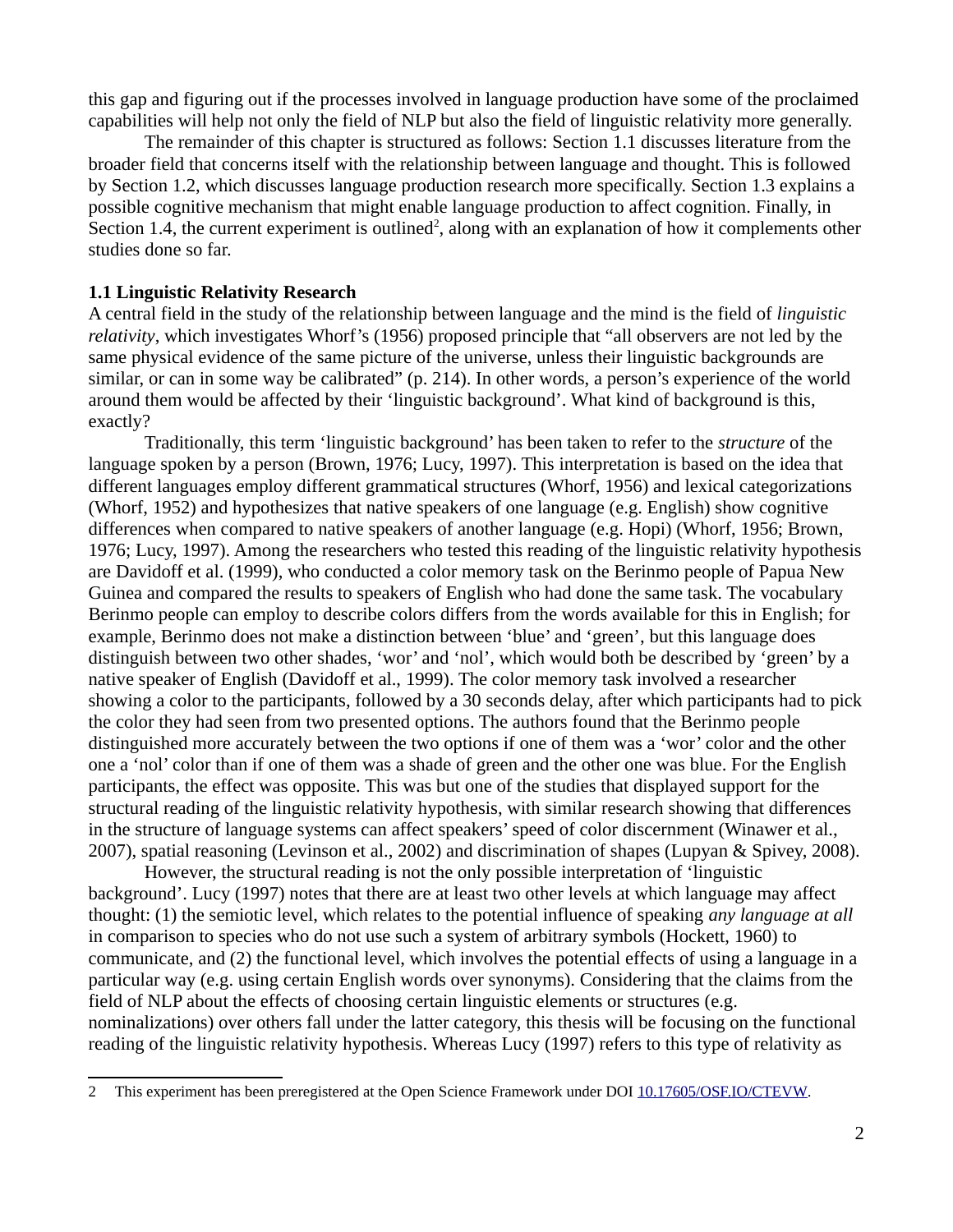*discursive relativity* and prefers to limit the usage of the term 'linguistic relativity' to those cases in which it applies to the structural level of language, for simplicity's sake, the latter term will be used here to denote influences of language on the mind from any level, including the functional.

Under the functional interpretation, the linguistic relativity hypothesis would predict that using language in a particular way has consequences for non-linguistic cognition (Lucy, 1997). Since language is mainly used for communication purposes (Vygotsky,  $1987$ )<sup>[3](#page-5-0)</sup> and a typical communicative situation involves at least one person who *produces* language and one person who *perceives* language (Jakobson, 1960), a distinction can be made between functional effects of language on cognition during production and during perception. There have been a number of studies that have attempted to find support for influences of language perception on the mind; for instance, Meteyard et al. (2007) had participants listen to verbs referring to either upward (e.g. 'rise') or downard (e.g. 'fall') movement while they performed a visual task in which they had to discern vertical motion from random motion, and found that it was harder to detect the vertical motion when its direction was opposite to the direction referred to by the background verbs than when these directions were congruent (cf. Francken et al., 2015). Other language perception research has shown that hearing the name of an object makes it easier to spot it (Lupyan & Ward, 2013; Ostarek & Huettig, 2017) and that grammatical gender of ingredients in fragrance descriptions can influence memory for odors (Speed & Majid, 2019). However, these are all studies that have considered effects of reading or listening to language. While they provide some support for the functional interpretation of the linguistic relativity hypothesis, they do not rule out the possibility that such effects are limited to language perception. Are there any studies that have looked at cognitive influences of language production specifically?

#### **1.2 Language Production Research**

There have been a number of prior lines of research that have considered effects of producing language on various parts of cognition. One of them tested the effects of having sports players engage in motivational (e.g. 'I can do this') or instructional self-talk (e.g. 'Keep your arm low'). For instance, Hatzigeorigiadis et al. (2009) found that tennis players who were instructed to use motivational or instructional cue words ended up performing better, showing more self-confidence and being less anxious than a control group who received short tactical lectures instead. Slimani et al. (2014) found that kickboxers who identified negative self-talk statements and turned them into positive, motivational ones had more self-confidence and positive affect and less negative affect after a period of 12 weeks than those who performed physical training during that period instead. What's more, Tod et al. (2011) conducted a meta-analysis and found that the majority of the studies into instructional or motivational self-talk that they analyzed supported an effect on performance in sports. Nonetheless, although these acts of self-talk involved language production of some sort, there is no certainty that the measured effects were caused by the very act of producing language itself. Effects may also have been caused by participants' above average awareness of what they were saying and how they were saying it, a natural consequence of trying to integrate a new form of self-talk into their system. For example, increased awareness of instructional self-talk statements could have helped participants focus more on their task and on what they had to do, thus enhancing performance through heightened concentration. In the case of motivational self-talk, participants being aware of telling themselves that they 'can do it' could have encouraged them to convince themselves that they 'can do it', with that conviction altering their performance rather than the fact that they produced some corresponding utterances (i.e. a self-fulfilling prophecy, see Madon et al., 1997). A pure effect of language production should be one that is present

<span id="page-5-0"></span><sup>3</sup> Language also enables *inner speech* (Vygotsky, 1987), or self-talk.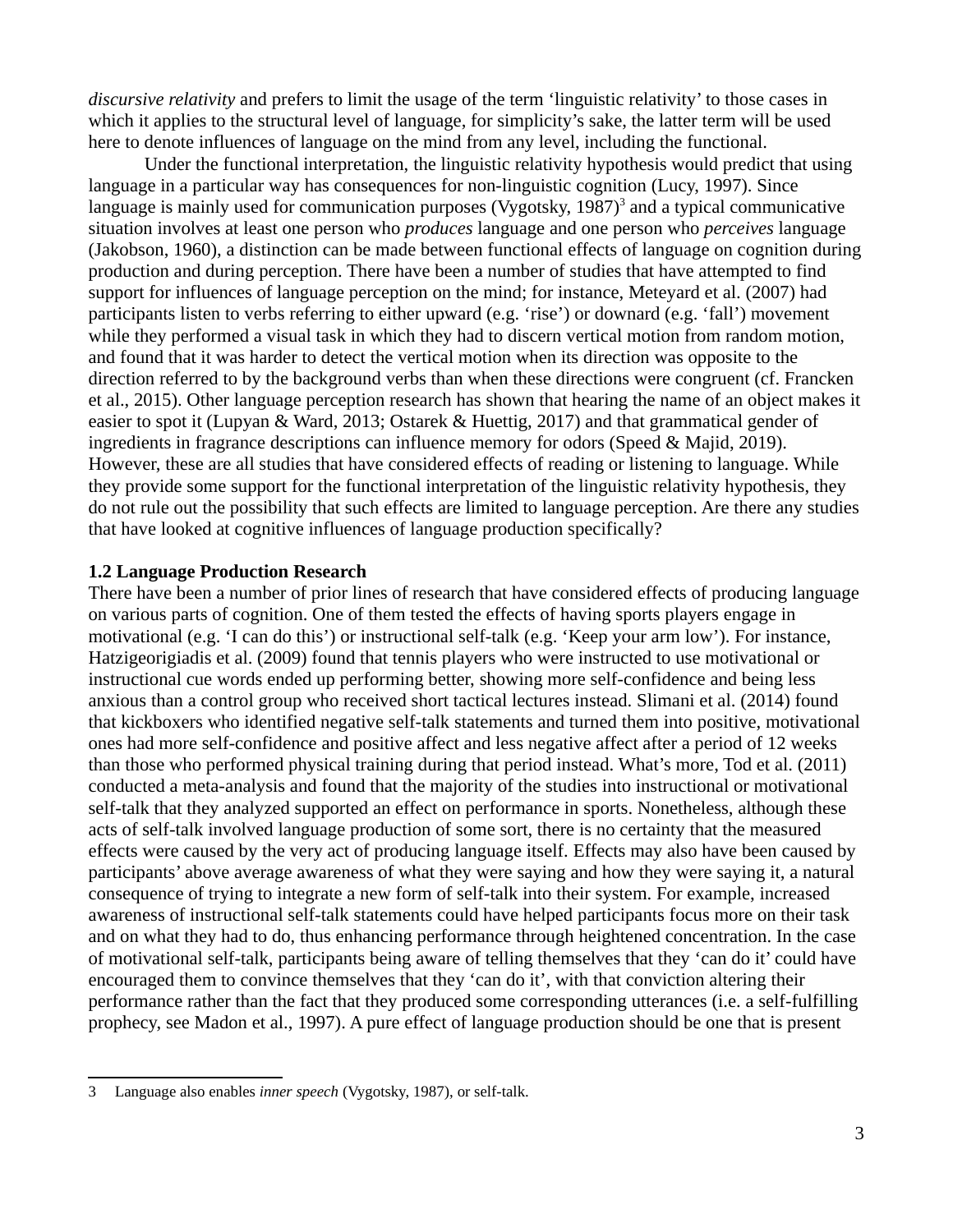both when one is conscious of their choice of words, such as in the experiments described in this paragraph, as well as when one is not, such as in more typical everyday situations.

A second line of language production research has looked into the occurrence of a phenomenon which the original discoverers dubbed "Saying Is Believing" (Higgins & Rholes, 1978). In their experiment, they had participants read an essay about a stimulus person and summarize it for an addressee who, so they were told, either liked or disliked the person. This resulted in summaries biased according to the recipient attitude, which in turn would influence their own personal judgment of the stimulus person: after a delay, participants were asked to reproduce the contents of the original essay, as well as to rate the likability of the stimulus person, and it turned out that those who had written a relatively positive summary had a subsequent tendency to give more positive ratings and to reproduce a more positively sounding essay than the ones who had produced relatively negative summaries. Interestingly, this bias only turned up for the participants who actually *wrote* a summary, and not for the participants in the control condition who were merely instructed to write a summary but were told that they had been placed in the wrong experimental condition after they finished reading the essay. However, while the authors of the original paper saw their findings as a good reason to coin the term "Saying Is Believing" (SIB), later research showed that there might have been factors other than "saying" which could have caused "believing" in the original experiment. Echterhoff et al. (2005) tested the influence of audience feedback on SIB and discovered that participants who heard that the addressee failed to identify the stimulus person based on their summary did not exhibit SIB. Echterhoff et al. (2008) found that the type of communication goal also affected the occurrence of this effect, with participants who tuned their message to their audience with a goal such as being polite or obtaining a monetary reward showing no subsequent cognitive influences. Both articles propose that the effect discovered by Higgins and Rholes might not be caused by language production directly, but by the creation of a 'shared reality': the positive feedback given by the audience (or assumed positive feedback when no explicit feedback has been given) encourages belief in the contents of the produced message, and this increased belief might have been what actually led to an influence on memory and likability ratings.

One final study that has looked at the effects of language production on thinking dealt with emotion-related words. Oosterwijk et al. (2009) had participants come up with words associated either with 'pride' or with 'disappointment' while their posture was being measured. It turned out that participants decreased their posture height more during the production of disappointment words than during the production of words related to 'pride'. Moreover, covariance analysis showed that it weren't increased feelings of disappointment that mediated this effect. Then, what kind of mechanism could have caused these changes in posture? And is this mechanism separable from language, like the increases in concentration and the shared reality effects, or is it inherent to the language production process, i.e. an automatic, context-independent consequence of generating meaningful language?

#### **1.3 Embodied Cognition**

When a person produces language (e.g. "chair"), there is typically an underlying situation or concept (e.g. a mental image of a chair) that they have encoded linguistically in order to send it to another person who can decode the utterance and retrieve the original meaning (Schramm, 1954). There is thus a critical connection between language and meaning, or between language and knowledge about concepts in the world. Hence, in order to gain a full understanding of the processes involved in language production and perception, it is also necessary to gain an understanding of the way concepts are represented in the brain. Fodor (1975) argues for the existence of a 'language of thought' that stores this kind of information. He contends that any being that is able to make decisions in a particular situation must have a dedicated representational system in order to reason about the options available to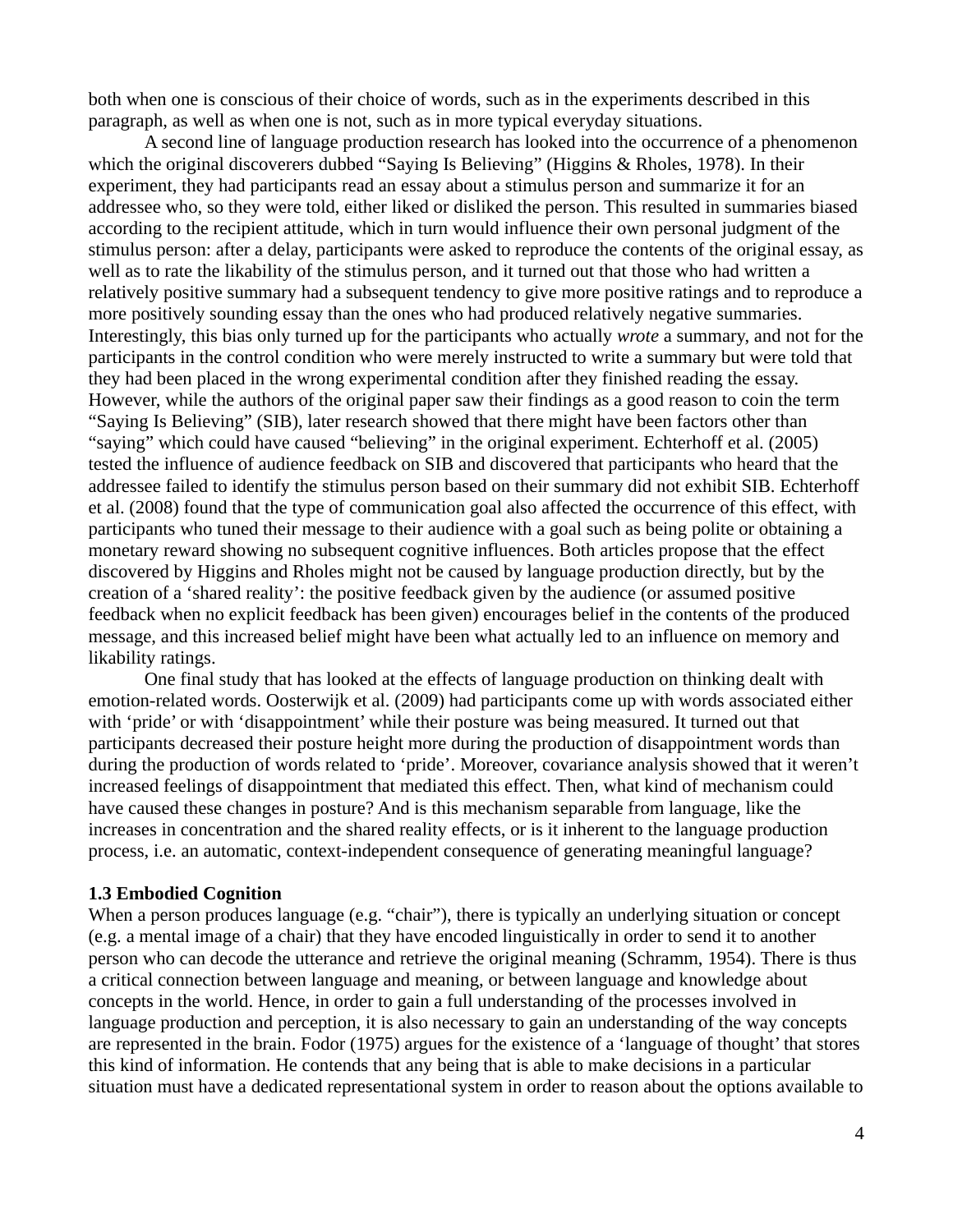them, and he believes that such a system would be like a 'mental language', since it shares some characteristic features with natural languages, such as productivity (Hockett, 1960). Fodor's theory and similar proposals (see e.g. Pylyshyn, 1984) have been called *amodal* theories of knowledge since they suppose a representational system that is separate from the modality-specific areas of the brain, i.e. the areas that process input from the body's senses (Barsalou, 1999, 2008; Niedenthal et al., 2005).

However, this has not been the only view of concept representation in the brain. If the process of encoding meaning into language or decoding it from language involved only the interaction with the part of the brain where this "metalanguage" (Fodor, 1975, p. 65) would be located, it would be difficult to explain the effects of several language perception studies discussed in Section 1.1, such as the study by Meteyard et al. (2007), who showed that motion detection could be impaired by hearing motion verbs that were directionally incongruent. Indeed, neuroimaging studies show that language processing activates brain areas specific to the meaning of the words being processed, such as auditory areas in the case of words with strong acoustic features (Binder & Desai, 2011; Kiefer et al., 2008) or motor areas for words referring to bodily actions (Binder & Desai, 2011; Hauk et al., 2004; Pulvermüller, 2005). Considering that such effects generally happened within 200 milliseconds after a word was presented to participants (Kiefer et al., 2008; Pulvermüller et al., 2005), it is unlikely that these activations are byproducts of language processing. Rather, they might be essential steps in the translation of words to concepts and vice versa, as proposed by theories of *embodied cognition* (Barsalou, 1999, 2008; Lakoff & Johnson, 1999; Niedenthal et al., 2005). Such theories assert that concepts are not stored as abstract symbols in a dedicated part of the mind, but rather in modality-specific systems, represented by a selection of the neural activations that took place during earlier encounters with each concept (Barsalou, 1999). For example, when a person encounters a 'chair', they may record visual information about what it looks like in the visual areas of the brain, acoustic information about the sound it makes when it moves across the floor in the auditory areas, tactile information about what it feels like to sit on a chair in the haptic areas, etc. Whereas amodal theories seem to suggest that these streams of information are then transduced into and stored as an abstract symbolic representation of 'chair' (Pylyshyn, 1984), embodied cognition theories propose that these streams are stored *as is* in the perceptual, motor and introspective areas of the brain where they were activated (Barsalou, 2008; Niedenthal et al., 2005). Then later, when a person wants to think about the 'chair' in its absence, they would be able to create an internal representation based on their prior experiences with the concept by reactivating the activation patterns that have been stored, a process called 'simulation' (Barsalou, 1999, 2008; Niedenthal et al., 2005). It has been theorized that this process of simulation is also used to understand linguistic utterances; when a person hears a sentence about an event that is not taking place around them at that moment, they can still comprehend what is being said by creating a mental simulation of this event, guided by the concepts and predicates contained in the sentence (Barsalou, 1999, 2008). Thus, if cognition were embodied, it would be expected that language processing required the activation of neural areas related to the meaning of the words involved, which would retrieve sensory, motor and introspective information associated with each concept. For instance, if a person who knew English heard words like 'rise' or 'fall', these words would activate ideas about upward or downward movement in the brain's motor ares, which would inhibit the processing of concurrent motion in the opposite direction, thereby explaining the effect found by Meteyard et al. (2007). The results from Oosterwijk et al. (2009) can be explained in a similar way: by producing words related to 'pride' and 'disappointment', the body postures that co-define these concepts would be reactivated in the parts of the brain that handle proprioceptive information, which, in turn, could lead to unconscious physical re-enactment of those postures.

As mentioned before, there is an essential connection between language and conceptual knowledge, such that any successful decoding or any meaningful production of language must be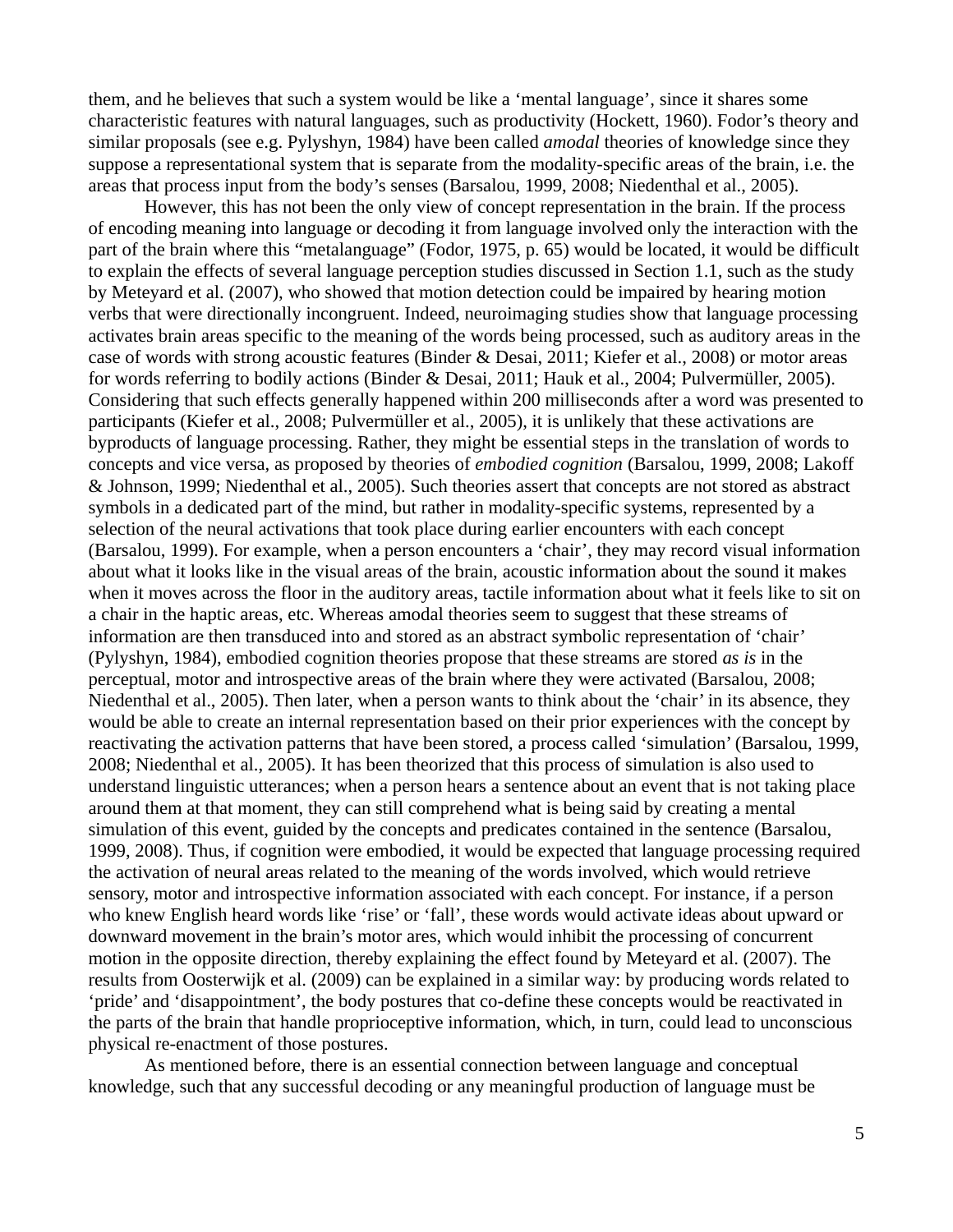accompanied by activating information about concepts. Hence, although a concept is in itself not a linguistic thing, any effect on cognition that appears to be caused by the activation of embodied information about concepts during language production or perception will be considered an effect of language on cognition for the purposes of this thesis, since activations of conceptual knowledge are inherent to the language production and perception processes. This contrasts with the mechanisms proposed as alternative explanations for some of the language production studies in Section 1.2, which are not inherent to processes related to language use (as shown, for example, by Echterhoff et al., 2005, 2008 for the shared reality effects). If a supposed effect of language production occurs only under specific circumstances, it is not an effect of language use, but rather an effect of that which distinguishes between the contexts in which the effect does and does not occur.

#### **1.4 Current Experiment**

It appears that embodiment provides a vehicle through which language production and perception might possibly affect cognition. However, other than the study performed by Oosterwijk et al. (2009), evidence that such effects occur in language production seems to be limited. This contrasts with the extensive support for such effects in language perception (e.g. by Francken et al., 2015; Lupyan & Ward, 2013; Meteyard et al., 2007; Ostarek & Huettig, 2017; Speed & Majid, 2019). Without more language production research, it is difficult to estimate whether embodiment effects are generally confined to the language perception process or whether such effects appear systematically in language production as well.

In order to address this issue and extend the body of available studies into the potential effects of language production on cognition, the experiment presented here has investigated a specific claim from the field of NLP: the effect of producing particular modal verbs on one's state of mind. Liekens (2005) argues that the use of the Dutch modal verb 'moeten' [*to have to*], which is associated with obligation and orders from others (Den Boon & Geeraerts, 2005), would activate a state of revulsion in the speaker, which would close them off from their enthusiasm and creativity. He suggests to replace usages of this verb with a different modal verb, 'willen' [*to want to*] [4](#page-8-0) , associated with desires and personally decided goals (Den Boon & Geeraerts, 2005); this, he believes, would push the unconscious mind of the speaker to reach their goals as fast and as enjoyably as possible. To put this claim to the test, an experiment was set up that assessed short term cognitive effects after participants had produced a number of sentences that contained either 'moeten' (henceforth, the Extrinsic verb), 'willen' (the Intrinsic verb) or a Control verb with a meaning unrelated to a speaker's type of motivation. The modal verb used in the Control condition was 'zullen' [*will*], which is used to express that a speaker thinks it is highly probable that the event expressed in the sentence is true, as in "Marie zal een afspraak met hem maken" [*"Mary will make an appointment with him"*] (see Verkuyl & Broekhuis, 2013 for a more thorough explanation $)^5$  $)^5$ .

Testing embodiment effects of language production in the domain of modal verbs has two main advantages for the broader field of functional linguistic relativity research. The first one has already been mentioned; many studies that have considered effects of language production cognition so far have been shown to be explainable using factors separate from the language production process (see Section 1.2), therefore, additional language production research may help answer the question of whether embodiment effects can occur both during the production as well as during the perception of language, or whether their appearance is generally limited to the latter process (with the exception of

<span id="page-8-0"></span><sup>4</sup> Note that the English translations of these verbs, 'to want to' and 'to have to', are generally not considered to be modal verbs (Aarts, 2011), while their Dutch counterparts are (Haeseryn et al., 2019).

<span id="page-8-1"></span><sup>5</sup> 'Zullen' has also been described as the 'auxiliary of the future tense' (e.g. by Den Boon & Geeraerts, 2005). However, see Verkuyl and Broekhuis (2013) for arguments against this interpretation.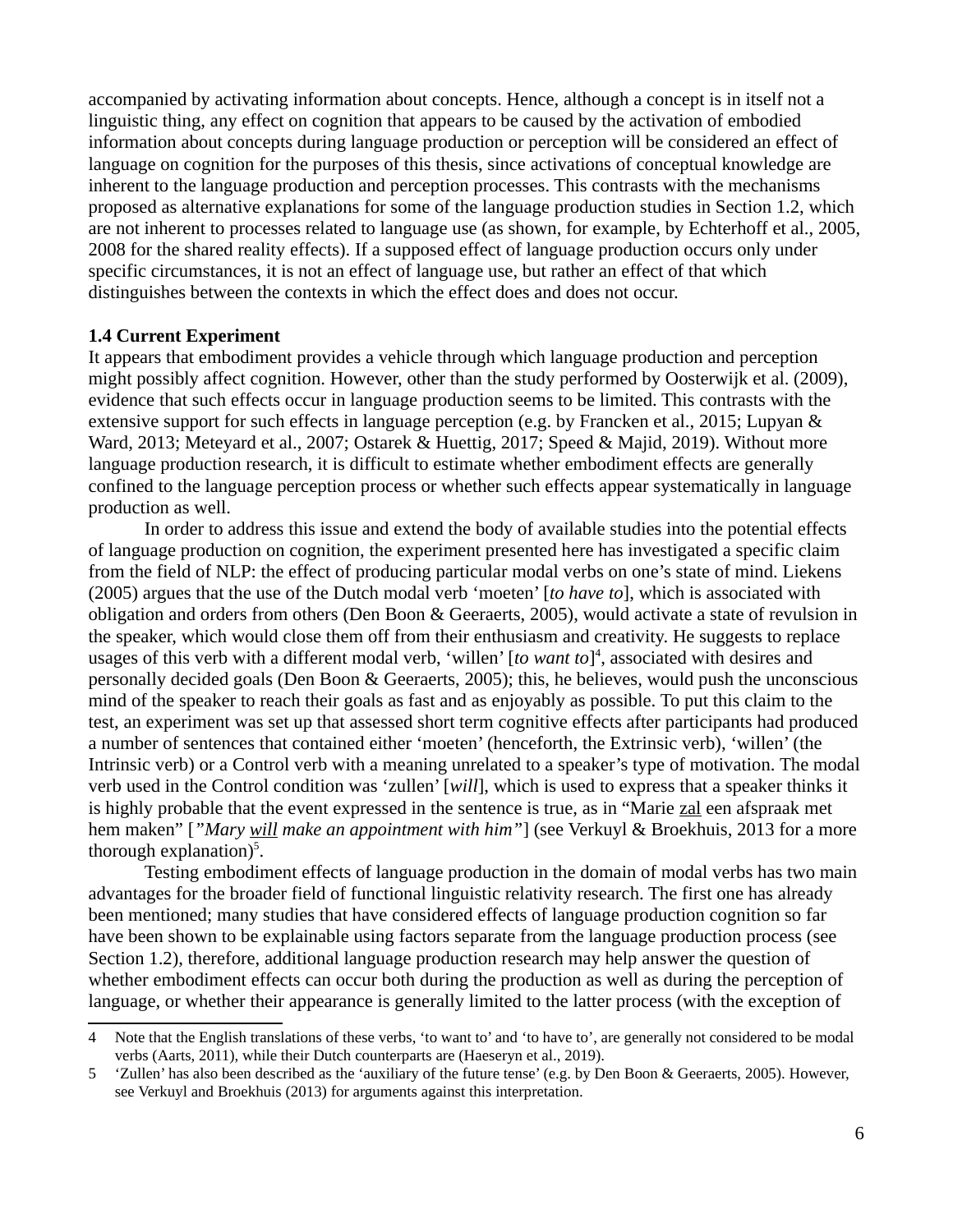Oosterwijk et al., 2009). Although it has been argued in Section 1.3 that the activation of conceptual knowledge is inherent to both of these processes, there is a crucial directional difference between the two that could make for more evident cognitive influences during language perception than during its production: whereas the perception process activates concepts based on a linguistic message (Hemforth & Konieczny, 2006), which makes the question of which concepts are activated highly dependent upon the linguistic content, the production process is said to create a message based on an already activated idea (Levelt, 2001), which might lead to the expectation that the specific words chosen to represent this idea (e.g the Intrinsic vs. the Extrinsic verb) cannot cause separate embodiment effects if the underlying idea is the same. If, however, differences in word choice are reflected by differences in which concepts are activated mentally, language production should be able to affect cognition in a manner similar to what seems to happen during language perception.

The second way in which the present experiment is potentially relevant for answering broader research questions has to do with the type of words used to test for functional linguistic relativity effects. Contrary to many earlier studies that have investigated the cognitive influence of content words, such as nouns (e.g. Lupyan & Ward, 2013; Ostarek & Huettig, 2017; Speed & Majid, 2019) or non-auxiliary verbs (e.g. Francken et al., 2015; Meteyard et al., 2007), the current experiment elicited modal verbs, which have been classed as function words (Fries, 1952). Considering that function words generally have a less clearly defined lexical meaning than content words (Fries, 1952), there exists a possibility that they are also less strongly embodied than the latter. Finding out whether modal verbs can show embodiment effects could therefore aid in understanding whether such relatively abstract words (Brysbaert et al., 2014) are represented in the brain similarly to words from more concrete lexical classes.

If the production of the Intrinsic or the Extrinsic verb shows effects of embodiment and results in the mental states Liekens (2005) claims they activate, there are four potential ways in which such effects could be made visible. Firstly, since using the Intrinsic verb expresses an internal desire to do something whereas the Extrinsic verb typically conveys that something has been ordered by someone else (Den Boon & Geeraerts, 2005), it could be expected that those who produce the former verb experience increased intrinsic motivation, while users of the latter show decreases in their intrinsic motivation compared to the Control group (see hypotheses 1a and 1b below). Secondly, considering that an internal desire usually points at something that someone would do out of free will, while the Extrinsic verb describes things that a speaker feels obligated to do (Den Boon & Geeraerts, 2005), those who use the Intrinsic verb may be expected to feel more autonomous than the Control group whereas for the Extrinsic verb users, the opposite may hold (hypotheses 2a and 2b). Thirdly, it has been demonstrated that intrinsically motivated people persevere longer at optional tasks than extrinsically motivated people do (Deci et al., 1999); therefore, a possible consequence of the mental states activated by the Intrinsic and the Extrinsic verb could be that they increase or, respectively, decrease persistence at an experimental task in comparison to the Control group (hypotheses 3a and 3b). Lastly, high levels of intrinsic motivation have been shown to correlate with better creative problem solving (Glucksberg, 1962); hence, it might be expected that the use of the Intrinsic verb makes it easier to perform well at tasks that require creativity, whereas producing the Extrinsic verb could make it harder to come up with creative solutions compared to the Control group (hypotheses 4a and 4b). To summarize: if producing particular modal verbs can have differential effects on cognition, the following hypotheses would be expected to be true:

H1a: The difference between pre-test and post-test Intrinsic Motivation will be most positive (i.e. highest increase or lowest decrease) in the Intrinsic group, compared to the two other experimental groups (Extrinsic and Control).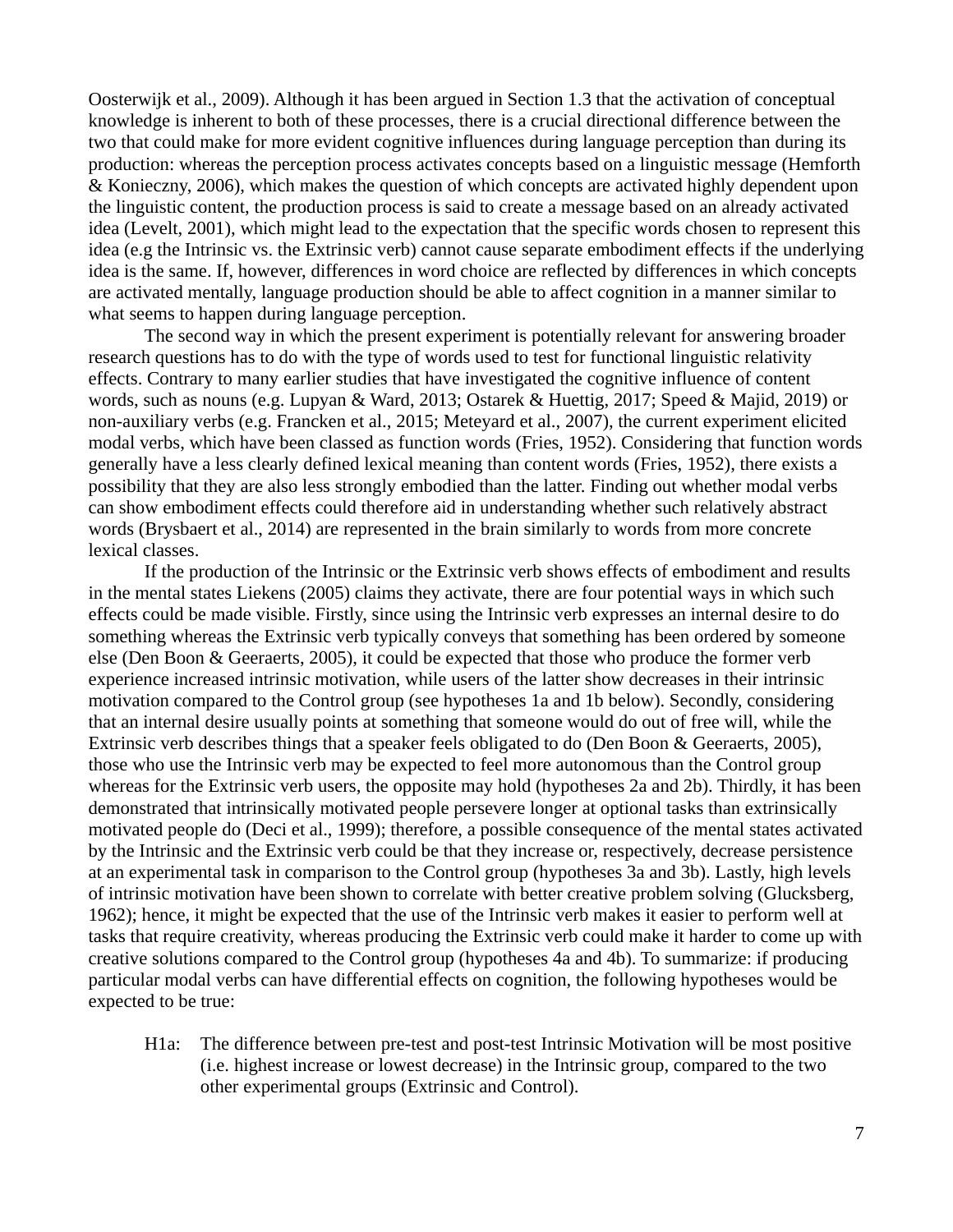- H1b: Out of the two remaining groups, the difference between pre-test and post-test Intrinsic Motivation will be more positive in the Control group than in the Extrinsic group.
- H2a: There will be a more positive difference between pre-test and post-test Sense of Autonomy in the Intrinsic group than in the other two groups.
- H2b: Participants from the Control group will experience a more positive difference between pre-test and post-test Sense of Autonomy than those from the Extrinsic group.
- H3a: The Intrinsic group will display more Persistence than the two other groups.
- H3b: The Control group will display more Persistence than the Extrinsic group.
- H4a: The Intrinsic group will show the highest Creative Performance out of all three experimental groups.
- H4b: The Control group will show a higher Creative Performance than the Extrinsic group.

To test the above hypotheses, a digital experiment was set up that included two tasks and a questionnaire that was issued once before and once after the two tasks. During the first task, participants had to create and type in sentences by combining sets of words and pictures, with some sets requiring that participants used one of the three modal verbs, depending on the condition they had been placed in. This was followed by a linguistic puzzle solving task, which was used to test hypotheses 3 and 4. Finally, during the pre-test/post-test questionnaire, participants rated statements about their Intrinsic Motivation and Sense of Autonomy in relation to the experiment (e.g. "I would describe these exercises as very interesting") on a scale of 1 to 7; this would serve as a basis for testing hypotheses 1 and 2. The experiment was designed in such a way as to exclude alternative explanations as much as possible: there should have been no effects of participants becoming more concentrated on the experiment or convincing themselves that they are or are not intrinsically motivated as a result of producing sentences about the experiment itself, since the words and pictures that had to be combined pushed participants to create sentences about entirely unrelated topics (e.g. swimming). Moreover, participants had to type out their sentences to a digital screen without a clear audience to address, which should have prevented any effects of shared realities. This way, the experiment was maximally focused on testing if cognition could be affected by the language production process itself.

#### **2. Methodology**

#### **2.1 Research design**

The aim of this study was to find out whether variation in the production of modal verbs could cause effects on cognition. A between subjects design was used, with participants being part of either (1) the Intrinsic group, who produced a Dutch modal verb associated with free will and an internal source of motivation ("willen"), (2) the Extrinsic group, who produced a verb linked to obligation and externally founded motivation ("moeten") or (3) the Control group, who produced a modal verb denoting high probability ("zullen"). In order to measure different components of cognition expected to be influenced by the incorporated modal verbs, four different outcome variables were used: (1) Intrinsic Motivation, (2) Sense of Autonomy, (3) Persistence and (4) Creative Performance. The former two variables are self-reported measures, based on the difference between the pre-test and post-test Likert ratings of statements related to each scale. The latter two were constructed using results of a linguistic puzzle solving task, with Creative Performance relating to the number of solutions participants could come up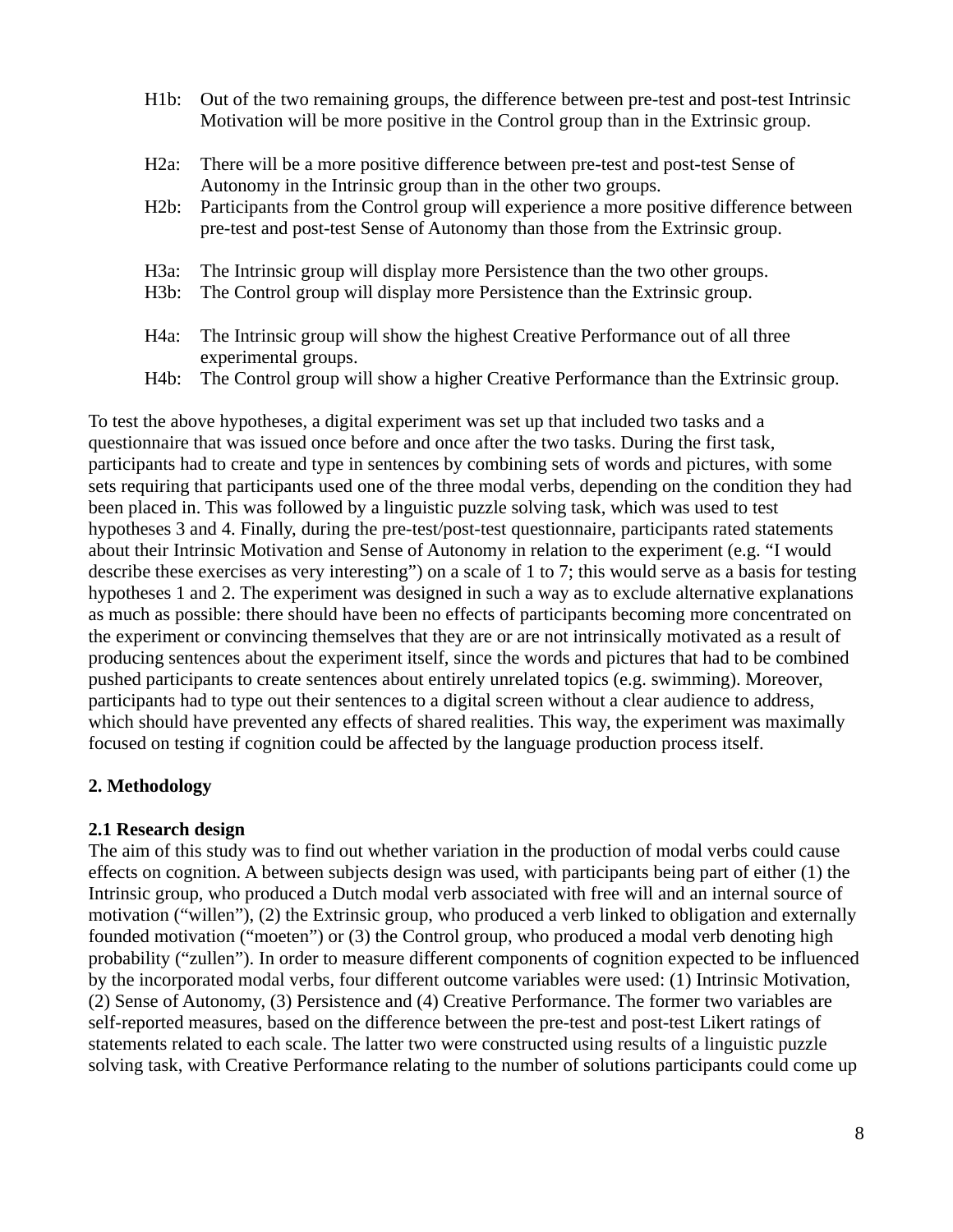with and Persistence to the amount of time spent thinking after participants had filled in their last answer. In addition, initial self-reported Competence was included as a control variable.

#### **2.2 Participants**

Participants for the online experiment were recruited using a combination of convenience sampling and snowball sampling. No compensation was given out to those who participated. People within the network of the author who didn't yet know about the research purpose were given an anonymous link, which allowed them to partake in the experiment using their phone, computer, laptop or tablet. Upon finishing the experiment, participants would get a message asking them to spread the link to more people they knew. In addition, the link was also spread through a post on the author's LinkedIn, via a tweet on the supervisor's Twitter, and by distributing flyers in the author's hometown.

During the four-week period in which the experiment was open, a total of 191 participants finished it completely. However, the data of three participants had to be removed: one had produced less than 8 sentences in which the verb corresponding to her experimental condition was used in its most prototypical word sense, one displayed excessive awareness of the research goal and one reached the 240 seconds time limit for the linguistic puzzles multiple times in a row without performing any clicks, indicating that she had been distracted.

The final sample thus consisted of 62 people in the Intrinsic group, 64 in the Extrinsic group and 62 in the Control group, making for a total of 188 individuals who were included in the analysis. Participants were between 16 and 75 years old ( $M = 38.5$ , SD = 16.1), encompassing 47 males, 137 females, 1 person who identified themselves in a different manner and 3 people who did not disclose any information about their gender. None of the participants reported having been diagnosed with color blindness, and all were native speakers of Dutch, although 11 respondents reported having more than one native language.

# **2.3 Materials**

The experiment that respondents took part in consisted of three main tasks: (1) a sentence generation task, (2) a linguistic puzzle solving task and (3) two questionnaires that were issued before and after these two tasks. Each of these components required separate materials, which will be discussed in order below.

The first component was the sentence generation task, which was used to elicit up to 10 uses of the modal verb corresponding to participants' experimental condition ("willen" [*to want to*] in the Intrinsic group, "moeten" [*to have to*] in the Extrinsic group and "zullen" [*will*] in the Control group). This was done by asking participants to create sentences using sets of stimuli that were different for each item but always included either the condition-dependent verb, or a filler verb ("blijven" [*to keep*] or "gaan" [*to go*]). With 10 experimental items and 10 filler items, each participant would produce 20 different sentences in total. Besides a verb, each set of stimuli also contained an image of a color, an image depicting an action, a subject pronoun which the verb from the set was inflected to agree with, and a word limit for the sentence to be produced, which could be either a maximum limit (e.g. 10 or less) or a minimum limit (e.g. 16 or more). To illustrate this with two examples: one of the filler items asked participants to combine an image of the color "purple", an image of someone "stirring" the pot, the pronoun "zij" [*she*] and the verb "blijft" [*keeps*] while using at least 12 words; one of the experimental items asked participants to create a sentence that integrated an image of the color "grey", an image of someone "swimming", the pronoun "jij" [*you, singular*] and one of the verbs "wilt" [*want to*] / "moet" [*have to*] or "zult" [*will*], while using at most 9 words. To have a look at the sets of stimuli for the other 18 items, please see Appendix I.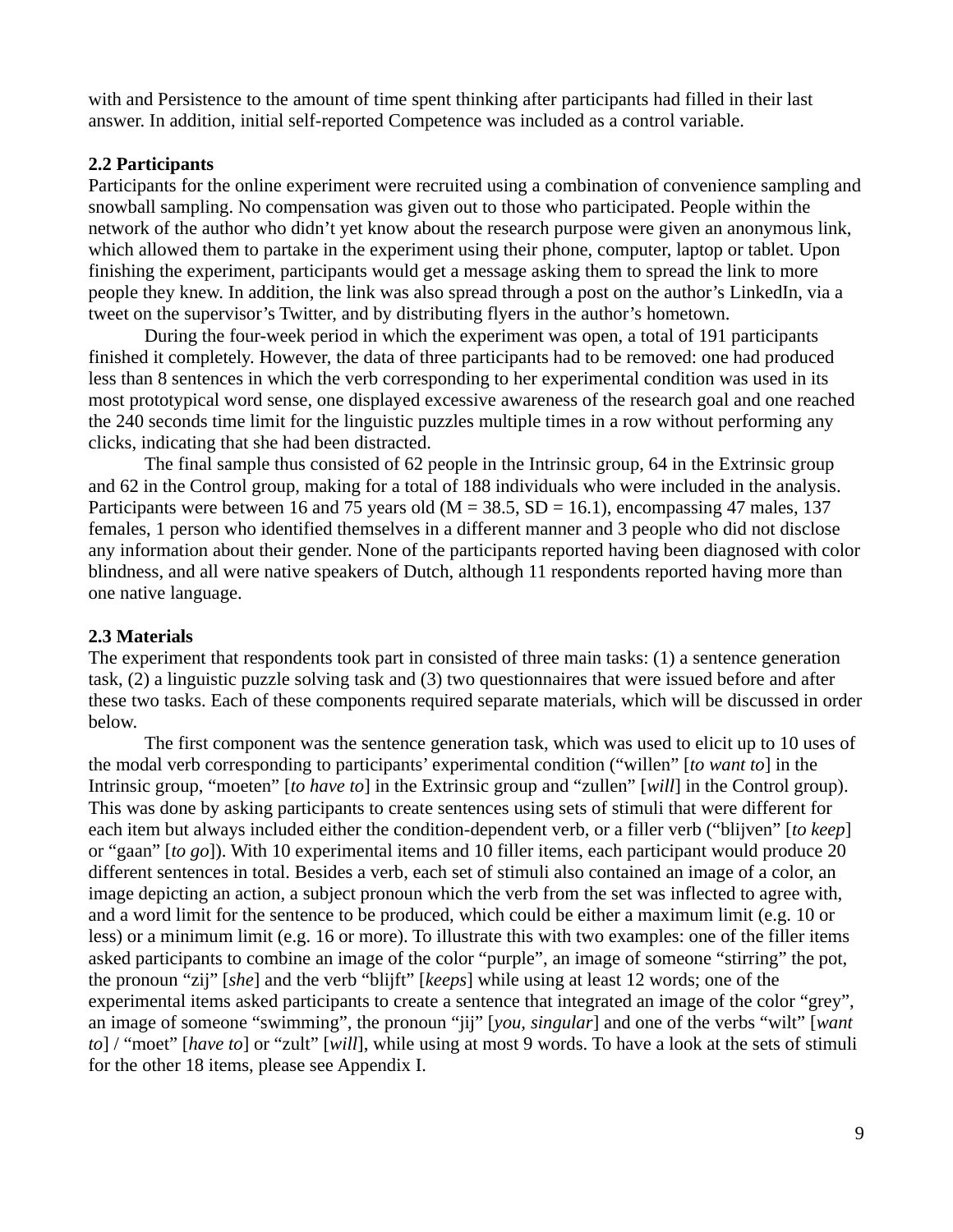The sentence generation task was set up in such a way as to strike a balance between, on the one hand, approaching the process of language production and "thinking of what to say" as closely as possible by allowing creative freedom, and on the other hand, reducing inter-participant noise and ensuring that the condition-dependent verb was elicited by limiting creative freedom. In addition, it was vital that participants did not figure out what the real purpose of the task was. This balancing act determined the choice for this specific task and the specific stimuli that have been shown to the respondents. Where possible, images have been used rather than words in order to mimic real life situations in which the words needed for a sentence are not readily available either, but have to be obtained by "translating" a mental concept into its linguistic form (Levelt, 2001). The experiment included 10 different color images for creativity purposes, and these images were balanced in such a way that each of them was coupled with exactly one filler item and exactly one experimental item. The color images were created in a simple graphics editor program using shades judged by the author to be prototypical of the 10 basic colors "black", "brown", "red", "orange", "yellow", "green", "blue", "purple", "pink" and "grey". Action images were included because the verbs to be elicited (both experimental and filler) were all auxiliaries, which need a second non-auxiliary verb in order to form a complete sentence, and specifically incorporating action images that would be translated into verbs was expected to keep participants from using the auxiliary verbs in a non-auxiliary way. The 20 different action images were taken from the Object and Action Naming Battery (Druks & Masterson, 2000). Subject pronouns were added to the sets of stimuli to keep the verbs from standing out too much (and thus revealing the manipulation), as otherwise they would have been the only stimuli that were shown using a word rather than an image. Apart from the third person singular neutral pronoun, "het" [*it*], which was excluded to limit epistemic uses of some of the condition-dependent verbs, all other nominative forms of Dutch personal pronouns could show up in the subject pronoun slot, which resulted in the following 7 pronouns appearing two to three times each over the course of the task: "ik" [*I*], "jij" [*you, singular*], "hij" [*he*], "zij" [*she*], "wij" [*we*], "jullie" [*you, plural*] and "zij" [*they*] [6](#page-12-0) . Filler verbs were included to draw away attention from the experimental manipulation. The two non-modal auxiliary verbs, "blijven" [*to keep*] and "gaan" [*to go*] were linked to 5 items each and were chosen over other non-modal auxiliary verbs because of the similarities between the sentence structure associated with these two verbs and the structure of a typical Dutch modal verb sentence: contrary to many other auxiliaries and similar to most modal verbs, they do not require the particle "te" [to]<sup>[7](#page-12-1)</sup>, and, in contrast to verbs describing sensory experiences, they do not require the introduction of a second agent (e.g. "her" in "I see her walking"). Finally, word limits were added to push participants to use different sentence structures instead of applying the same matrix sentence to each of the 20 items. Possible maximum word limits included 7, 8, 9, 10 or 11 words, possible minimum word limits were 12, 14, 16, 18 or 20 words, and these 10 limits were balanced in such a way that each of them occurred once during an experimental item and once during a filler item.

The second component that made up the experiment, was a linguistic puzzle solving task. This task, which followed right after the sentence generation task, was intended to measure the effect of differential modal verb production on two outcome measures: Creative Performance and Persistence. To this end, participants were presented with strings of letters (e.g. "areht") that had to be reordered to produce existing words (e.g. "heart", "earth", "hater"). These types of puzzles are called *anagrams*. Some studies that tested Persistence have used anagrams that had only one or zero solutions (e.g.

<span id="page-12-0"></span><sup>6</sup> It may be noticed that "zij" is listed twice with different translations: [*she*] and [*they*]. While it's true that an isolated instance of this pronoun is ambiguous between these two meanings, different associated inflections on the finite verb typically solve this ambiguity. The fact that the stimulus verbs in the current experiment were inflected in accordance with the stimulus subject pronouns, was therefore considered to warrant treating them as two separate pronouns.

<span id="page-12-1"></span><sup>7</sup> There is one modal verb that does require the particle "te": "hoeven" [*don't have to*]. However, this is an exception.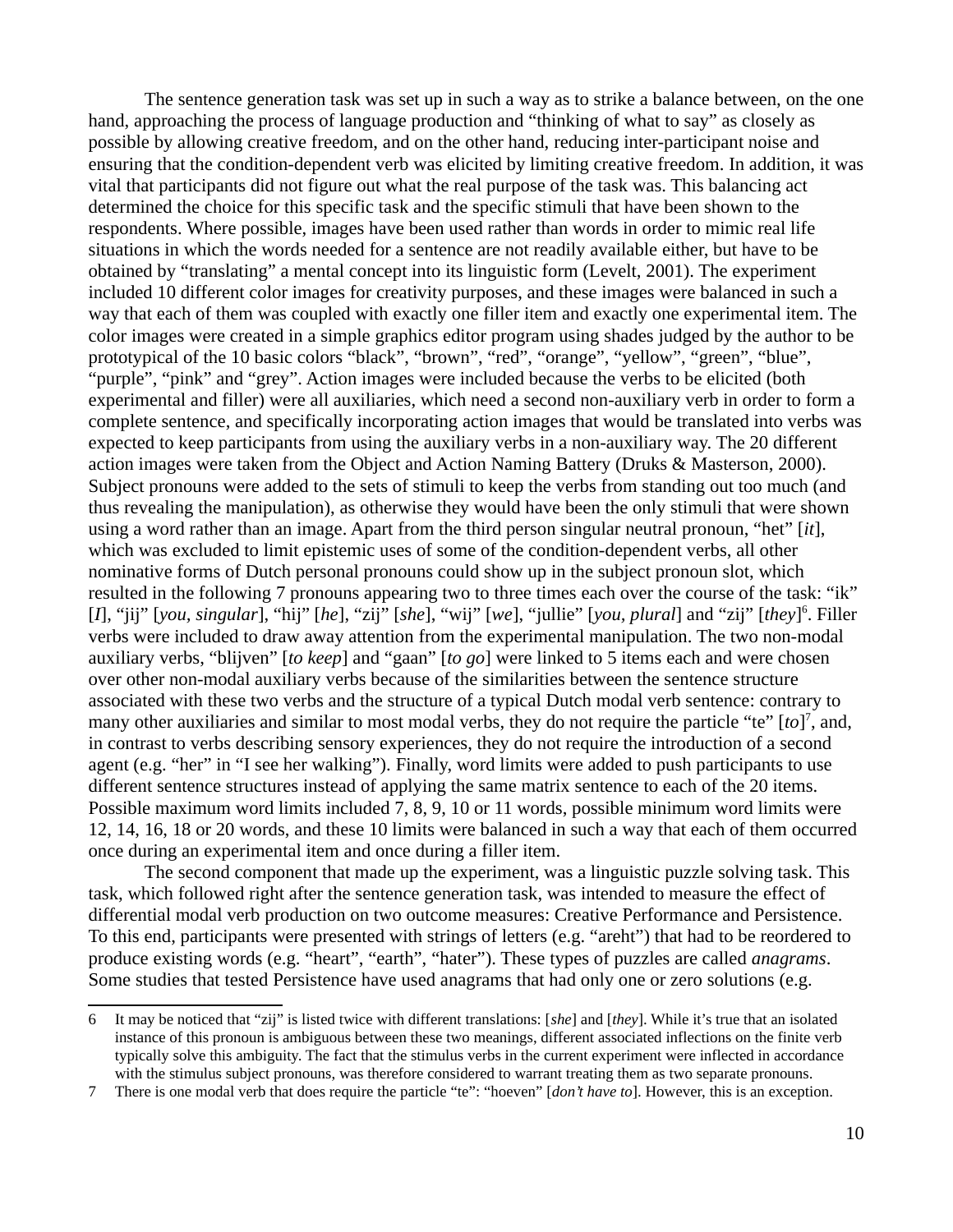Aspinwall & Richter, 1999; Gignac & Wong, 2020; Van Sintemaartensdijk & Righetti, 2019). However, because the current task was meant to assess not just Persistence but also Creative Performance, a different set-up was chosen in which participants weren't limited to finding "the" one solution, but were instead asked to type in as many solutions as they could think of (cf. Faddegon et al., 2009). To reflect this approach, the material for this task was designed to include anagrams that had between 2 and 5 solutions (although additional solutions found by participants later raised the upper limit to 7). In order to design this set of anagrams, 40 strings of 3 to 5 letters that had the required number of solutions were collected and subjected to a small pre-test to determine their relative difficulty. The collection of these initial anagrams and their solutions was done using a Python script that generated anagrams based on words from the *Corpus of Spoken Dutch*, or CGN (Oostdijk, 2000); this script can be found under Appendix II. Word frequency information of each solution provided by the same corpus was used as one of the two measures of anagram difficulty. The other measure of difficulty was obtained by asking three of the author's family members to solve the anagrams. Any anagram that had at least one solution that none of the family members had thought of and at least one solution (not necessarily the same one) with a CGN word frequency below 10, was considered to be "hard". Anagrams to which neither of these conditions applied, were considered "easy". If an anagram met one of the conditions but not the other, it was considered to be of "intermediate" difficulty. A final set of 10 anagrams was then extracted from these 40 initial strings of letters that was balanced for difficulty by incorporating 3 easy anagrams, 4 intermediate anagrams 3 hard ones. In addition, it was also balanced for word length by including 5 anagrams with a length of four letters and 5 anagrams with a a length of five letters; it was decided not to use anagrams consisting of three letters as it was deemed too easy for participants to see that such an anagram had no possible solutions left and this was expected to inhibit their Persistence. The set was also intended to be balanced for number of solutions, with 2 anagrams having two solutions, 3 anagrams having three solutions, 3 anagrams having four solutions and 2 anagrams having five solutions. However, this last balance did not hold as some participants with abundant vocabularies came up with additional solutions that had not appeared in the CGN. To view the final set of anagrams, including their initial solutions and the additional ones found by participants, see Appendix III.

The final component that was present in the experiment was a questionnaire that was issued twice to each participant; once before starting the two tasks described above and once after finishing them. This questionnaire contained 6 statements related to Intrinsic Motivation (e.g. "I quite enjoyed these exercises") and 6 statements related to Sense of Autonomy (e.g. "I did these exercises because I had no choice") that participants had to rate on a scale of 1 to 7 for how much they applied to them. By probing ratings both at the start and at the end of the experiment rather than performing only a single post-test measurement, the experiment intended to control for the influence of participants' initial Intrinsic Motivation and Sense of Autonomy on their final scores for these constructs. To obtain the 12 statements, items from the Intrinsic Motivation Inventory (IMI; Ryan, 1982) related to the subscales of Interest/Enjoyment and Perceived Choice were translated and adapted to measure respectively participants' Intrinsic Motivation and Sense of Autonomy in relation to the current experiment. For each statement, two versions were written that differed slightly in their wording and their use of tense, with one version being created for use in the pre-test and one for use during the post-test (e.g. "I think I will be quite enjoying these exercises" vs. "I quite enjoyed these exercises"). In addition, 5 further statements (e.g. "I think I am very good at these kinds of exercises") were added only to the pre-test which were based on a third subscale of the IMI, Perceived Competence. The ratings of these statements would be used to yield a score for the control variable, Competence, and were taken at the start of the experiment to prevent influences of the experimental manipulation. The 17 statements that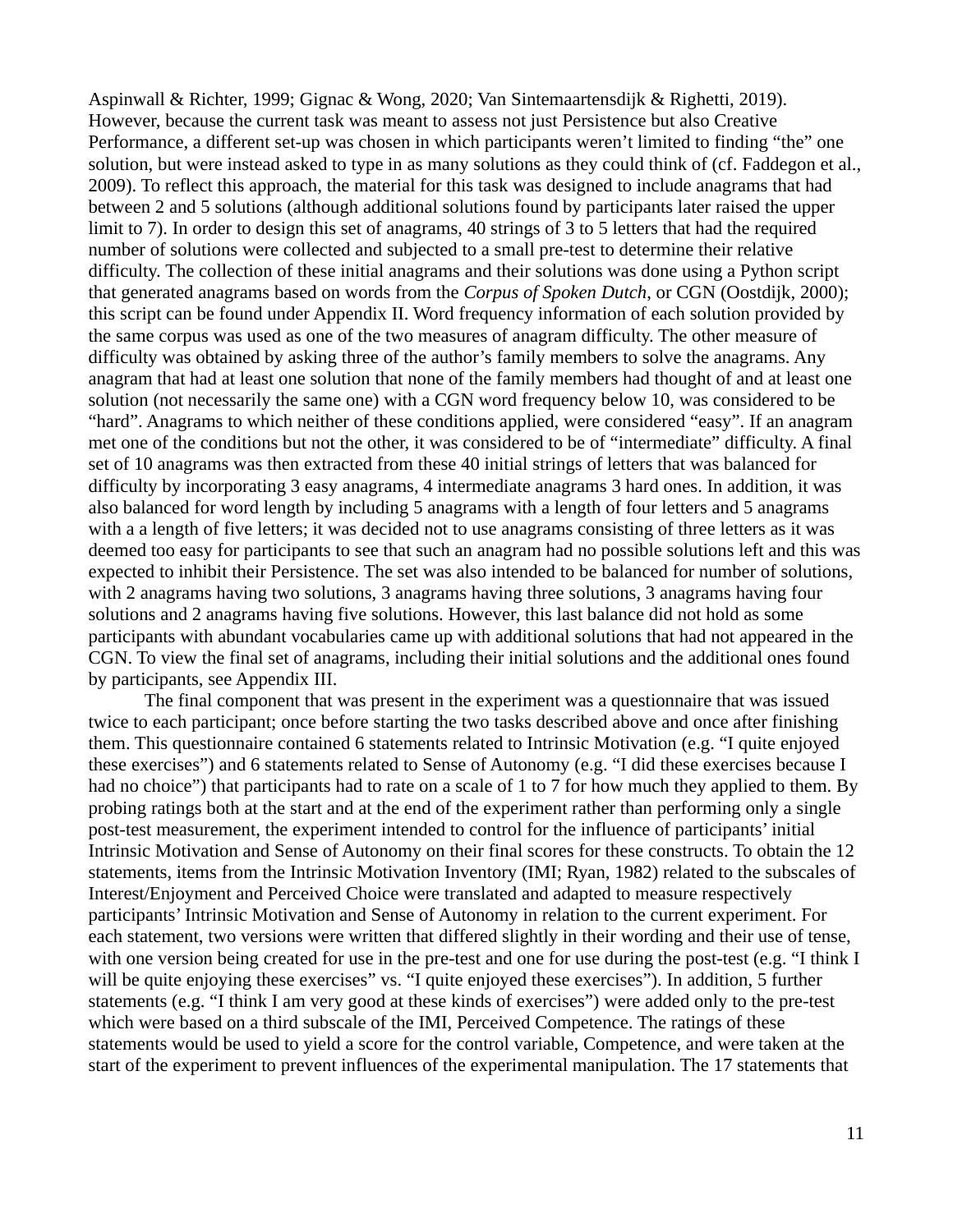thus constituted the pre-test and the 12 statements that formed the post-test can be found under Appendix IV.

#### **2.4 Procedure**

The experiment was conducted using the online survey platform Qualtrics [\(http://www.qualtrics.com](http://www.qualtrics.com/)). Participants received an anonymous link through which they could take part in the experiment using their phone, computer, laptop or tablet, without a researcher overseeing the process. If anything came up while participants were taking the experiment, they could pause it and return to where they left off at a later moment, provided the time between closing the experiment and revisiting it did not exceed the limit of one week.

Upon opening the link, participants were met by some general information about the contents of the experiment as well as essential ethical information such as their right to stop the experiment at any time. They were told that they would be partaking in a study ostensibly about 'linguistic creativity' and were given a short description of the two tasks that they would be doing. After reading this information, participants were asked for their consent.

If respondents agreed to take part in the experiment, some introductory questions followed that asked them about their age, their gender, whether or not Dutch was (one of) their native language(s) and whether they had ever been diagnosed with color blindness. Those who weren't native speakers of Dutch or mentioned they had been diagnosed with color blindness were notified that they failed to meet the requirements for participation and were redirected to the end of the survey. All other participants could go to the next part of the experiment.

After the introductory questions, respondents received the pre-test questionnaire. 6 statements relating to Intrinsic Motivation (e.g. "I think I will be quite enjoying these exercises"), 6 statements relating to Sense of Autonomy (e.g. "I do these exercises because I have no choice") and 5 statements relating to Competence (e.g. "I think I am very good at these kinds of exercises") were shown in a prerandomized fixed order, along with sliders that respondents could move to indicate how well the statements applied to them on a scale of 1 to 7. Participants were told that 7 indicated full agreement ("helemaal mee eens"), 4 indicated partial agreement ("een beetje mee eens") and 1 indicated full disagreement ("helemaal mee oneens").

When the first questionnaire was finished, participants were automatically assigned to a random experimental group (Intrinsic, Extrinsic or Control) and received the corresponding version of the sentence generation task. Each version consisted of 20 items, shown one by one in a random order, in which respondents were told to create and type in sentences that incorporated an item-specific (1) color, (2) action, (3) personal pronoun and (4) modal/non-modal auxiliary verb, while also keeping with a specific (5) minimum or maximum word limit for the sentence. Color and action requirements were shown using images, which participants had to convert into words in order to put them into their sentence; all other requirements were communicated verbally, with the personal pronoun and the auxiliary verb being presented as a single combined unit (e.g. a sentence that had to contain the pronoun "he" and the verb "go" was presented as having to contain the phrase "he goes"). An example: one of the items showed an image of a black color, an image of someone drinking, the phrase "Ik blijf" [*I keep*] and a minimum word limit of 14 words; a possible sentence that participants could come up with was "I keep drinking coffee from my black mug because the hot weather makes me thirsty" (15 words). In addition to images and text, slides from the sentence generation contained a dynamic word counter that updated as participants typed their sentence.

When a respondent finished typing in a sentence and submitted their answer, their sentence was subjected to a quick automatic validation process. If this validation failed, respondents would be sent back to alter their answer until it complied with the validation requirements. This validation process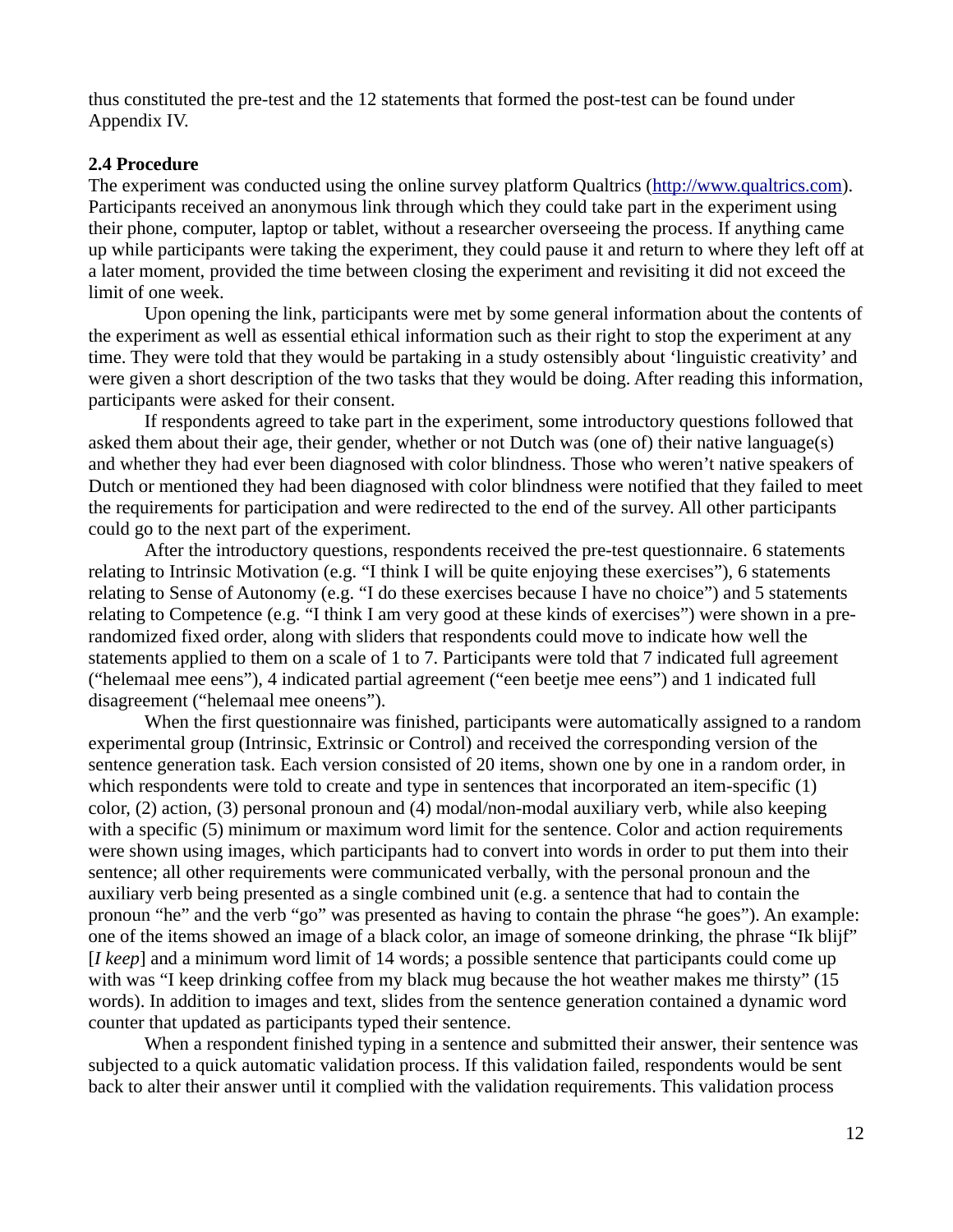checked (1) if participants had not submitted empty answers and (2) in about the first half of the participants, it also checked if they had conformed to an item's individual word limit. The automatic validation did not check whether the colors, actions, pronouns or verbs had been included; this was done to prevent participants from receiving erroneous warnings if they had used different words to describe the color/action image or if they had made a spelling mistake. Thus, in theory, respondents could get away with writing sentences that did not contain the required stimuli<sup>[8](#page-15-0)</sup>. The second half of the participants could also get away with answers that did not conform to the word limit. This was done because the regular expression<sup>[9](#page-15-1)</sup> used to check for word limit violations had some issues dealing with answers containing a break ( $\leq$ enter $\geq$ ), much to the frustration of a small number of participants in the first half who kept getting sent back to alter their genuinely correct sentences, which caused the decision to remove the word limit validation altogether to prevent further irritation.

Other than the slight mid-way change to the experiment described above and the fact that the order in which the items appeared was randomized, all people who participated in the experiment received a mostly similar version of the sentence generation task. There was, however, one difference, depending on the experimental group a participant was assigned to: those from the Intrinsic group would encounter 10 items that asked them to use a form of the verb "willen" [*to want to*], whereas participants in the Extrinsic and Control groups were asked to incorporate "moeten" [*to have to*] or "zullen" [*will*], respectively, for those same items instead. This was the experimental manipulation. There were no other differences between participants of different experimental groups.

Upon finishing the sentence generation task, participants were taken to a linguistic puzzle solving task in which they were asked to write down as many words as possible that could be made by rearranging the letters of an anagram. 10 such anagrams were included in the task and they appeared in a fixed order to ensure that easy, intermediate and hard anagrams were distributed similarly for all participants, as differences in distributions were expected to affect Persistence. The order in which the anagrams appeared was: Intermediate, Intermediate, Easy, Intermediate, Hard, Intermediate, Hard, Easy, Hard, Easy (see also Appendix III). For each anagram, participants were provided with 6 answer fields to type in any solutions they could come up with. When building the experiment, the maximum number of solutions to any item from the set of 10 anagrams was expected to be 5 (although this would later turn out to be 7), and so the sixth field was added to give participants always a reason to persist until they couldn't come up with any answers anymore. To prevent particularly eager participants from spending excessive amounts of time on this task, each item also contained a hidden timer that would automatically move respondents to the next item if they had spent 240 seconds on the same anagram.

When participants finished the last anagram, a post-test questionnaire followed in which participants had to rate 6 statements related to their Intrinsic Motivation and 6 statements related to their Sense of Autonomy on a scale of 1 to 7, similar to the questionnaire at the start of the experiment. The statements were shown in a fixed order that had been randomized before the experiment was opened. This order differed from the order in which the pre-test statements had appeared.

After completing the questionnaire, participants received one last question that asked them what they thought the purpose of the research was. This was followed by a final statement that debriefed

<span id="page-15-0"></span><sup>8</sup> In practice, this rarely happened. After the experiment, participants' responses to the 10 experimental items were read by the author to count the number of items in which the condition-dependent verb was used in its prototypical word sense. All of these sentences appeared to be genuine attempts at complying with the requirements. This also follows from the fact that only one participant had to be removed for producing less than 8 prototypical instances of her condition-dependent verb.

<span id="page-15-1"></span><sup>9</sup> A regular expression is a pattern of characters that can be compared against a piece of text to see if there's a "match", i.e. the piece of text contains the regular expression. For example, the regular expression "ook" matches with "book" and "looks" but not with "okay" or "kangaroo".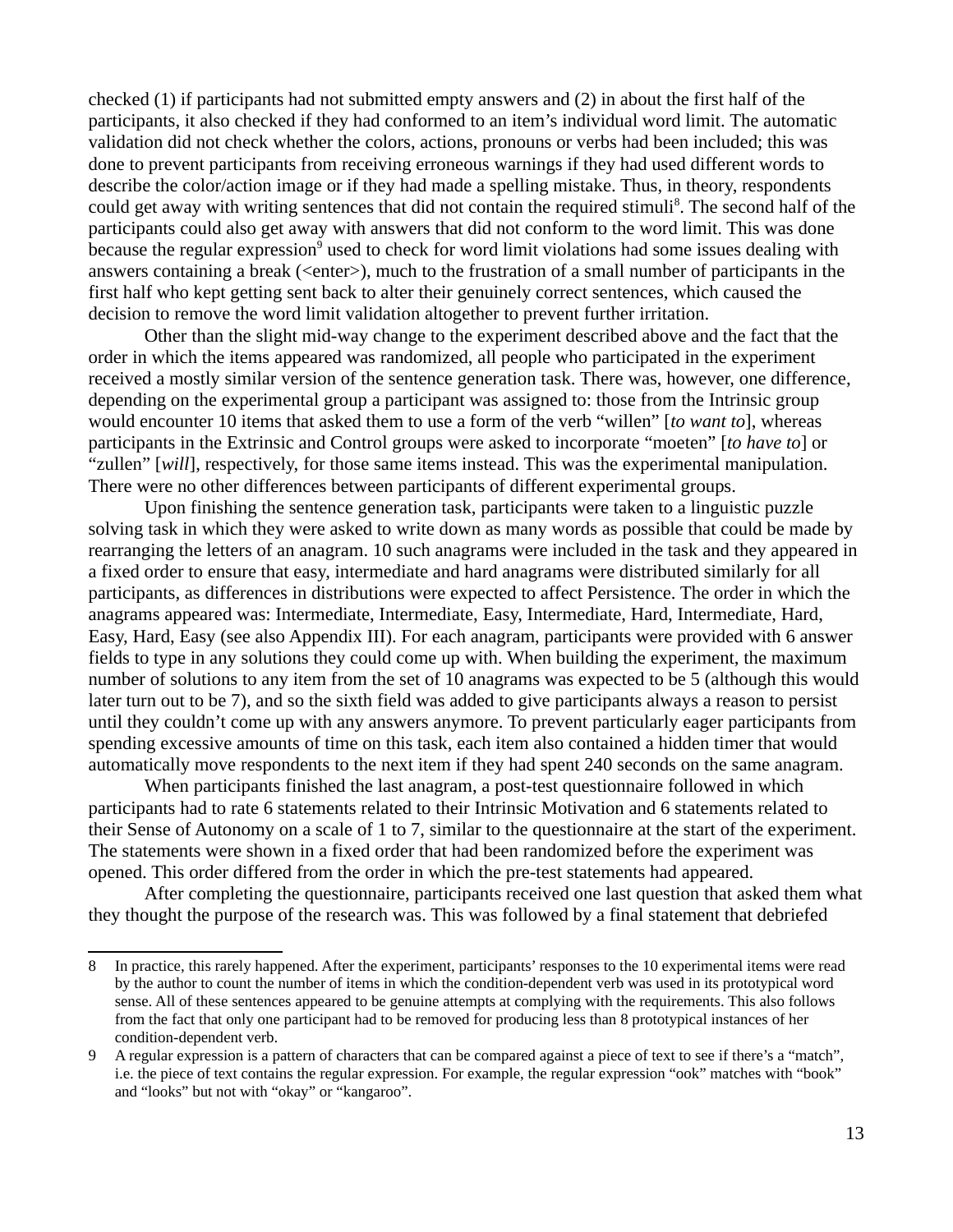them about the true goal of the experiment, asked them if they were willing to spread the experiment link to other people and provided the e-mail address of the researcher in case they had any questions or were curious about the results. This statement was the only piece of text in the experiment that contained modal verbs, apart from the phrases in the sentence generation task and two statements related to Sense of Freedom in the questionnaires ("I do these exercises because I **have to**" and "I do these exercises because I **want to**"). All other text had been carefully written not to include modal verbs in order to maximize the effect of modal verb production in the sentence generation task. To see how the instructions for the different parts of the experiment were formulated without the availability of modal verbs, please consult Appendix V.

#### **2.5 Data Analysis**

The data gathered in this experiment was analyzed using R (Version 3.6.3; R Core Team, 2020). All code can be found in Appendix VI. The statistical analysis essentially consisted of three parts: (1) Factor Analysis, (2) Main AN(C)OVAs and (3) Alternative ANOVA.

The first step involved conducting a Factor Analysis on the items of the pre-test questionnaire to ensure that the three factors that would be drawn from it (Intrinsic Motivation, Sense of Autonomy and Competence) had sufficient inter-item reliability. This analysis used the Principal Component Analysis method with oblimin rotation and was conducted using the R package "psych" (Version 2.1.3; Revelle, 2020). While the original IMI has been subject to tests of validation and reliability in the past (e.g. by McAuley et al., 1987), the version employed in this study used translated items and included only three out of its six subscales. On top of that, items had been reformulated to create pre-test counterparts, while the original statements had been intended to be used as post-test measures of various constructs related to Intrinsic Motivation. All this warranted additional reliability measures.

After performing a Factor Analysis, the four outcome variables and the control variable were constructed and four Analyses of (Co)variance were performed at an α-level of .0125 (Bonferroni correction). Construction of the analysis variables went as follows: scores for Intrinsic Motivation and for Sense of Autonomy were created by taking the average difference between pre-test and post-test Likert ratings of statements related to each of the concepts; a Competence score was derived by averaging Likert ratings of statements related to competence, which were only present in the pre-test; Persistence was calculated by averaging the amount of time spent between a participant's penultimate click on one of the anagram slides (which was considered to be them clicking the answer box to fill in the last solution they could come up with) and their final click on the button to go to the next page; and Creative Performance was equated to the total number of *correct* solutions participants came up with for all the anagrams combined, with a solution being correct if it or an inflected form appeared in the Van Dale Great Dictionary of the Dutch Language (Den Boon & Geeraerts, 2005). These variables were then subjected to tests of assumptions related to the four ANCOVAs that were planned to analyze the effect of Verb group on each of the four outcome measures whilst controlling for participant's Competence. These tests showed that two assumptions had been violated by some of the intended analyses: firstly, there was no significant linear correlation between the covariate and the different levels of the outcome measures Intrinsic Motivation, Persistence and Performance; secondly, the residuals for the Intrinsic Motivation, Sense of Autonomy and Persistence scores were significantly non-normally distributed. A lack of linear influence from the covariate was solved by removing Competence as a control variable and thereby turning the affected analyses into regular ANOVAs, while normality assumptions were solved by creating a new bootstrapped distribution consisting of 1000 subsamples from the original outcome measures; see Table 1 for an overview of what the final analyses looked like. AN(C)OVAs were conducted using the packages "stats" (Version 3.6.3; R Core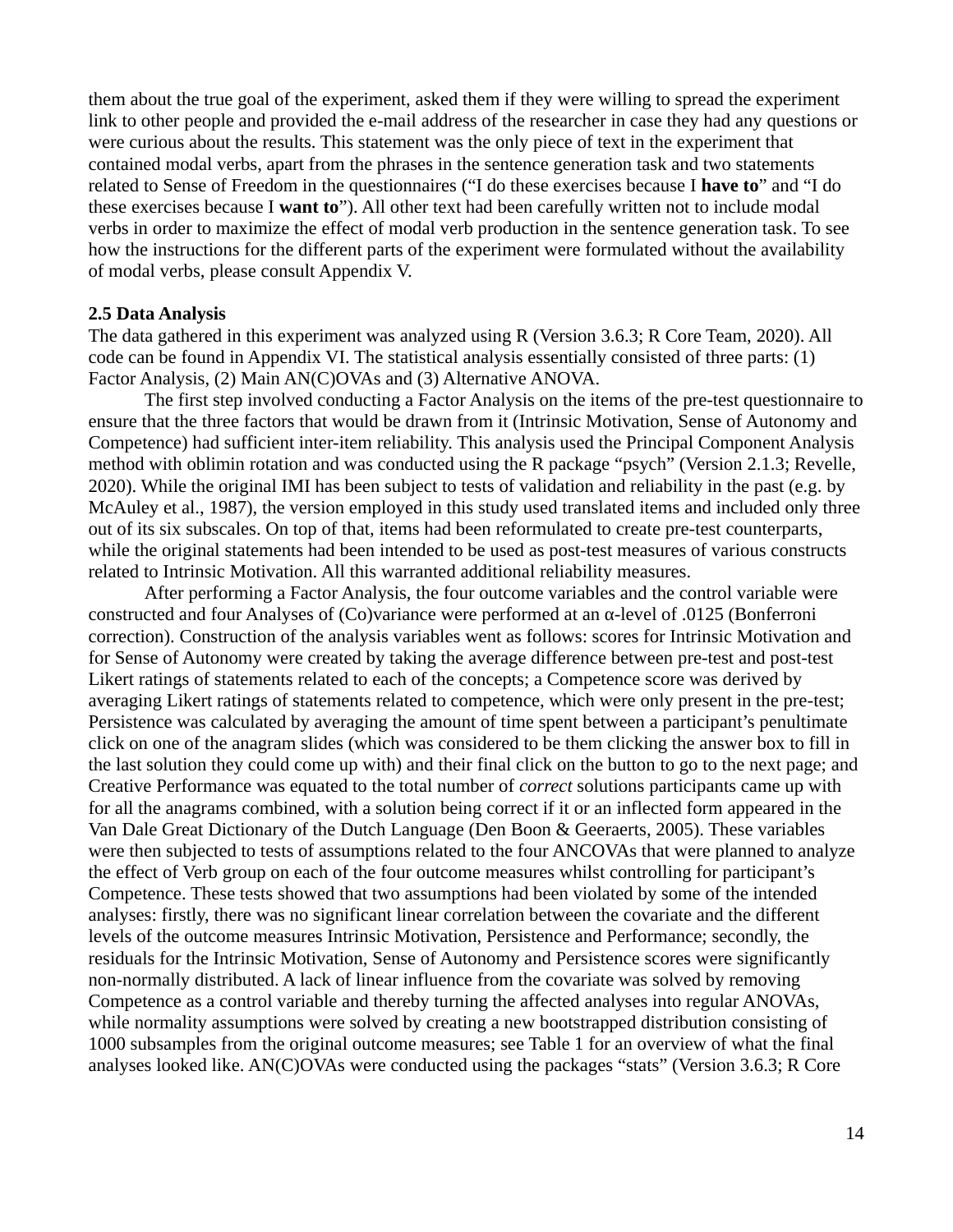Team, 2020), and "car" version (Third edition; Fox & Weisberg, 2019), while bootstrapping was made possible by the "boot" package (Version 1.3-24; Canty & Ripley, 2019).

| Outcome Variable                  | <b>Type of Analysis</b> | Was bootstrap used? $\alpha$ -level |        | Description                                                                                                                                                  |
|-----------------------------------|-------------------------|-------------------------------------|--------|--------------------------------------------------------------------------------------------------------------------------------------------------------------|
| <b>Intrinsic Motivation ANOVA</b> |                         | yes (1000)<br>subsamples)           | 0.0125 | Testing the effect of<br>Verb group on a<br>bootstrapped sample<br>of Intrinsic<br>Motivation scores.                                                        |
| Sense of Autonomy ANCOVA          |                         | yes (1000<br>subsamples)            | 0.0125 | Testing the effect of<br>Verb group on a<br>bootstrapped sample<br>of Sense of<br>Autonomy scores,<br>whilst controlling<br>for participant's<br>Competence. |
| Persistence                       | <b>ANOVA</b>            | yes (1000<br>subsamples)            | 0.0125 | Testing the effect of<br>Verb group on a<br>bootstrapped sample<br>of Persistence<br>scores.                                                                 |
| Creative<br>Performance           | <b>ANOVA</b>            | no                                  | 0.0125 | Testing the effect of<br>Verb group on<br>Performance.                                                                                                       |

*Table 1: Overview of the four statistical tests that made up the main analysis.*

In addition to the four Analyses of (Co)variance described above, an alternative exploratory ANOVA was performed to test whether the delay between the intervention (first task) and the measurement of the outcome variables (second task and post-test questionnaire) had had any influence on the results. This analysis involved testing if there were any differences in the time needed by participants to come up with sentences containing the Intrinsic, Extrinsic or Control verb during the first task. Because this new outcome measure violated the same two assumptions as the ones mentioned in the description of the main analysis, the assertion was tested using a regular ANOVA on a set of 1000 bootstrapped subsamples of the sentence generation time variable.

# **3. Results**

# **3.1 Factor Analysis**

A Factor Analysis was performed to test if the 17 statements from the pre-test questionnaire could be reliably explained by three psychological constructs. The initial loadings are shown in Table 2 below. To see the statements corresponding to each statement number, see Appendix IV. It was hypothesized (based on the original IMI) that 6 specific statements would correlate strongly to the Intrinsic Motivation factor, 6 other statements to the Sense of Autonomy factor and yet 5 other statements to the Competence factor. Indeed, the results show that the statements unanimously loaded highest on their hypothesized constructs. However, these loadings were less than .6 for a number of statements, which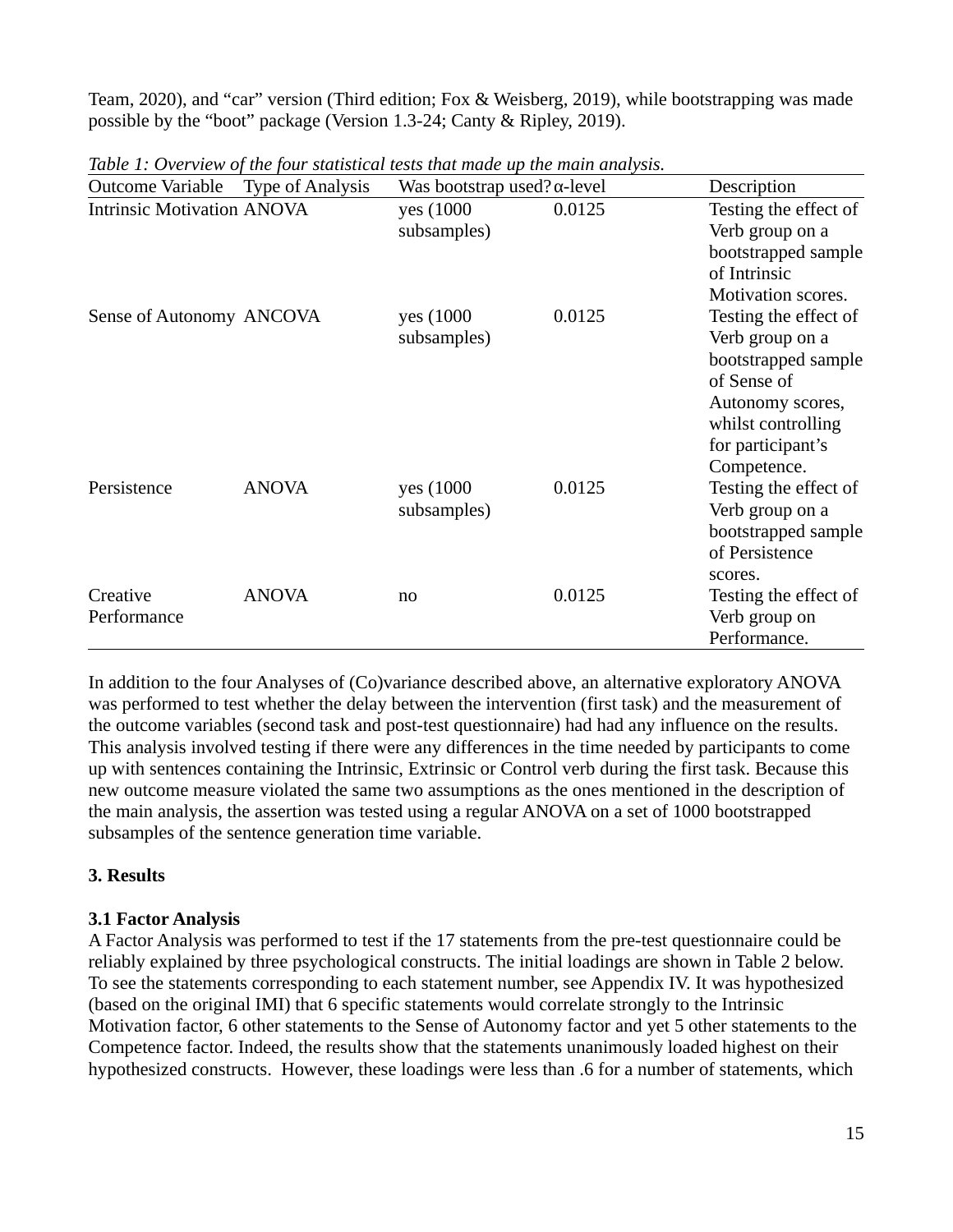have been given a red color in Table 2. Some of them also showed very high communality values. The red statements have been removed from further analysis; the scores for Intrinsic Motivation and Sense of Autonomy would thus both be based on 3 rather than 6 statements, while Competence kept its 5 statements. The loadings after removing these statements are shown in Table 3. Deleting these items resulted in increased reliability for Intrinsic Motivation (from  $\alpha$  = .80 to  $\alpha$  = .82) and Sense of Autonomy (from  $\alpha$  = .79 to  $\alpha$  = .86), while Competence was already quite reliable ( $\alpha$  = .85).

| Statement no.  | Hypothesized<br><b>Construct</b> | <b>Factor:</b><br><b>Intrinsic</b><br><b>Motivation</b> | <b>Factor: Sense of Factor:</b><br><b>Autonomy</b><br>Competence |                  | <b>Communality</b> |
|----------------|----------------------------------|---------------------------------------------------------|------------------------------------------------------------------|------------------|--------------------|
| $\mathbf{1}$   | <b>Intrinsic</b>                 | 0.45                                                    | 0.4                                                              | 0.03             | $\overline{2}$     |
|                | <b>Motivation</b>                |                                                         |                                                                  |                  |                    |
| $\overline{2}$ | <b>Intrinsic</b>                 | 0.56                                                    | 0.23                                                             | 0.14             | 1.5                |
|                | <b>Motivation</b>                |                                                         |                                                                  |                  |                    |
| 3              | Intrinsic                        | 0.82                                                    | $-0.12$                                                          | 0.13             | 1.1                |
|                | Motivation                       |                                                         |                                                                  |                  |                    |
| $\overline{4}$ | Intrinsic                        | 0.86                                                    | 0.01                                                             | $-0.08$          | $\mathbf{1}$       |
|                | Motivation                       |                                                         |                                                                  |                  |                    |
| 5              | <b>Intrinsic</b>                 | 0.38                                                    | 0.08                                                             | $\boldsymbol{0}$ | 1.1                |
|                | <b>Motivation</b>                |                                                         |                                                                  |                  |                    |
| 6              | Intrinsic                        | 0.78                                                    | 0.03                                                             | 0.06             | $\mathbf{1}$       |
|                | Motivation                       |                                                         |                                                                  |                  |                    |
| $\overline{7}$ | Sense of                         | 0.13                                                    | 0.56                                                             | $-0.05$          | 1.1                |
|                | <b>Autonomy</b>                  |                                                         |                                                                  |                  |                    |
| 8              | Sense of                         | $-0.07$                                                 | 0.86                                                             | 0.01             | $\mathbf{1}$       |
|                | Autonomy                         |                                                         |                                                                  |                  |                    |
| 9              | Sense of                         | 0.16                                                    | 0.31                                                             | 0.18             | 2.2                |
| 10             | <b>Autonomy</b><br>Sense of      | 0.44                                                    | 0.48                                                             | $-0.04$          | $\overline{2}$     |
|                | <b>Autonomy</b>                  |                                                         |                                                                  |                  |                    |
| 11             | Sense of                         | 0.03                                                    | 0.8                                                              | 0.03             | $\mathbf{1}$       |
|                | Autonomy                         |                                                         |                                                                  |                  |                    |
| 12             | Sense of                         | $\boldsymbol{0}$                                        | 0.87                                                             | $\boldsymbol{0}$ | $\mathbf{1}$       |
|                | Autonomy                         |                                                         |                                                                  |                  |                    |
| 13             | Competence                       | 0.13                                                    | 0.07                                                             | 0.66             | 1.1                |
| 14             | Competence                       | $-0.17$                                                 | 0.27                                                             | 0.71             | 1.4                |
| 15             | Competence                       | $-0.05$                                                 | $-0.03$                                                          | 0.87             | $\mathbf{1}$       |
| 16             | Competence                       | 0.08                                                    | 0.02                                                             | 0.73             | $\mathbf{1}$       |
| 17             | Competence                       | 0.1                                                     | $-0.13$                                                          | 0.87             | 1.1                |

*Table 2: Loadings for 17 statements from the pre-test questionnaire on three hypothesized factors. Statements shown in red were removed after this factor analysis.*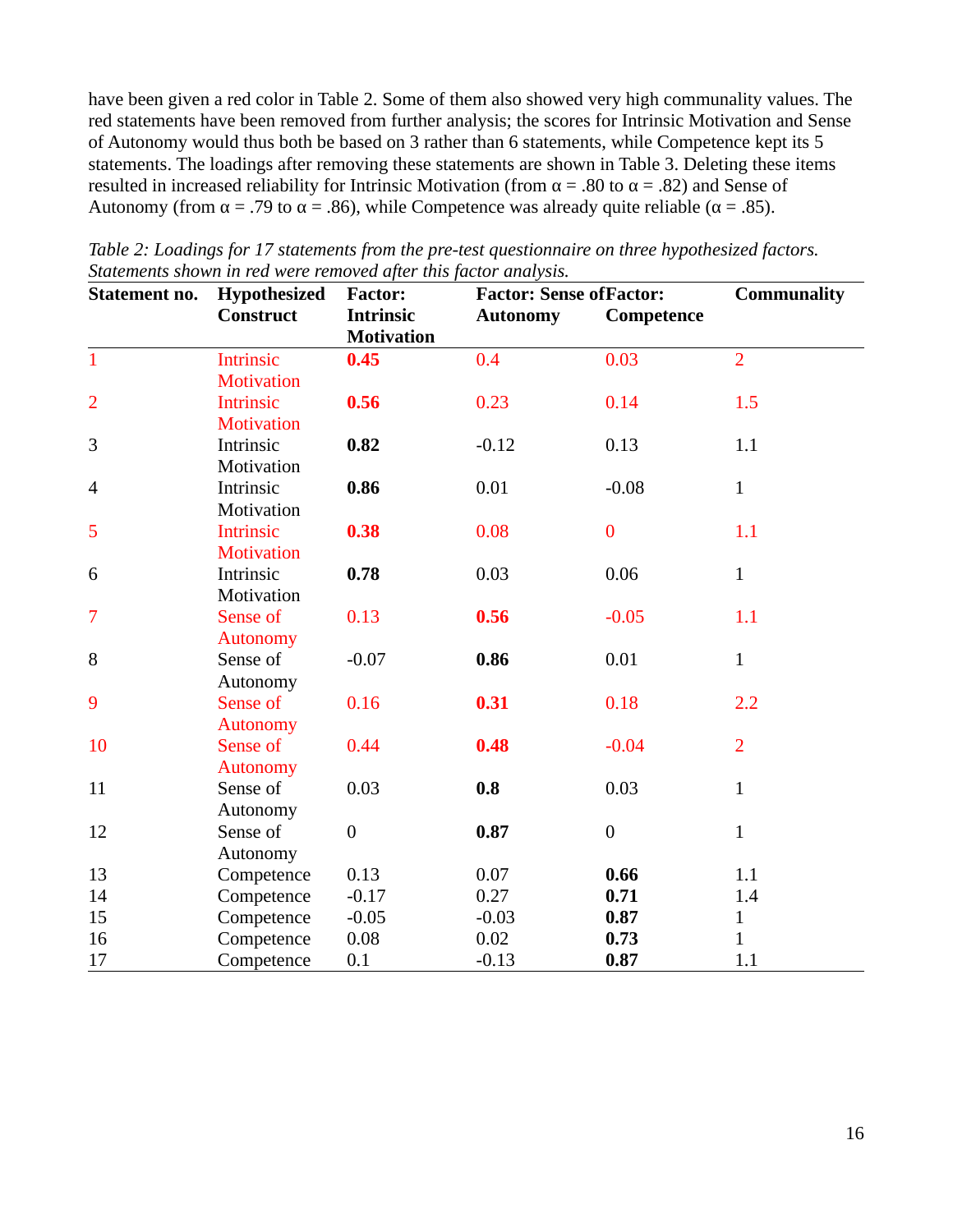| Statement no.  | Hypothesized     | <b>Factor:</b>    | <b>Factor: Sense of Factor:</b> |            |              |  |
|----------------|------------------|-------------------|---------------------------------|------------|--------------|--|
|                | <b>Construct</b> | <b>Intrinsic</b>  | <b>Autonomy</b>                 | Competence |              |  |
|                |                  | <b>Motivation</b> |                                 |            |              |  |
| 3              | Intrinsic        | 0.81              | $-0.05$                         | 0.13       | 1.1          |  |
|                | Motivation       |                   |                                 |            |              |  |
| $\overline{4}$ | Intrinsic        | 0.86              | 0.08                            | $-0.07$    | $\mathbf{1}$ |  |
|                | Motivation       |                   |                                 |            |              |  |
| 6              | Intrinsic        | 0.81              | 0.1                             | 0.06       | 1            |  |
|                | Motivation       |                   |                                 |            |              |  |
| 8              | Sense of         | $-0.07$           | 0.85                            | 0.03       | $\mathbf{1}$ |  |
|                | Autonomy         |                   |                                 |            |              |  |
| 11             | Sense of         | 0.08              | 0.85                            | 0.01       | $\mathbf{1}$ |  |
|                | Autonomy         |                   |                                 |            |              |  |
| 12             | Sense of         | 0.07              | 0.92                            | $-0.03$    | $\mathbf{1}$ |  |
|                | Autonomy         |                   |                                 |            |              |  |
| 13             | Competence       | 0.13              | 0.04                            | 0.67       | 1.1          |  |
| 14             | Competence       | $-0.25$           | 0.24                            | 0.74       | 1.4          |  |
| 15             | Competence       | $\boldsymbol{0}$  | $-0.02$                         | 0.84       | $\mathbf{1}$ |  |
| 16             | Competence       | 0.06              | $-0.02$                         | 0.76       | $\mathbf{1}$ |  |
| 17             | Competence       | 0.15              | $-0.11$                         | 0.85       | 1.1          |  |

*Table 3: Loadings for 11 statements from the pre-test questionnaire on three hypothesized factors, after removing statements that failed to load > .6 on their hypothesized factors.*

#### **3.2 Main Analysis**

The main analysis consisted of four Analyses of (Co)variance, see Table 1. These analyses showed no evidence of an effect of verb group on either Intrinsic Motivation (*F*(2,185) = .01, *p* = .987, *η²* < .01), Sense of Autonomy (*F*(2,185) = .31, *p* = .731, *η²* < .01), Persistence (*F*(2,185) = .92, *p* = .400, *η²* = .01), or Performance  $(F(2, 185) = 1.93, p = .148, \eta^2 < .01)$ ; see also Figure 1.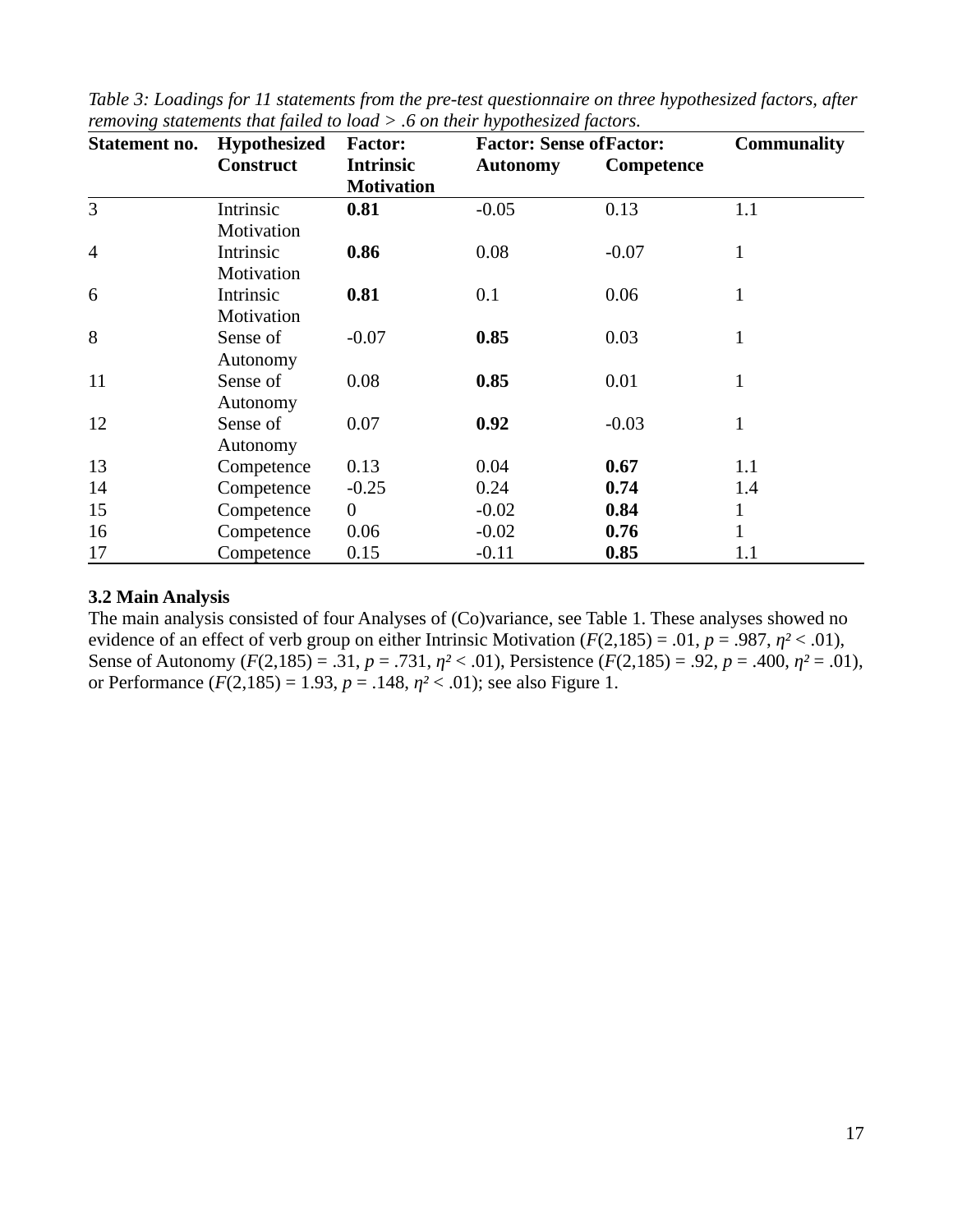

*Figure 1: Scores for (A) Intrinsic Motivation, (B) Sense of Autonomy, (C) Persistence and (D) Creative Performance for participants who had produced an Intrinsic, Extrinsic or a Control verb.*

#### **3.3 Alternative Analysis**

A separate analysis showed that there was no evidence  $(F(2,185) = .50, p = .608, \eta^2 < .01)$  that the time participants needed to come up with sentences containing their experimental verb differed as a result of producing either Intrinsic ( $M = 72.8$ ,  $SD = 38.1$ ), Extrinsic ( $M = 70.9$ ,  $SD = 46.6$ ) or Control verbs (M  $= 78.5, SD = 47.6$ .

#### **4. Discussion**

Whether or not language can affect our thinking and under which circumstances such effects could or could not occur, are two major questions that linguistic relativity researchers have attempted to answer over the years (Lucy, 2016). The experiment described in this thesis was administered in order to assess whether such effects might appear in the language production process and whether function words might bear the same cognitive power that has been attributed predominantly to content words so far (such as by Francken et al., 2015; Lupyan & Ward, 2013; Meteyard et al., 2007; Oosterwijk et al., 2009; Ostarek & Huettig, 2017; Speed & Majid, 2019). In doing so, it tested a specific claim from the field of NLP that modal verb production could influence a person's state of mind (Liekens, 2005). The three Dutch modal verbs used in this experiment were each associated with either intrinsic motivation/free choice ("willen" [*to want to*]), extrinsic motivation/will of others ("moeten" [*to have*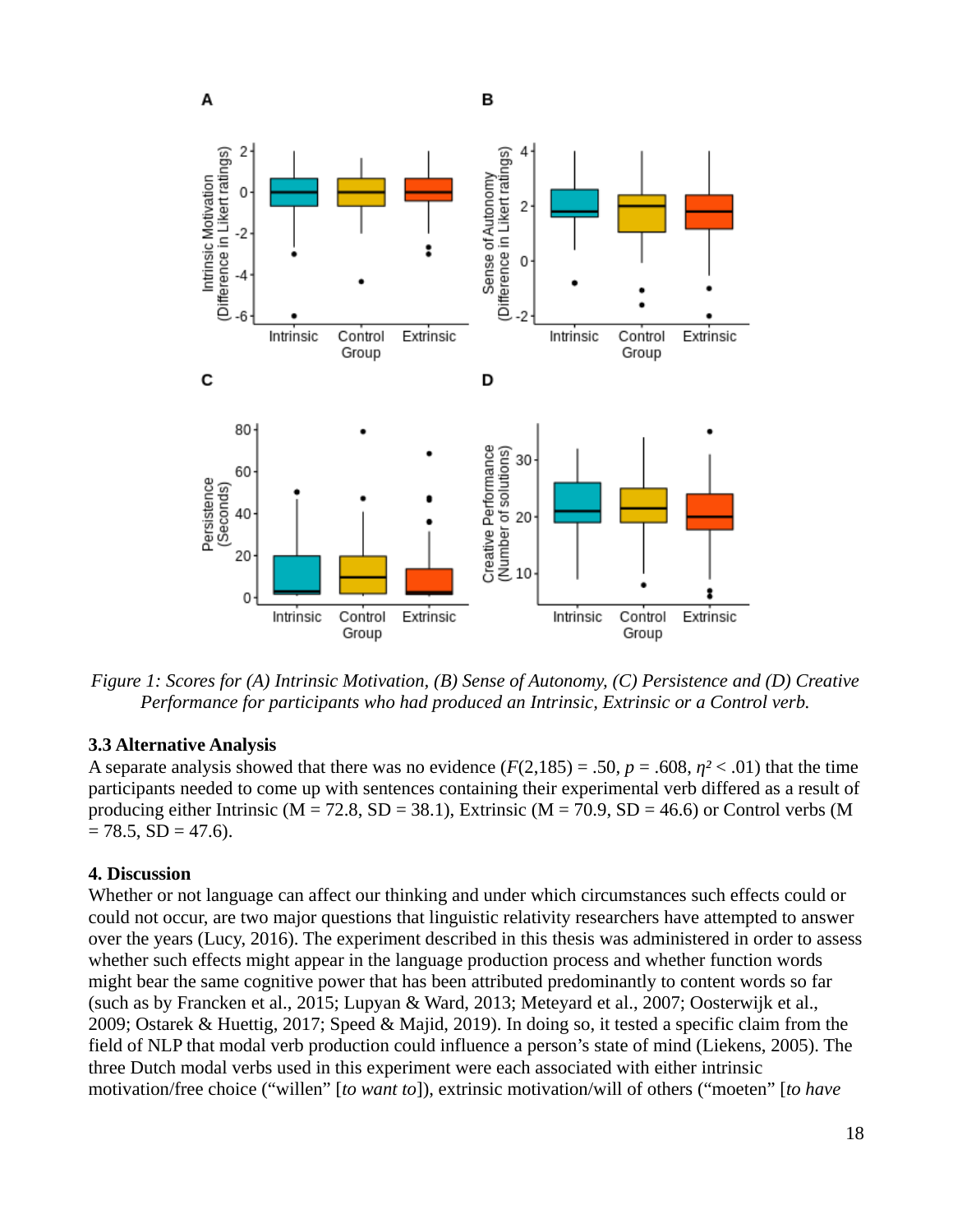*to*]) or something unrelated to a speaker's attitude ("zullen" [will])<sup>[10](#page-21-0)</sup> (Den Boon & Geeraerts, 2005). If it's true that producing modal verbs can influence a speaker's state of mind, it was hypothesized that this would be detectable in the form of (1a) more positive differences between pre-test and post-test Intrinsic Motivation, (2a) more positive differences in Sense of Autonomy, (3a) higher levels of Persistence and (4a) more Creative Performance in the Intrinsic group than in the other two groups. Under the same condition, it was expected that a verb denoting obligation would yield opposite effects, such that the Extrinsic group would show (1b) more negative differences in Intrinsic Motivation, (2b) more negative differences in Sense of Autonomy, (3b) lower levels of Persistence and (4b) less Creative Performance than the Control group would.

Strictly speaking, the results show no support for any of the above hypotheses. The analyses of (co)variance for Intrinsic Motivation, Sense of Autonomy, Persistence as well as Creative Performance each failed to reach significance, advocating the absence of a relationship between the production of modal verbs and cognition. This finding is at odds with what was expected based on earlier research into similar topics (e.g. Francken et al., 2015; Lupyan & Ward, 2013; Meteyard et al., 2007; Oosterwijk et al., 2009; Ostarek & Huettig, 2017; Speed & Majid, 2019). Below, four theoretical explanations for this discrepancy will be reviewed: (1) language cannot affect cognition in general, (2) modal verb production in particular cannot affect cognition, (3) effects of modal verb production were too shortlived to be captured by the outcome variables or (4) the experiment lacked enough power to detect genuine effects.

The first theoretical possibility that could explain the lack of evidence for linguistic relativity effects found in the current experiment, would be that it is not possible for language to influence thought in general, or at least not in the functional way. Theories of embodied cognition that are supposed to underlie such effects (Barsalou, 1999, 2008) are still a topic of debate (Mahon, 2014). Additionally, a number of studies that have differentiated language production and measured effects on cognition have been shown to be explainable using language-external mechanisms (e.g. Hatzigeorgiadis et al., 2009; Higgins & Rholes, 1978; Slimani et al., 2014; Tod et al., 2001). However, a serious defense of this possibility would exceed the scope of this thesis. It has been mentioned here for theoretical purposes, but see Firestone and Scholl (2016) for arguments against language effects on perception, Mahon (2014) for arguments against embodied cognition and Chatterjee (2010) for alternative ways of interpreting evidence from language production and perception experiments.

A second possible explanation for the absence of evidence of linguistic relativity effects in the reported experiment would be that language *can* influence thought, just not in the particular way that the current research design has tried to test. It has been mentioned before that many studies into effects of language on the way we experience the world have focused on the structural reading (Lucy, 1997) of the linguistic relativity hypothesis (e.g. Davidoff et al., 1999; Levinson et al., 2003; Lupyan & Spivey, 2008; Winawer et al., 2007). Those that investigated functional linguistic relativity mainly seem to have focused on effects of language perception on cognition (e.g. Francken et al., 2015; Lupyan & Ward, 2013; Meteyard et al., 2007; Ostarek & Huettig, 2017; Speed & Majid, 2019). Studies investigating the influence of language production have been relatively scarce, and those who have been taken to do so did not always mention an intent to study functional linguistic relativity or embodied cognition effects specifically (e.g. Hatzigeorgiadis et al., 2009; Slimani et al., 2014; Tod et al., 2001). From this, one might attempt to conclude that cognitive influences of language are limited to language structures and the processes that occur during the perception and comprehension of language. Indeed, as has been argued in Section 1.4, language perception and language production are two distinct processes that might interact with conceptual knowledge in different ways, which has potential consequences for their

<span id="page-21-0"></span><sup>10</sup> Although, as will be discussed later on, the meaning of the Control verb was not *entirely* unrelated.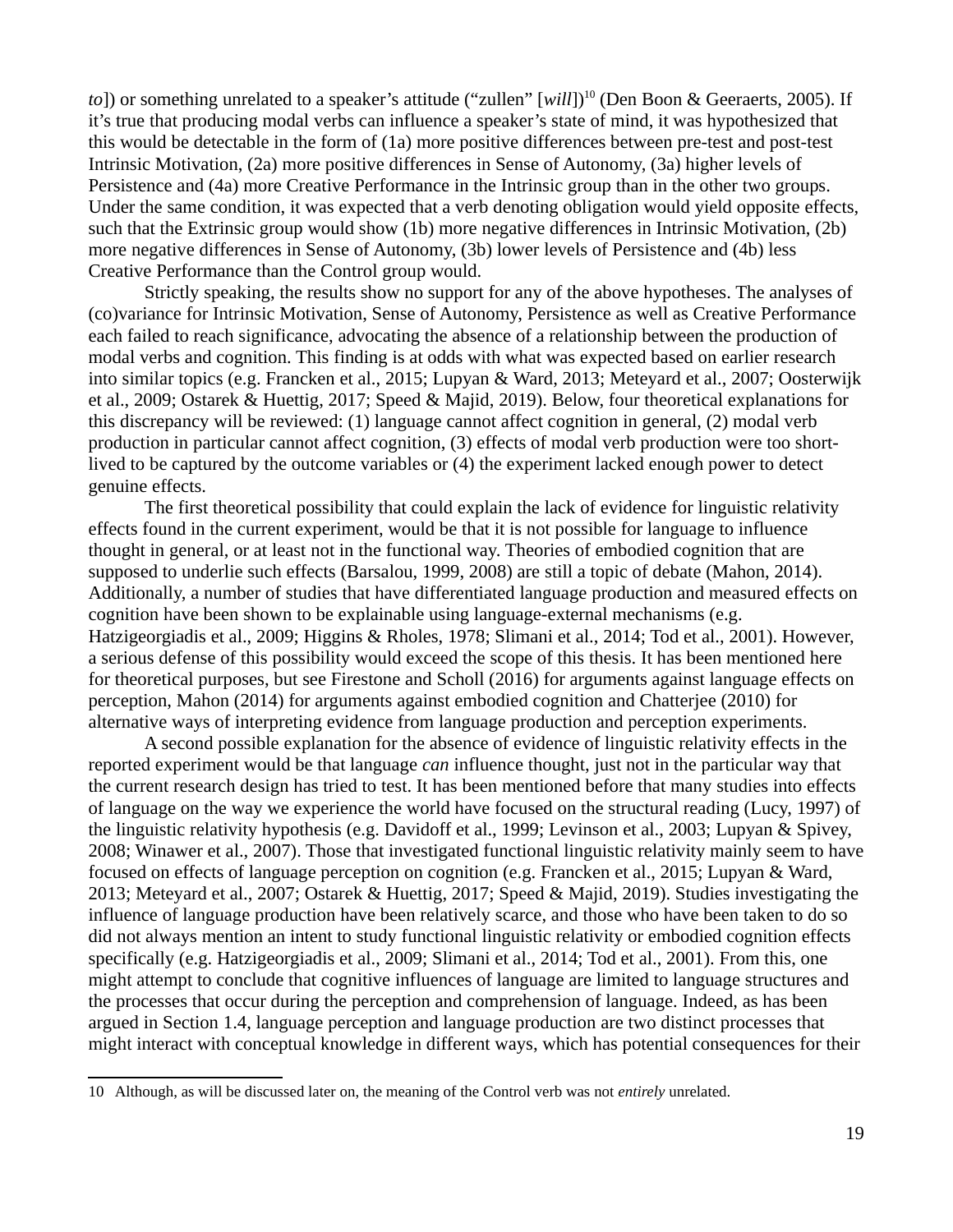ability to influence cognition; whereas the former translates linguistic utterances into concepts (Hemforth & Konieczny, 2006), the latter does the opposite and translates a target concept into a word (Levelt, 2001). Although some models of language production contend that it is a bidirectional process in which 'later' levels (e.g. word) can affect earlier ones (e.g. mental concept), this assertion has not been shared by all models (Warren, 2013). If it is considered to be a unidirectional process, there are indeed reasons to believe that the particular words used to formulate an idea may not result in differential effects on cognition during language production, while they may do so during language perception, when the question of which concepts are activated can be expected to depend more strongly on the language used. This may appear to provide an explanation for the discrepancy between the current study and the studies that showed support for effects of language perception on cognition (i.e. Francken et al., 2015; Lupyan & Ward, 2013; Meteyard et al., 2007; Ostarek & Huettig, 2017; Speed & Majid, 2019). However, some arguments against this point need to be discussed. Participants in the current study did not just produce sentences containing one of the three modal verbs, they also read the word corresponding to their experimental condition, once for every sentence they were asked to produce, as part of the set of stimuli that went along with each sentence<sup>[11](#page-22-0)</sup>. If embodiment effects are more apparent in language perception than in language production, then how come the results of this experiment did not reflect an effect of reading the stimulus verbs? Furthermore, although studies that show support for functional linguistic relativity in language production appear not to be manifold, they do exist, such as the one by Oosterwijk et al. (2009) who found effects of producing words related to "pride" and "disappointment" on participants' mood and posture. The notion of linguistic influences on cognition being limited to effects of structure and effects during perception, thus poses some complications. Future language production research will hopefully shed some light on this.

Alternatively, it could be that it's not the focus on production of language that inhibited linguistic-relativistic effects, but the type of words used for the intervention. Part of the goal of this study was to see if function words could deliver effects similar to those of more commonly studied content words. The fact that the former typically alter other words in a sentence instead of bearing clear lexical content of their own (Fries, 1952) might make them harder to simulate, diminishing potential effects on cognition. An argument against this would be that Speed and Majid (2019) found that not just a word's lexical content, but also its more grammatical properties such as gender, can have an impact on cognition; in their experiments, they paired masculine and feminine fragrances with names of ingredients that were either masculine or feminine in their grammatical gender, and found that subsequent memory was affected by whether there was a match or a mismatch between an odor's marketed gender and the gender of the words in the description. It appears that clear lexical content may not be required for a word to affect cognition. At the same time, explaining how abstract concepts are represented in the brain has been known to be a challenge for theories of embodied cognition (Chatterjee, 2010). The study of abstract words thus remains an open field in which many questions are yet to be resolved. Perhaps more research into the effects of producing or perceiving abstract words and words with mostly structural meanings will help to find out how such words may be represented mentally and under which circumstances – if any – they may be expected to influence thinking.

A third possible way of explaining the findings of the current experiment is not by saying that either language production or function words may be unable to affect cognition, but rather that their effects might last for only a short time, and that the delay between the intervention (first task) and the test of effects (second task and post-test questionnaire) was too long to detect the effects of the mental states the Intrinsic and the Extrinsic verb have been claimed to induce (Liekens, 2005). Indeed, many of the functional linguistic relativity studies that have been reviewed here combine an intervention with

<span id="page-22-0"></span><sup>11</sup> Which is, of course, a design flaw, although it was difficult to prevent.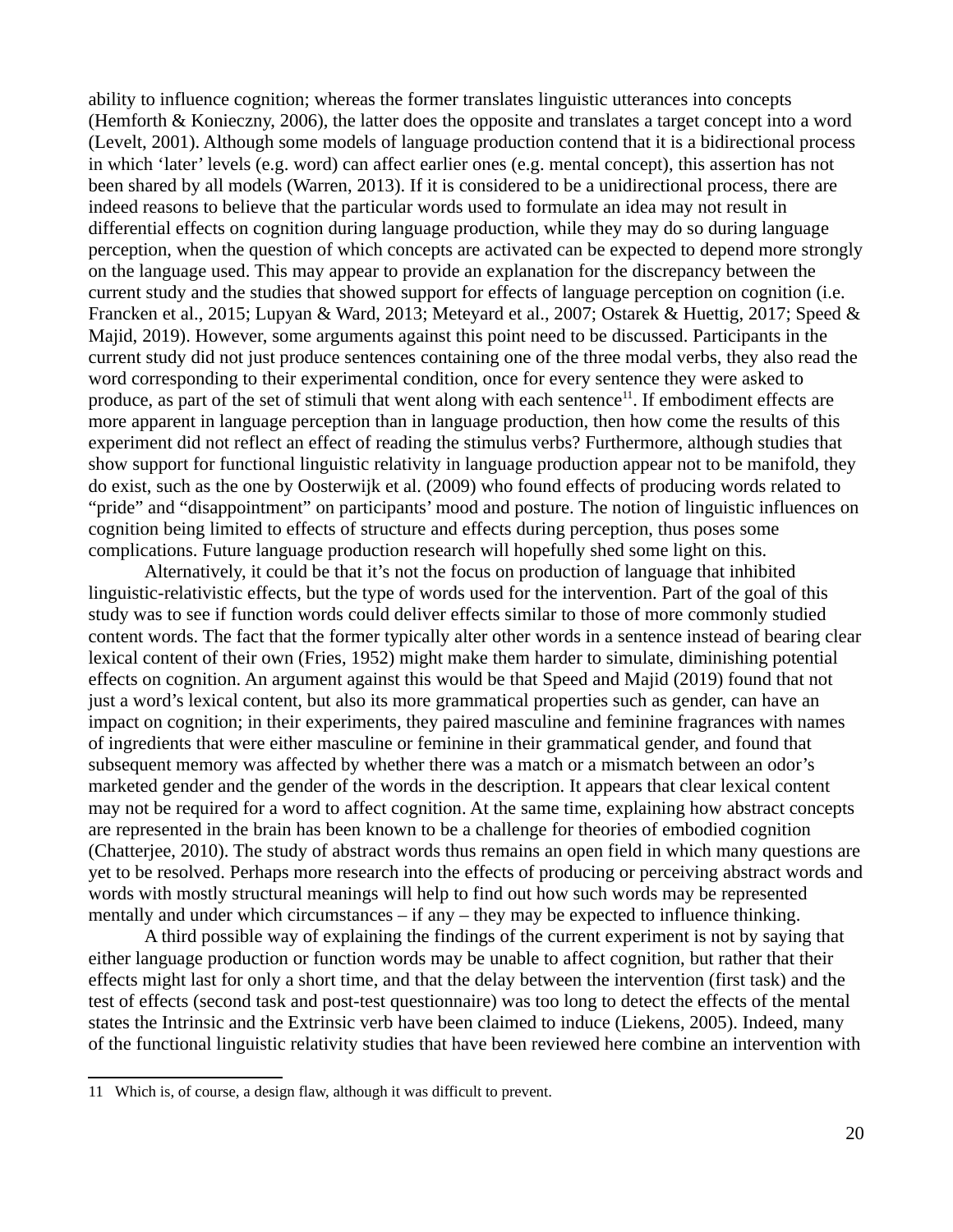an almost simultaneous measurement of its effects (e.g. Francken et al., 2015; Lupyan & Ward, 2013; Meteyard et al., 2007; Oosterwijk et al., 2009; Ostarek & Huettig, 2017). In contrast, not only did the present experiment contain a separation between the task used to elicit the experimental verb and the measures of its influence, it was also conducted via an online questionnaire that respondents could pause at any time, giving them up to one week to return and finish it; this may have resulted in even bigger delays for some participants. Figure 2 below shows how much time the participants that were included in the final analysis needed between first opening the survey and finishing it. Although none of the participants ended up taking an entire week – the biggest amount of time anyone took was 25 hours, 47 minutes and 33 seconds – there were quite a few respondents whose survey time was well above the median of 40 minutes and 6 seconds, suggesting that at least a part of the participants took an extended break somewhere during the experiment. To see if it had made any difference if a simultaneous measurement was used over delayed outcome measures, an exploratory ANOVA was conducted on the average time needed by each group to come up with sentences containing the condition-dependent verb in the sentence generation task, the results of which have been reported in Section 3.3. The fact that this did not result in significant between-group differences may be taken as a reason to believe that delays were not the real reason the experiment failed to find evidence for its hypotheses. However, considering that the sentence time variable was neither part of the original research design nor specifically included in the pre-formulated hypotheses, there may well be other reasons for why there were no significant differences in the time spent thinking of sentences. For instance, a potential increase in Intrinsic Motivation during the creation of a sentence with an Intrinsic verb may be reflected by either a *reduction* in the time needed by participants, who would become more eager to finish the item as soon as possible, or an *increase* in the time they spent, since they might have been extra intent on coming up with the best (e.g. most beautiful) sentence possible; such differential effects could have canceled each other out. Participants may have also been differentially distracted. Regardless, it cannot be fully ruled out that the delayed nature of the outcome measures may have played some role in weakening potential effects of modal verb production on cognition. One way in which a future study could address this issue, is by having participants create sentences with the Intrinsic or the Extrinsic verb and testing if this affects a dedicated simultaneous measurement, such as e.g. levels of the hormone cortisol in participants' blood, which is a biological indicator of stress (Levine et al., 2007). It could also be of interest to try and replicate some of the studies that did find effects of language production or perception on simultaneously taken outcome measures (e.g. Francken et al., 2015; Lupyan & Ward, 2013; Meteyard et al., 2007; Oosterwijk et al., 2009; Ostarek & Huettig, 2017), but while introducing delays of different durations and seeing how long such effects of embodiment remain active.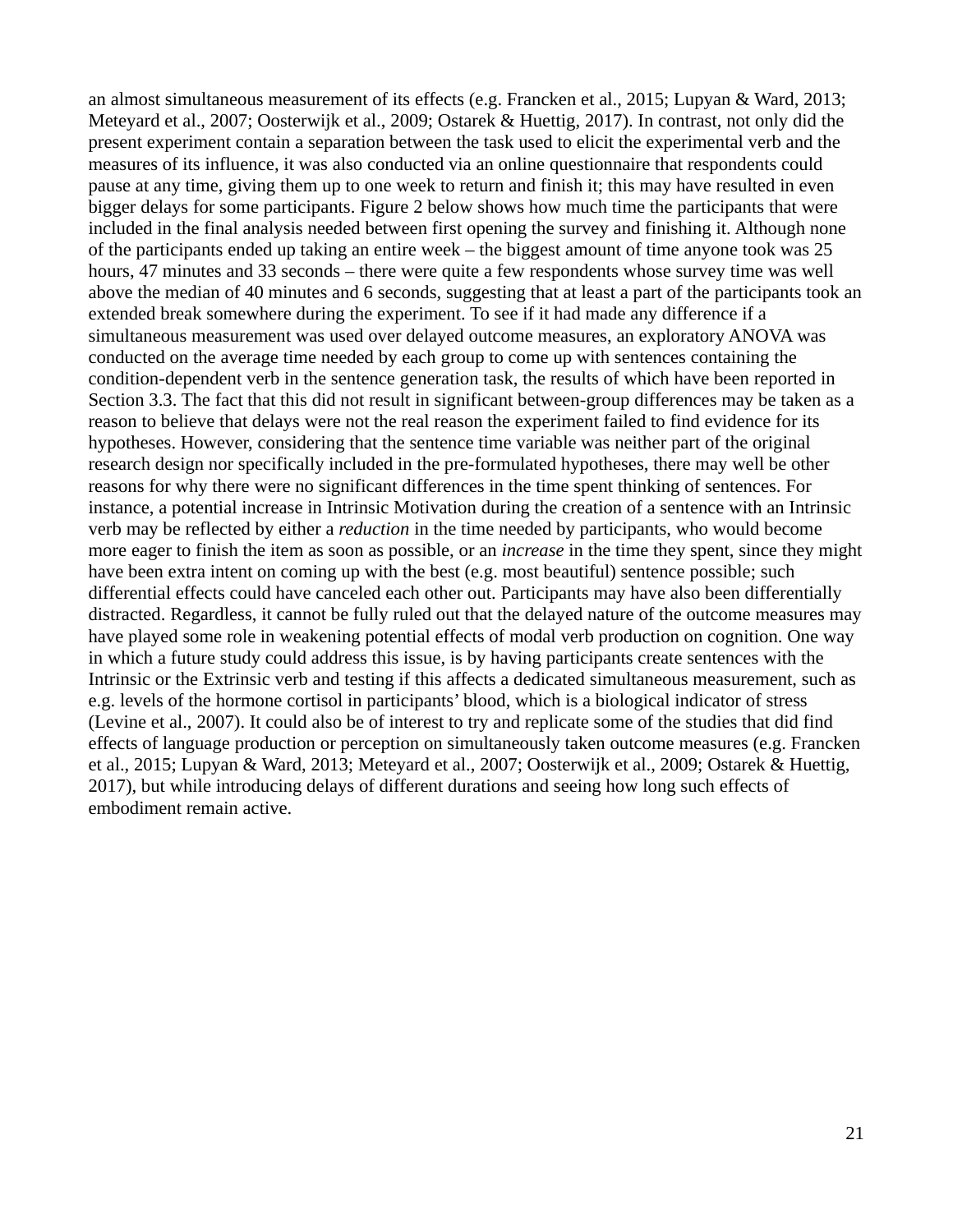

Participants

*Figure 2: Time spent by participants between opening the survey for the first time and submitting their answers.*

One final possibility that might explain why the experiment failed to find evidence for its hypothesized effects could have to do with the various kinds of experimental noise that influenced the outcome measures other than the experimental variable. The most severe one is most likely the fact that the experiment was not conducted in a controlled environment, but from wherever a participant happened to be when they opened the survey; not only does this introduce a great amount of variability in the kind of room a participant was in and the type of device on which the survey was made, there was also not a researcher nearby to ask questions to regarding any unclarities in the instruction texts. It turned out, for instance, that some participants in the anagram task thought that not all letters from the original word string had to be used to create solutions (consider e.g. an English anagram "lalb", for which a correct solution would be "ball", but in this case participants also submitted words such as "all" or "lab"). Since there were only 6 answer fields, expending them on answers that would never be deemed correct may have had a diminishing influence on their Creative Performance. If there had been a researcher nearby, misinterpreted instructions such as these could have been pointed out.

There were other sources of noise as well. Elaborating on all of them would make for a very long discussion section, but some prominent ones will be mentioned here shortly, in hopes that they may aid future researchers to create more robust research designs: (1) pre-test and post-test Likert ratings of statements relating to participants' experience of the experimental tasks were compared, but participants only really got to know the tasks after the pre-test, (2) the experiment had a slight mid-way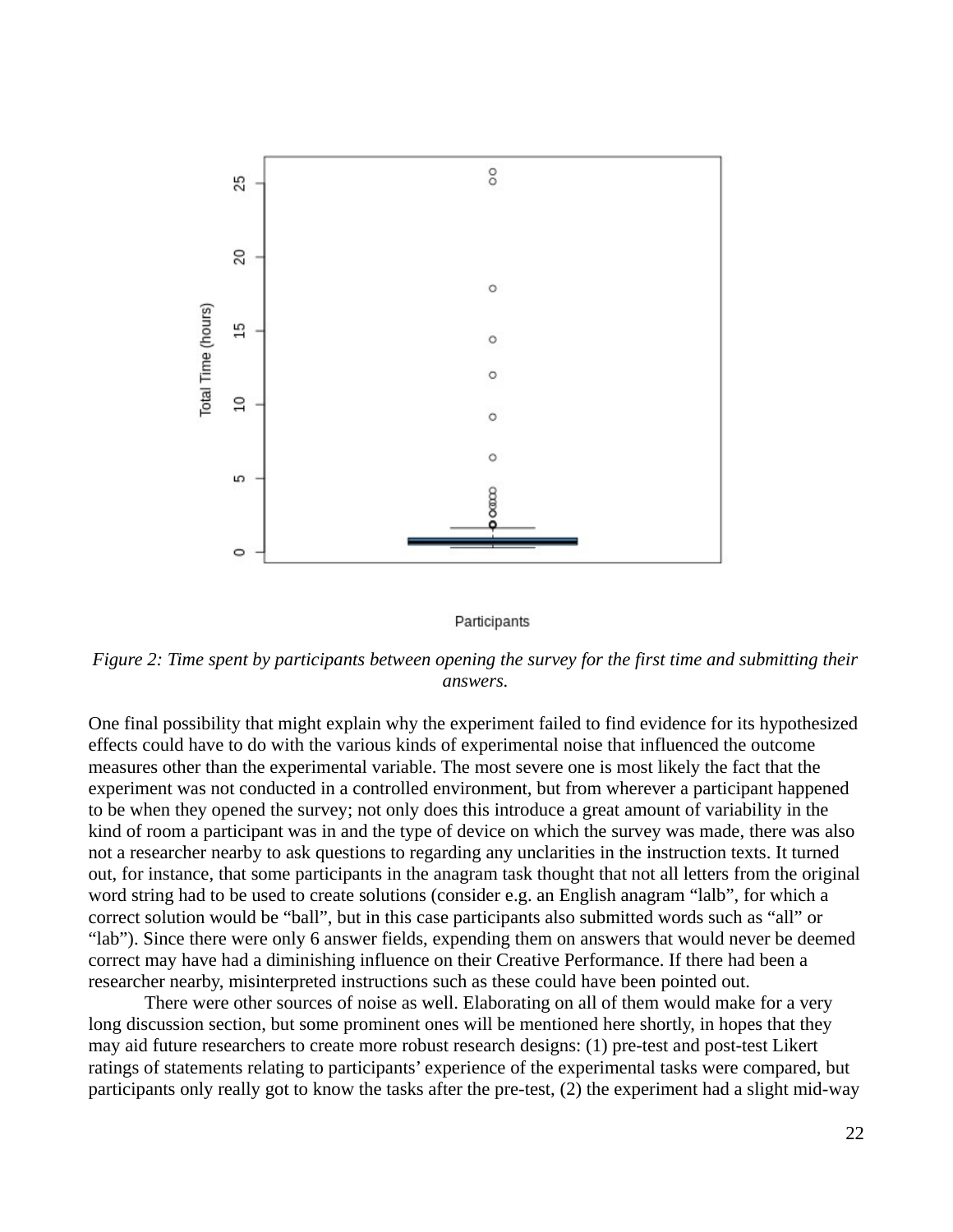change concerning the removal of the automatic sentence length validation (see Section 2.4); not being confronted with a red warning if a sentence was incorrect may have influenced participants' Intrinsic Motivation and Sense of Autonomy, (3) Persistence was operationalized as the time between a participant's penultimate click on an anagram slide and their final click on the button to go to the next item, but there have been other, perhaps more effective ways to measure it, such as tracking the time spent on insolvable anagrams (Aspinwall & Richter, 1999; Gignac & Wong, 2020; Van Sintemaartensdijk & Righetti, 2019), (4) Creative Performance depended not only on participants' creativity but also on the size of their vocabulary and their willingness to use external sources (e.g. search engines) to find additional solutions and (5) the Control verb with a supposedly unrelated definition may not have been entirely neutral. The last point requires a bit more explanation: as was mentioned in Section 1.4, the Control verb, "zullen" [*will*], was chosen because it does not typically refer to a person's motivation to perform the action described in a sentence, but rather to express that a speaker thinks it is highly probable that the event expressed in the sentence is true, will be true or has been true (Verkuyl & Broekhuis, 2013). In this light, the following example sentence was mentioned briefly, which was taken from Verkuyl and Broekhuis (2013):

 (1) Marie zal een afspraak met hem maken. Mary will an appointment with him make. *Mary will make an appointment with him.*

Sentence (1) outlines a prototypical use of "zullen" (inflected here as "zal"), in which the speaker expresses their strong belief that the mentioned event (Mary making an appointment) is going to happen sometime in the future. It does not seem as if a word that appears in sentences like these, should affect a speaker's own motivation. However, consider what happens when the speaker starts talking about themselves, as in (2):

 (2) Ik zal een afspraak met hem maken. I will an appointment with him make. *I will make an appointment with him.*

Now, the speaker expresses a strong belief that they themselves will perform the action, sometime in the future, that had been ascribed to Mary in sentence (1). Since the production of a sentence like (2) commits the producer to its truth (Grice, 1975), it might be expected that the person who said this would make sure that that appointment will be made, even if they don't necessarily feel intrinsically motivated to do so. Intuitively, this commitment is of a much stronger kind than merely saying "I want to make an appointment" or "I have to make an appointment". This might therefore explain why participants from the Control group turned out to have the highest average Persistence (13.4 seconds vs. 11.2 seconds in the Intrinsic group and 10.0 seconds in the Extrinsic group); if the lack of evidence for linguistic relativity effects was due to excessive noise and genuine effects have been missed, the production of the Control verb may have activated a state of 'strong commitment' in the minds of participants that led them to be extra persistent in the anagram task that followed. In a future experiment, it may then be better to opt for a different verb for the Control condition; perhaps a nonmodal auxiliary such as 'blijven' [*to keep*] or 'gaan' [*to go*] will do. In addition, such an experiment could be conducted in a controlled environment and it could seek to find solutions to the other sources of noises that have been mentioned, so that the fourth possible explanation of the results found in this study may also be scrutinized.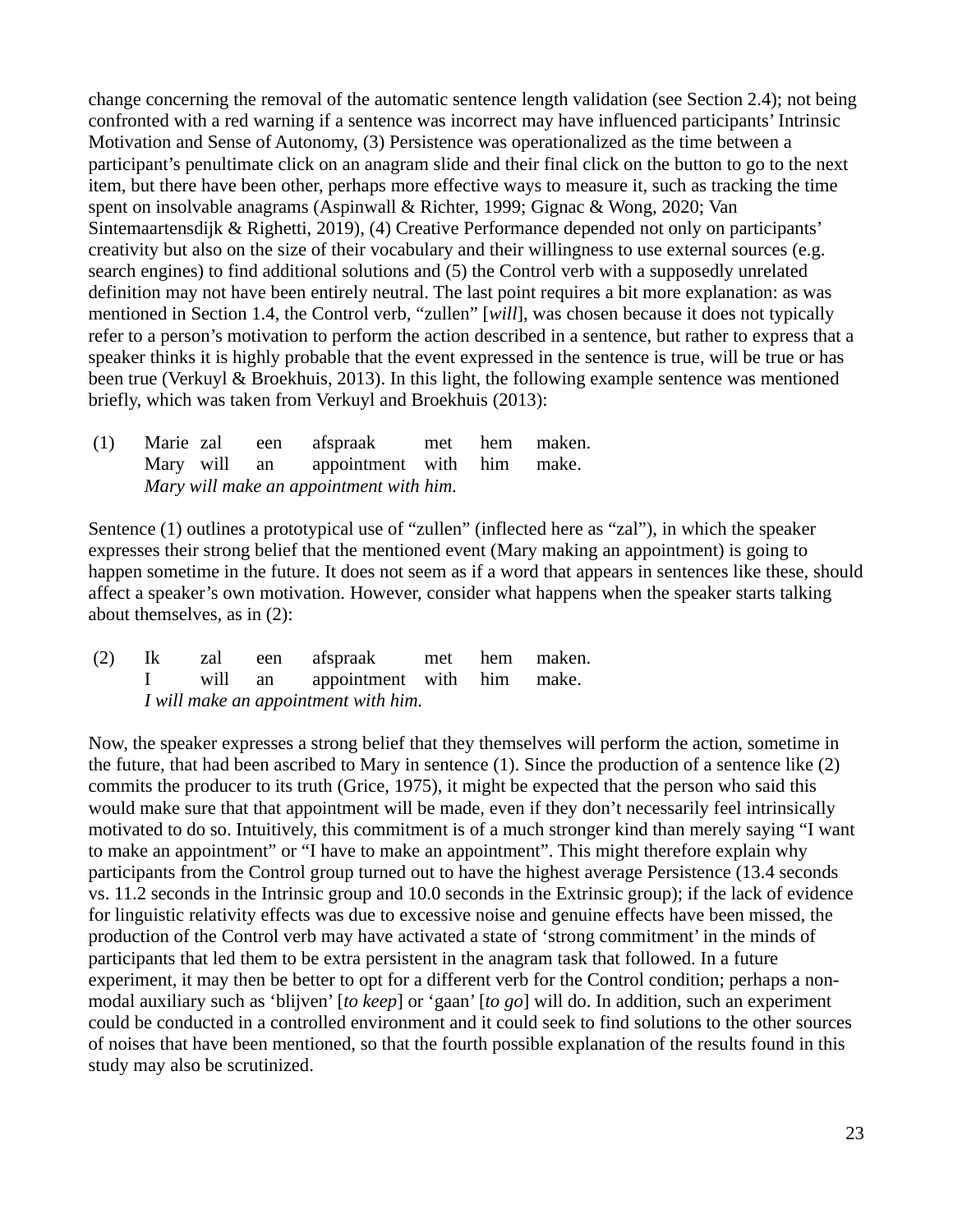# **5. Conclusion**

In this thesis, an experiment has been described that aimed to find out if support for effects of language on cognition could be found in the relatively unexplored region of language production, using a specific category of function words as opposed to the more generally used content words (e.g. by Francken et al., 2015; Lupyan & Ward, 2013; Meteyard et al., 2007; Oosterwijk et al., 2009; Ostarek & Huettig, 2017; Speed & Majid, 2019). In doing so, it tested a specific claim from the field of NLP that the production of modal verbs such as "willen" [*to want to*] or "moeten" [*to have to*] could affect a speaker's mental state (Liekens, 2005). The lack of confirmation that was found for the postulated hypotheses has been discussed in light of four theoretical explanations: (1) language cannot affect cognition in general, (2) language production or function words specifically cannot affect cognition, (3) effects of modal verb production were too short-lived to be detected and (4) the experiment failed to capture genuine effects due to a plethora of noise. Some concrete suggestions for future linguistic relativity research have been made, such as investigating the duration of functional language effects and conducting additional research in the areas of abstract words and language production in general. However, the results of the experiment also have implications for the field of NLP: on the one hand, it appears that one of their linguistic claims may be hard to support empirically; on the other hand, however, there may be language-external mechanisms that have not been tested here, such as shared realities (Echterhoff et al., 2005, 2008) and self-fulfilling prophecies (Mahon et al., 1997), that may still enable effects of modal verb production under certain circumstances. Could Levelt (1996) have been right when he criticized NLP practitioners for falling into the 'black hole' of linguistic relativity (p. 27)? After 25 years, this question remains short of a definitive answer.

# **References**

Aarts, B. (2011). *Oxford modern English grammar*. Oxford University Press.

- Aspinwall, L. G. & Richter L. (1999). Optimism and self-mastery predict more rapid disengagement from unsolvable tasks in the presence of alternatives. *Motivation and Emotion, 23*(3). 221–245. https://doi.org/10.1023/A:1021367331817
- Bandler, R. & Grinder, J. (1975). *The structure of magic I: A book about language and therapy*. Science and Behavior Books, Inc.
- Barsalou, L. W. (1999). Perceptual symbol systems. *Behavioral and Brain Sciences, 22*, 577–660. https://doi.org/10.1017/s0140525x99002149
- Barsalou, L. W. (2008). Grounded cognition. *Annual Review of Psychology, 59*, 617– 645. https://doi.org/10.1146/annurev.psych.59.103006.093639
- Binder, J. R., & Desai, R. H. (2011). The neurobiology of semantic memory. *Trends in Cognitive Sciences, 15, 527–536. https://doi.org/10.1016/j.tics.2011.10.001*
- Brown, R. (1976). Reference: In memorial tribute to Eric Lenneberg. *Cognition, 4*(2), 125–153. [https://](https://doi.org/10.1016/0010-0277(76)90001-9) [doi.org/10.1016/0010-0277\(76\)90001-9](https://doi.org/10.1016/0010-0277(76)90001-9)
- Brysbaert, M., Warriner, A.B., & Kuperman, V. (2014). Concreteness ratings for 40 thousand generally known English word lemmas. *Behavior Research Methods, 46*, 904-911. https://doi.org/10.3758/s13428-013-0403-5
- Canty, A., & Ripley, B. D. (2019). Boot: Bootstrap r (s-plus) functions (R package version 1.3-24) [Computer software]. *The Comprehensive R Archive Network*. Retrieved from [https://CRAN.R](https://CRAN.R-project.org/package=boot)[project.org/package=boot](https://CRAN.R-project.org/package=boot)
- Chatterjee, A. (2010). Disembodying cognition. *Language and Cognition, 2*(1), 79–116. <https://doi.org/10.1515/LANGCOG.2010.004>
- Davidoff, J., Davies, I., & Roberson, D. (1999). Colour categories in a stone-age tribe. *Nature, 398*(6724), 203–204. <https://doi.org/10.1038/18335>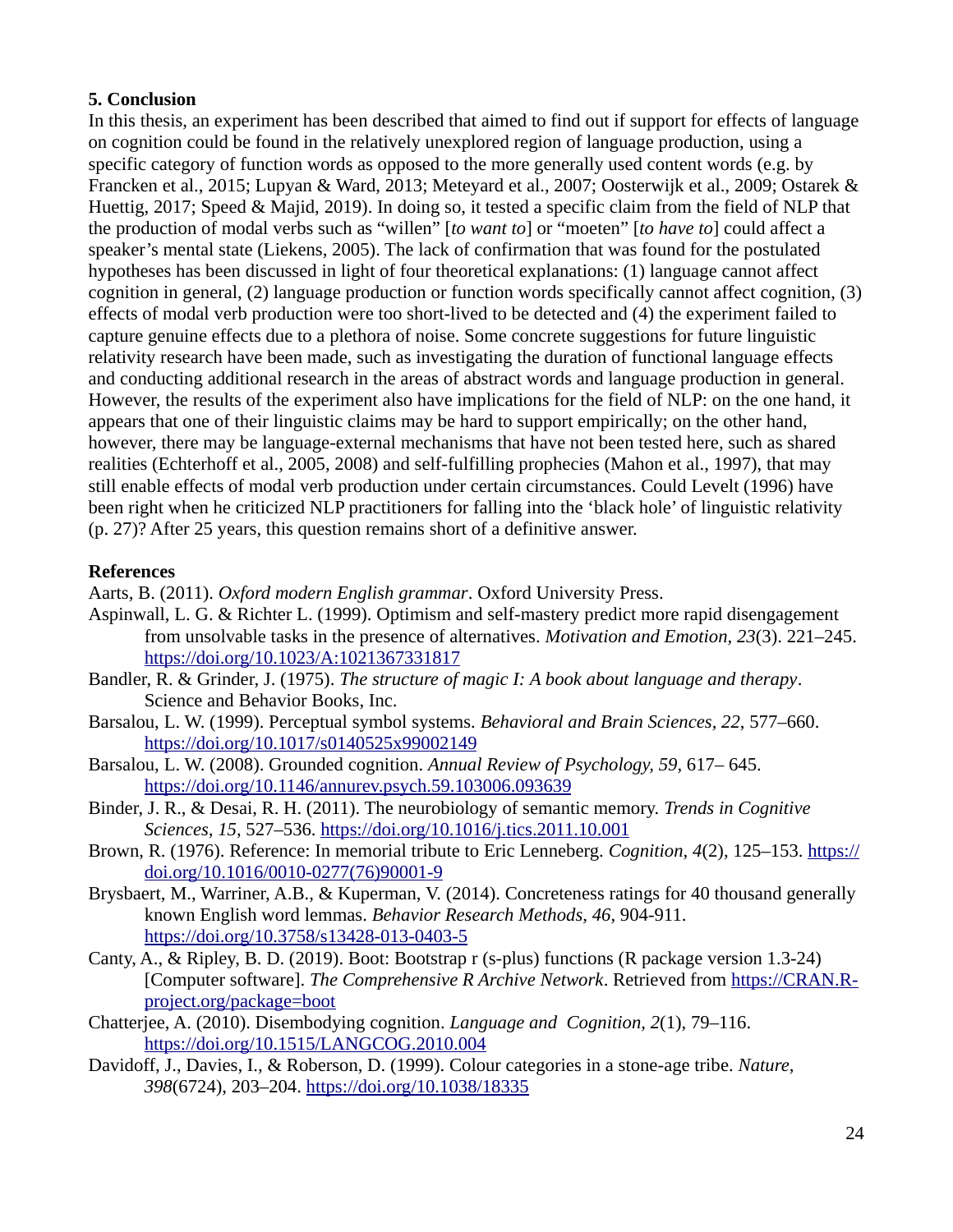- Deci, E. L., Koestner, R. & Ryan, R. M. (1999). A meta-analytic review of experiments examining the effects of extrinsic reward on intrinsic motivation. *Psychological Bulletin, 125*(6), 627–668. https://doi.org/10.1037/0033-2909.125.6.627
- Den Boon, C. A. & Geeraerts, D. (2005). *Van Dale Groot woordenboek van de Nederlandse taal.* Van Dale Lexicografie.
- Druks, J., & Masterson, J. (2000). *An Object and Action Naming Battery.* Psychology Press.
- Echterhoff, G., Higgins, E. T., & Groll, S. (2005). Audience-tuning effects on memory: The role of shared reality. *Journal of Personality and Social Psychology, 89*, 257–276. <https://doi.org/10.1037/0022-3514.89.3.257>
- Echterhoff, G., Higgins, E. T., Kopietz, R., & Groll, S. (2008). How communication goals determine when audience tuning biases memory. *Journal of Experimental Psychology: General, 137*, 3– 21. <https://doi.org/10.1037/0096-3445.137.1.3>
- Faddegon, K., Ellemers, N. & Scheepers, D. (2009). Eager to be the best, or vigilant not to be the worst: The emergence of regulatory focus in disjunctive and conjunctive group tasks. *Group Processes & Intergroup Relations, 12*(5), 653–671.<https://doi.org/10.1177/1368430209339922>
- Firestone, C., & Scholl, B. J. (2016). Cognition does not affect perception: Evaluating the evidence for "top-down" effects. *Behavioral and Brain Sciences, 39*, 1–77. <https://doi.org/10.1017/S0140525X15000965>
- Fodor, J. A. (1975). *The language of thought*. Thomas Y Crowell Company.
- Fox, J., & Weisberg, S. (2019). An {R} Companion to Applied Regression (Third edition) [Computer software]. *The Comprehensive R Archive Network*. Retrieved from <https://socialsciences.mcmaster.ca/jfox/Books/Companion/>
- Francken, J. C., Kok, P., Hagoort, P., & de Lange, F. P. (2015). The behavioral and neural effects of language on motion perception. *Journal of Cognitive Neuroscience, 27*(1), 175–184. [https://doi.org/10.1162/jocn\\_a\\_00682](https://doi.org/10.1162/jocn_a_00682)
- Fries, C. C. (1952). *The structure of English: An introduction to the construction of English sentences.* Harcourt, Brace & World Inc.
- Gignac, G. E. & Wong, K. K. (2020). A psychometric examination of the anagram persistence task: More than two unsolvable anagrams may not be better. *Assessment, 27*(6), 1198–1212. <https://doi.org/10.1177/1073191118789260>
- Glucksberg, S. (1962). The influence of strength of drive on functional fixedness and perceptual recognition. *Journal of Experimental Psychology, 63*(1), 36–41. <https://doi.org/10.1037/h0044683>
- Grice, H. P. (1975). Logic and Conversation. In P. Cole, & J. L. Morgan. (Eds.), *Syntax and Semantics 3: Speech Acts*, pp. 41–58. Academic Press.
- Haeseryn, W., Romijn, K., Geerts, G., de Rooij, J. & van den Toorn, M.C. (2019, January). 18.5.4.4.i Inleiding. *Algemene Nederlandse Spraakkunst*. Retrieved from <https://e-ans.ivdnt.org/topics/pid/ans1805040401lingtopic>
- Hauk, O., Johnsrude, I. & Pulvermüller, F. (2004). Somatotopic representation of action words in human motor and premotor cortex. *Neuron, 41*, 301–307. [https://doi.org/10.1016/S0896-](https://doi.org/10.1016/S0896-6273(03)00838-9) [6273\(03\)00838-9](https://doi.org/10.1016/S0896-6273(03)00838-9)
- Hatzigeorgiadis, A., Zourbanos, N., Mpoumpaki, S., & Theodorakis, Y. (2009). Mechanisms underlying the self-talk-performance relationship: The effects of motivational self-talk on self-confidence and anxiety. *Psychology of Sport and Exercise, 10*, 186–192. <https://doi.org/10.1016/j.psychsport.2008.07.009>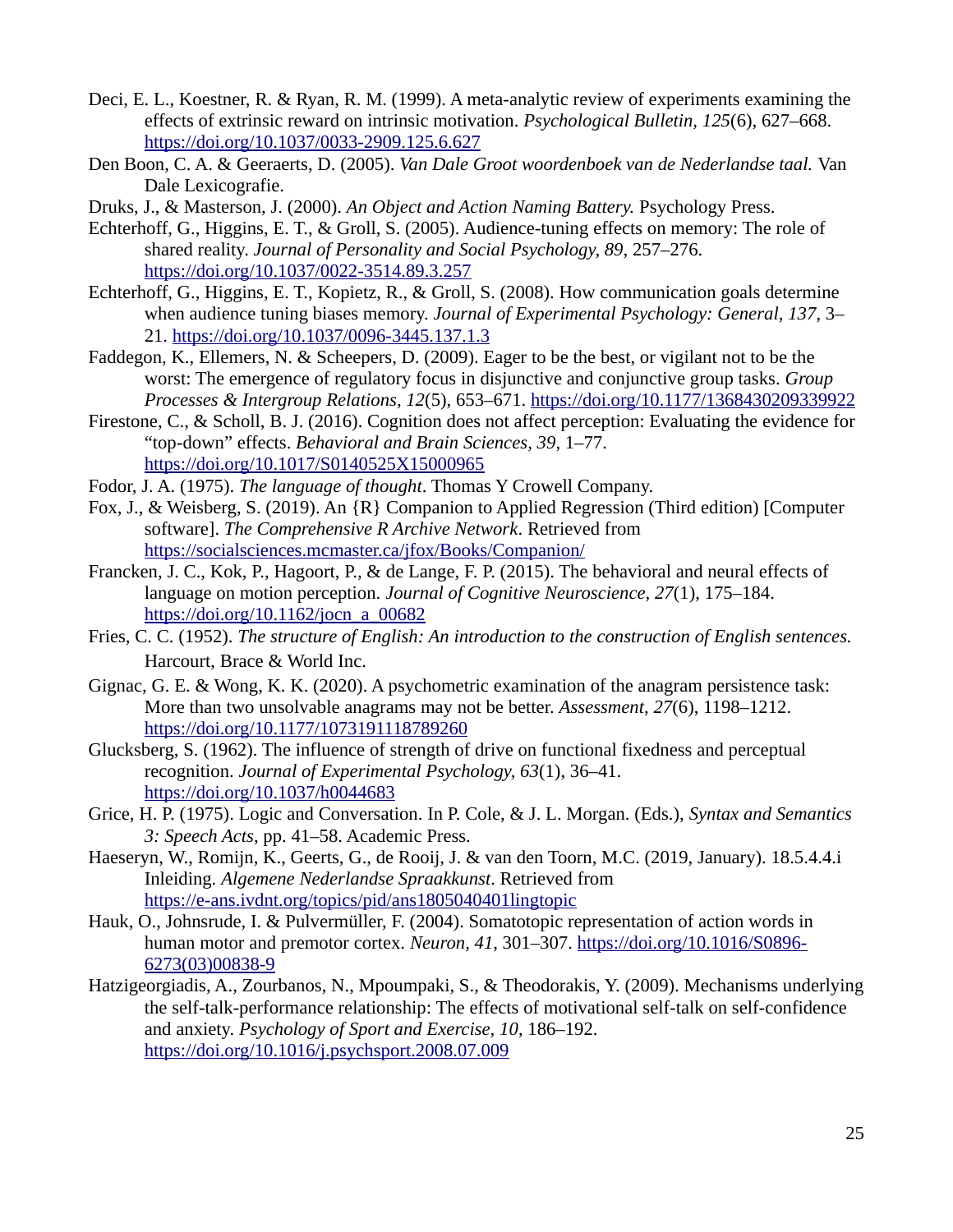- Hemforth, B. & Konieczny, L. (2006). Language processing: Construction of mental models or more? In C. Held, M. Knauff & G. Vosgerau (Eds.), *Mental models in cognitive psychology, neuroscience and philosophy of mind*, pp. 189–204. Elsevier. https://doi.org/10.1016/S0166-[4115\(06\)80035-X](https://doi.org/10.1016/S0166-4115(06)80035-X)
- Higgins, E. T., & Rholes, W. S. (1978). 'Saying is believing': Effects of message modification on memory and liking for the person described. *Journal of Experimental Social Psychology, 14*, 363–378. [https://doi.org/10.1016/0022-1031\(78\)90032-X](https://doi.org/10.1016/0022-1031(78)90032-X)
- Hockett, C. F. (1960). The origin of speech. *Scientific American, 203*(3), 88–97. <https://doi.org/10.1038/scientificamerican0960-88>
- Jakobson, R. (1960). Linguistics and poetics. In T. Sebeok (Ed.), *Style in Language* (pp. 350–377). M.I.T. Press.
- Kiefer, M., Sim, E., Herrnberger, B., Grothe, J. & Hoenig, K. (2008). The sound of concepts: Four markers for a link between auditory and conceptual brain systems. *The Journal of Neuroscience, 28*(47), 12224 – 12230. https://doi.org/10.1523/JNEUROSCI.3579-08.2008
- Lakoff, G. & Johnson, M. (1999). *Philosophy in the flesh: The embodied mind and its challenge to western thought*. Basic Books.
- Levelt, W. J. M. (1996). Hoedt u voor neuro-linguïstisch programmeren! *Skepter, 9*(3), 26–28.
- Levelt, W. J. M. (2001). Spoken word production: A theory of lexical access. <https://doi.org/10.1073/pnas.231459498>
- Levine, A., Zagoory, S., Feldman, R., Lewis, J. G., Weller, A. (2007). Measuring cortisol in human psychogiological studies. *Psychology & Behaviour, 90*, 43–53. https://doi.org/10.1016/j.physbeh.2006.08.025
- Levinson, S. C., Kita, S., Haun, D. B. M. & Rash, B. H. (2002). Returning the tables: language affects spational reasoning. *Cognition, 84*. 155–188. [https://doi.org/10.1016/S0010-0277\(02\)00045-8](https://doi.org/10.1016/S0010-0277(02)00045-8)
- Liekens, P. (2005). *Gevangen in de taal: Hoe woorden je kunnen beperken*. Ankh-Hermes.
- Lucy, J. A. (1997). Linguistic relativity. *The Annual Review of Anthropology, 26*, 291–312. <https://doi.org/10.1146/annurev.anthro.26.1.291>
- Lucy, J. A. (2016). Recent advances in the study of linguistic relativity in historical context: A critical assessment. *Language Learning, 66*(3), 487–515.<https://doi.org/10.1111/lang.12195>
- Lupyan, G., & Spivey, M. J. (2008). Perceptual processing is facilitated by ascribing meaning to novel stimuli. *Current Biology, 18*(10), R410–R412.
- Lupyan, G., & Ward, E. J. (2013). Language can boost otherwise unseen objects into visual awareness. *Proceedings of the National Academy of Sciences, 110*(35), 14196–14201. <https://doi.org/10.1073/pnas.1303312110>
- Madon, S., Jussim, L., & Eccles, J. (1997). In search of the powerful self-fulfilling prophecy. *Journal of Personality and Social Psychology, 72(4), 791–809. https://doi.org/10.1037/0022-*[3514.72.4.791](https://doi.org/10.1037/0022-3514.72.4.791)
- Mahon, B. Z. (2014). What is embodied about cognition? *Language, Cognition and Neuroscience, 30*(4). 420–429. <https://doi.org/10.1080/23273798.2014.987791>
- McAuley, E., Duncan, T., & Tammen, V. V. (1987). Psychometric properties of the Intrinsic Motivation Inventory in a competitive sport setting: A confirmatory factor analysis. *Research Quarterly for Exercise and Sport, 60*, 48-58. <https://doi.org/10.1080/02701367.1989.10607413>
- Meteyard, L., Bahrami, B., & Vigliocco, G. (2007). Motion detection and motion verbs: Language affects low-level visual perception. *Psychological Science, 18*(11), 1007–1013. <https://doi.org/10.1111/j.1467-9280.2007.02016.x>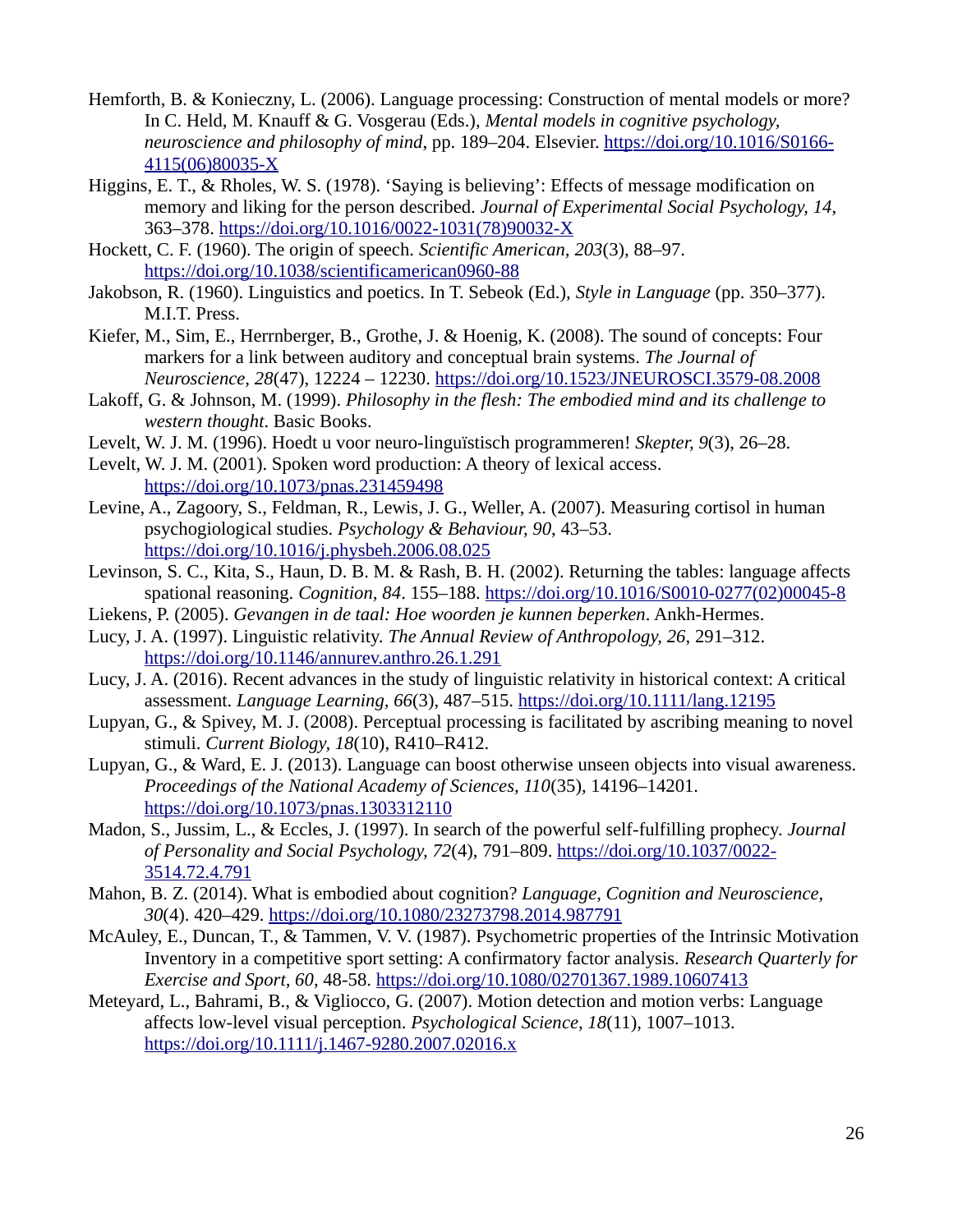- Niedenthal, P. M., Barsalou, L. W., Winkielman, P., Krauth-Gruber, S. & Ric, F. (2005). Embodiment in attitudes, social perception and emotion. *Personality and Social Psychology Review, 9*(3), 184– 211. [https://doi.org/10.1207/s15327957pspr0903\\_1](https://doi.org/10.1207/s15327957pspr0903_1)
- Oostdijk, N. (2000). The spoken dutch corpus: Overview and first evaluation. *Proceedings of LREC-2000*.
- Oosterwijk, S., Rotteveel, M., Fischer, A. H. & Hess, U. (2009). Embodied emotion concepts: How generating words about pride and disappointment influences posture. *European Journal of Social Psychology, 39*, 475-466. [https://doi.org/10.1002/ejsp.584](https://doi.org/10.1102/ejsp.584)
- Ostarek, M., & Huettig, F. (2017). Spoken words can make the invisible visible? Testing the involvement of low-level visual representations in spoken word processing. *Journal of Experimental Psychology: Human Perception and Performance, 43*(3), 499–508. <https://doi.org/10.1037/xhp0000313>
- Pulvermüller, F. (2005). Brain mechanisms linking language and action. *Nature reviews Neuroscience, 6*(7), 567–582. <https://doi.org/10.1038/nrn1706>
- Pulvermüller, F., Shtyrov, Y. & Ilmoniemi, R. (2005). Brain signatures of meaning access in action word recognition. *Journal of Cognitive Neuroscience, 17*(6), 884–892. <https://doi.org/10.1162/0898929054021111>
- Pylyshyn, Z. W. (1984). *Computation and cognition: Toward a foundation for cognitive science*. The MIT Press.
- R Core Team (2020). R: A language and environment for statistical computing (R version 3.6.3) [Computer software]. *The Comprehensive R Archive Network.* Retrieved from [https://www.R](https://www.R-project.org/)[project.org/](https://www.R-project.org/)
- Revelle, W. (2020). Psych: Procedures for psychological, psychometric, and personality research (R package version 2.1.3) [Computer software]. *The Comprehensive R Archive Network*. Retrieved from https://CRAN.R-project.org/package=psych
- Ryan, R. M. (1982). Control and information in the intrapersonal sphere: An extension of cognitive evaluation theory. *Journal of Personality and Social Psychology, 43*(3), 450-461. <https://doi.org/10.1037/0022-3514.43.3.450>
- Schramm, W. (1954). *The process and effects of mass communication*. University of Illinois Press.
- Slimani M., Hentati, A., Bouazizi, M., Boudhiba, D., Ben Amar, I. & Chéour F. (2014). Effects of selftalk and mental training package on self-confidence and positive and negative affects in male kickboxers. *IOSR Journal of Humanities and Social Sciences, 19*(5), 31-34. https://doi.org/10.9790/0837-19513134
- Speed, L. J. & Majid, A. (2019). Linguistic features of fragrances: The role of grammatical gender and gender associations. *Attention, Perception & Psychophysics, 81*, 2063-2077. <https://doi.org/10.3758/s13414-019-01729-0>
- Tod D., Hardy J. & Oliver E. (2011). Effects of self-talk: A systematic review. *Journal of Sport and Exercise Psychology, 33, 666-687. https://doi.org/10.1123/jsep.33.5.666*
- Van Sintemaartensdijk, I. & Righetti, F. (2019). Who does most of the work? High self-control individuals compensate for low self-control partners. *Journal of Theoretical Social Psychology, 3*, 209–215. <https://doi.org/10.1002/jts5.47>
- Verkuyl, H. J. & Broekhuis, H. (2013). Temporaliteit en modaliteit. *Nederlandse Taalkunde, 18*(3), 306–323. <https://doi.org/10.5117/NEDTAA2013.3.VERK>
- Vygotsky, L. S. (1987). Thinking and Speech. In R. W. Rieber, & A. S. Carton (Eds.), *The Collected Works of L. S. Vygotsky 1: Problems of General Psychology* (pp. 39-285). Plenum Press. (Original work published 1934)
- Warren, P. (2013). *Introducing psycholinguistics*. Cambridge University Press.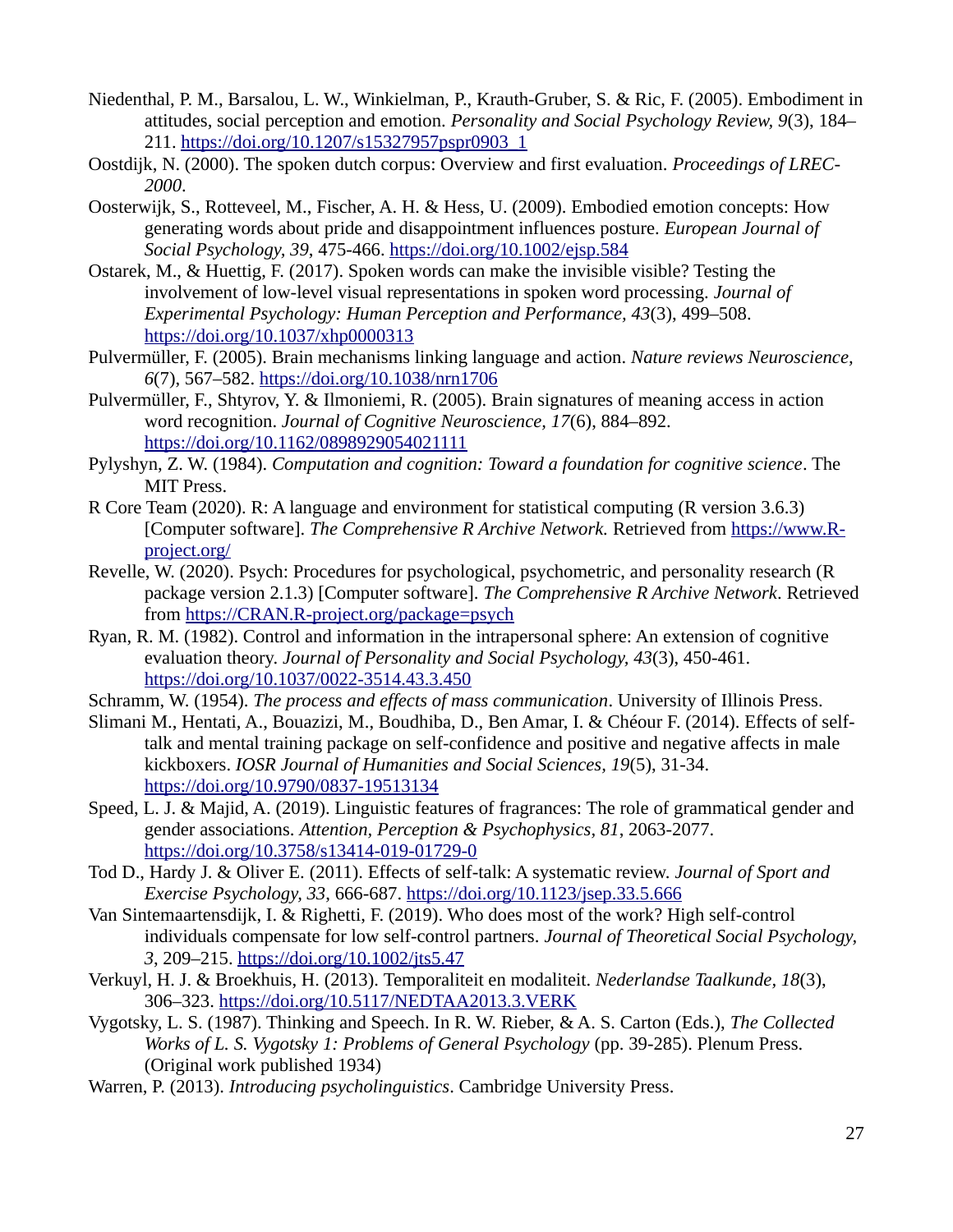- Whorf, B. L. (1952). Language, mind and reality. *ETC: A Review of General Semantics, 9*(3), 167–188. (Original work published in 1942)
- Whorf, B. L. (1956). *Language, thought and reality: Selected writings of Benjamin Lee Whorf*. The Massachusetts Institute of Technology.
- Winawer, J., Witthoft, N., Frank, M. C., Wu, L., Wade, A. R., & Boroditsky, L. (2007). Russian blues reveal effects of language on color discrimination. *Proceedings of the National Academy of Sciences, 104*(19), 7780–7785.<https://doi.org/10.1073/pnas.0701644104>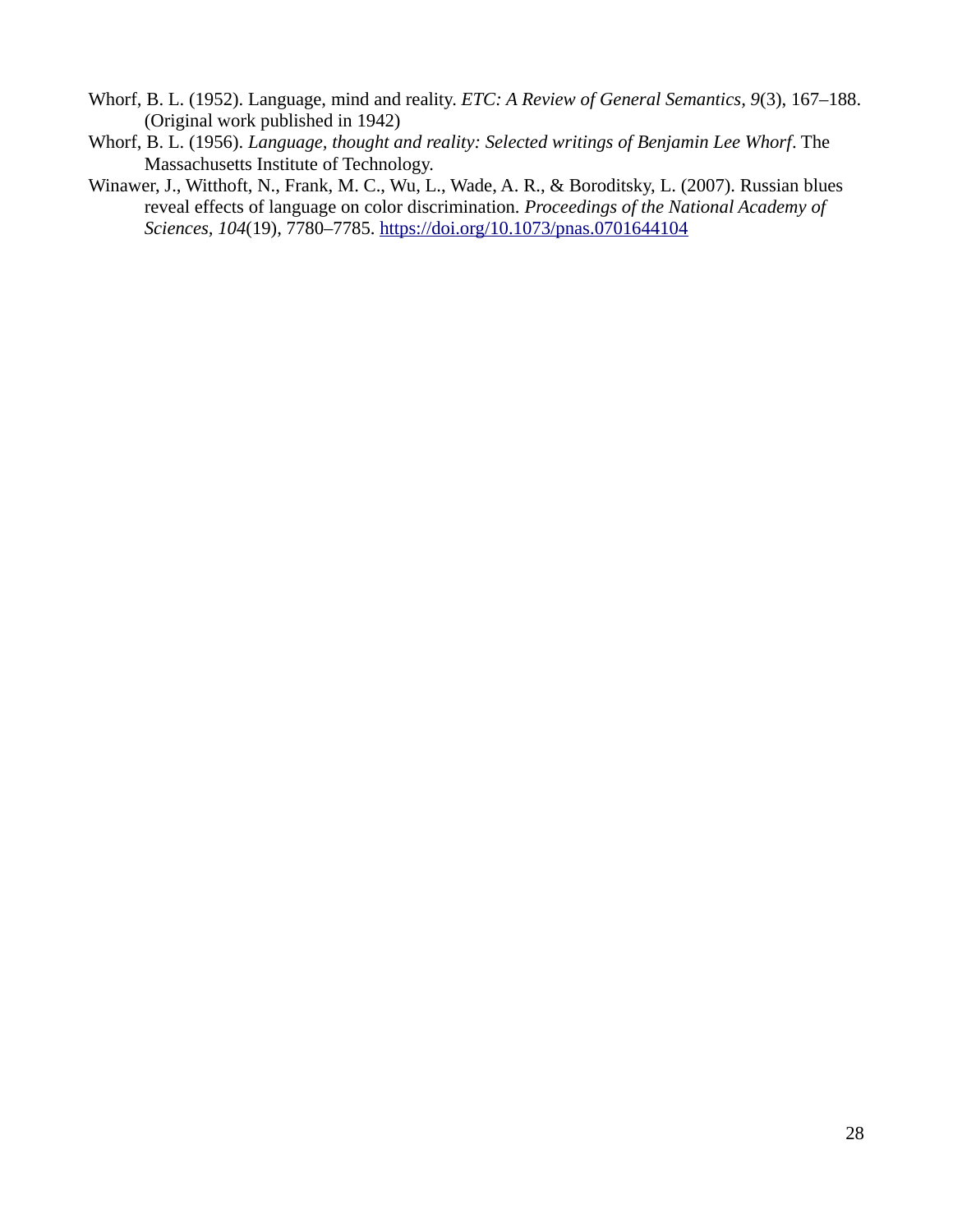### **Appendix I: Items from the sentence generation task**

Below is an overview of the 20 items that constituted the sentence generation task. Each sentence had to include a specific pronoun (column 1), a specific verb (column 2) inflected to agree with the pronoun (column 3), a specific action depicted on a picture from the Object and Action Naming Battery (Druks & Masterson, 2000; column 4), a specific color shown on a picture as well (column 5), while keeping with a certain minimum or maximum word limit (column 6). In addition, the task counted 10 filler items with a fixed non-modal auxiliary verb and 10 experimental items where participants were asked to use either "willen" [t*o want to*], "moeten" [*to have to*] or "zullen" [*will*]. This type is shown in column 7.

| <b>Pronoun</b>          | Verb lemma        | <b>Verb</b><br>inflected | <b>Action</b><br>(Items from<br>Druks &<br>Masterson,<br>2000) | Color        | <b>Word Limit</b> | <b>Type</b> |
|-------------------------|-------------------|--------------------------|----------------------------------------------------------------|--------------|-------------------|-------------|
| ik $(I)$                | blijven<br>(keep) | blijf (keep)             | Item 24<br>("drinken" /<br>to drink)                           | <b>Black</b> | Min. 14           | Filler      |
| jullie (you,<br>plural) | blijven<br>(keep) | blijven<br>(keep)        | Item 40<br>("kloppen" /<br>to knock)                           | Pink         | Max. 7            | Filler      |
| zij (they)              | blijven<br>(keep) | blijven<br>(keep)        | Item 74<br>("schaatsen"<br>/ to ice skate)                     | Green        | Max. 8            | Filler      |
| zij (she)               | blijven<br>(keep) | blijft (keeps)           | Item 83<br>("roeren" / to<br>stir)                             | Purple       | Min. 12           | Filler      |
| wij $(we)$              | blijven<br>(keep) | blijven<br>(keep)        | Item 91<br>("typen" / to<br>type)                              | Grey         | Min. 16           | Filler      |
| hij (he)                | gaan (go)         | gaat (goes)              | Item 15<br>("oversteken<br>" / to cross)                       | Yellow       | Max. 9            | Filler      |
| wij $(we)$              | gaan $(go)$       | gaan $(go)$              | Item 20<br>("duiken" /<br>to dive)                             | <b>Brown</b> | Max. 10           | Filler      |
| jullie (you,<br>plural) | gaan $(go)$       | gaan (go)                | Item 28<br>("eten" / eat)                                      | Red          | Min. 18           | Filler      |
| jij (you,<br>singular)  | $\text{gaan}(go)$ | gaat $(go)$              | Item 55<br>("inschenken<br>$"$ / to pour)                      | Orange       | Max. 11           | Filler      |
| zij (she)               | gaan $(go)$       | gaat (goes)              | Item 90                                                        | <b>Blue</b>  | Min. 20           | Filler      |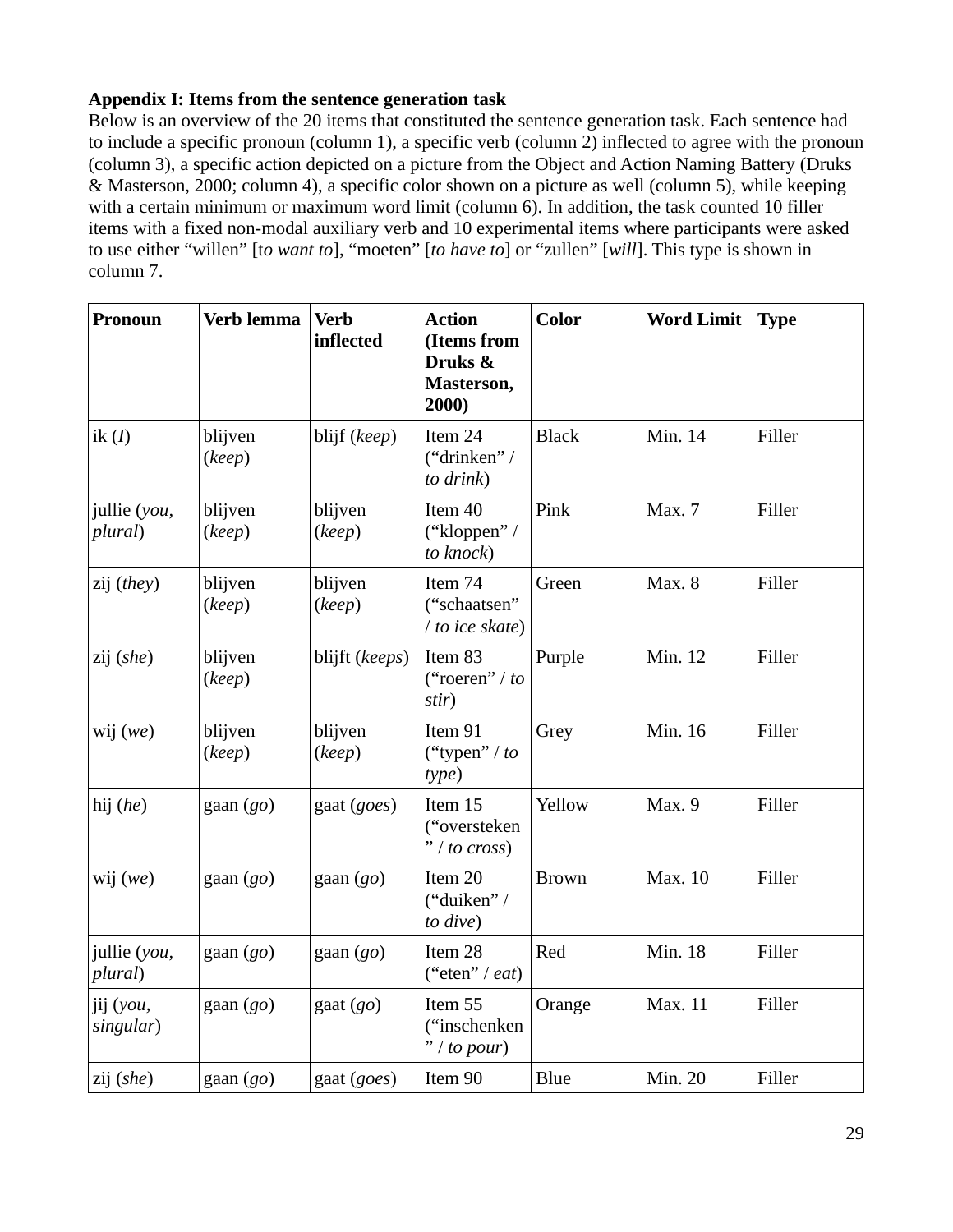|                         |                                                             |                                                             | ("strikken" /<br>to tie)                        |              |         |              |
|-------------------------|-------------------------------------------------------------|-------------------------------------------------------------|-------------------------------------------------|--------------|---------|--------------|
| zij (they)              | willen (want<br>to)<br>moeten<br>(have to)<br>zullen (will) | willen (want<br>to)<br>moeten<br>(have to)<br>zullen (will) | Item 8<br>("bouwen" /<br>to build)              | <b>Black</b> | Min. 14 | Experimental |
| ik $(I)$                | willen (want<br>to)<br>moeten<br>(have to)<br>zullen (will) | wil (want to)<br>moet(have<br>to)<br>zal (will)             | Item 9<br>("dragen"/"ti<br>llen" / to<br>carry) | <b>Brown</b> | Min. 16 | Experimental |
| jij (you,<br>singular)  | willen (want<br>to)<br>moeten<br>(have to)<br>zullen (will) | wilt (want to)<br>moet (have<br>to)<br>zult (will)          | Item 14<br>("kruipen" /<br>to crawl)            | Red          | Max. 7  | Experimental |
| hij (he)                | willen (want<br>to)<br>moeten<br>(have to)<br>zullen (will) | wil (wants<br>to)<br>moet (has to)<br>zal (will)            | Item 23<br>("boren" / to<br>drill)              | Pink         | Max. 8  | Experimental |
| zij (she)               | willen (want<br>to)<br>moeten<br>(have to)<br>zullen (will) | wil (wants<br>to)<br>moet (has to)<br>zal (will)            | Item 32<br>("vouwen" /<br>to fold)              | Orange       | Min. 12 | Experimental |
| wij $(we)$              | willen (want<br>to)<br>moeten<br>(have to)<br>zullen (will) | willen (want<br>to)<br>moeten<br>(have to)<br>zullen (will) | Item 61<br>("lezen" / to<br>read)               | Yellow       | Min. 18 | Experimental |
| jullie (you,<br>plural) | willen (want<br>to)<br>moeten<br>(have to)<br>zullen (will) | willen (want<br>to)<br>moeten<br>(have to)<br>zullen (will) | Item 63<br>("rinkelen" /<br>to $ring)$          | Green        | Min. 20 | Experimental |
| zij (they)              | willen (want<br>to)<br>moeten<br>(have to)<br>zullen (will) | willen (want<br>to)<br>moeten<br>(have to)<br>zullen (will) | Item 71<br>("zingen" /<br>to sing)              | <b>Blue</b>  | Max. 11 | Experimental |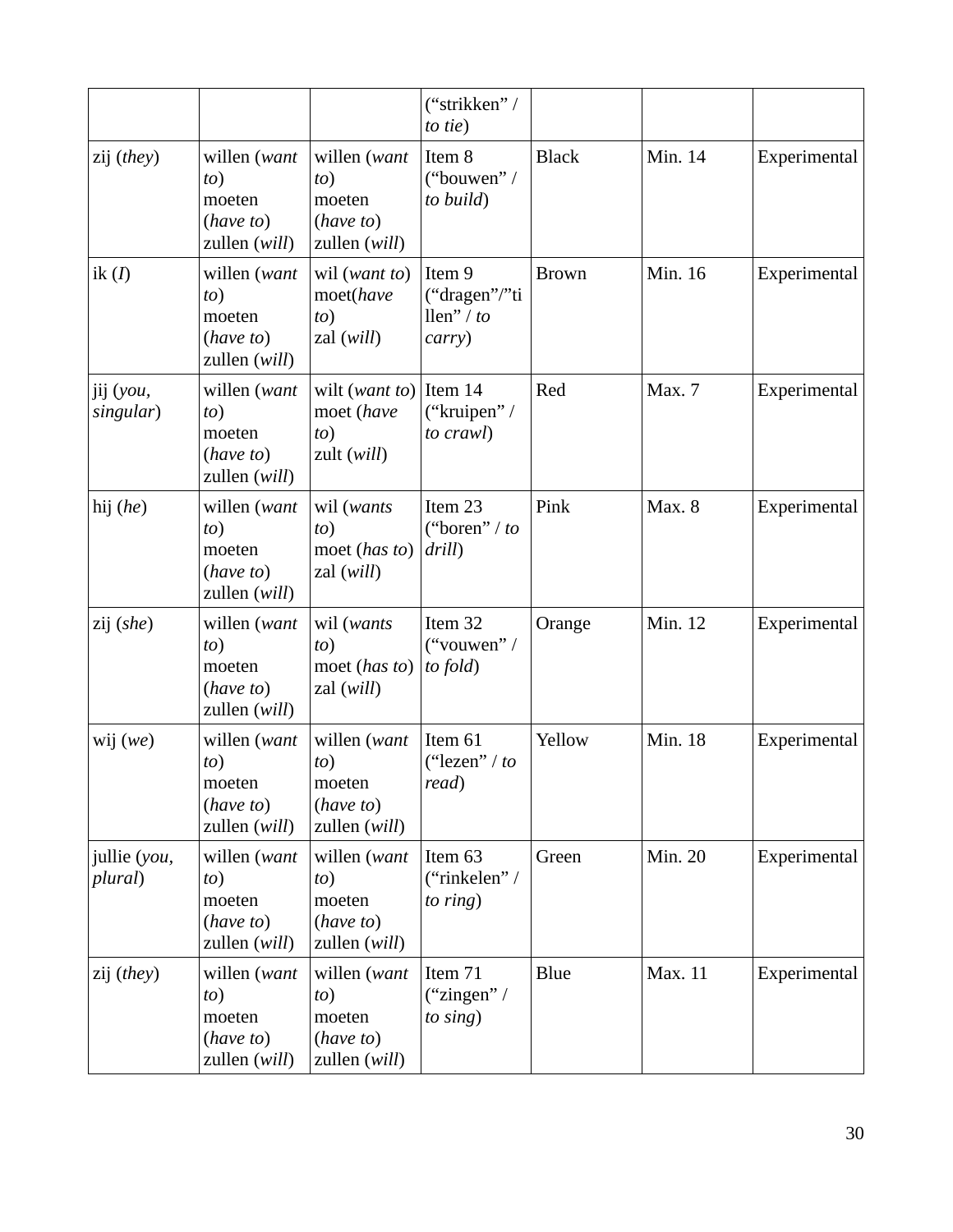| ik $(I)$               | willen ( <i>want</i><br>to)<br>moeten<br>(have to)<br>zullen (will) | wil (want to)<br>moet (have<br>to)<br>zal ( <i>will</i> )           | Item 77<br>("slapen" / $to$<br>sleep) | Purple | Max. 10 | Experimental |
|------------------------|---------------------------------------------------------------------|---------------------------------------------------------------------|---------------------------------------|--------|---------|--------------|
| jij (you,<br>singular) | willen (want<br>to)<br>moeten<br>(have to)<br>zullen (will)         | wilt ( <i>want to</i> ) Item 86<br>moet (have<br>to)<br>zult (will) | ("zwemmen"<br>to swim)                | Grey   | Max. 9  | Experimental |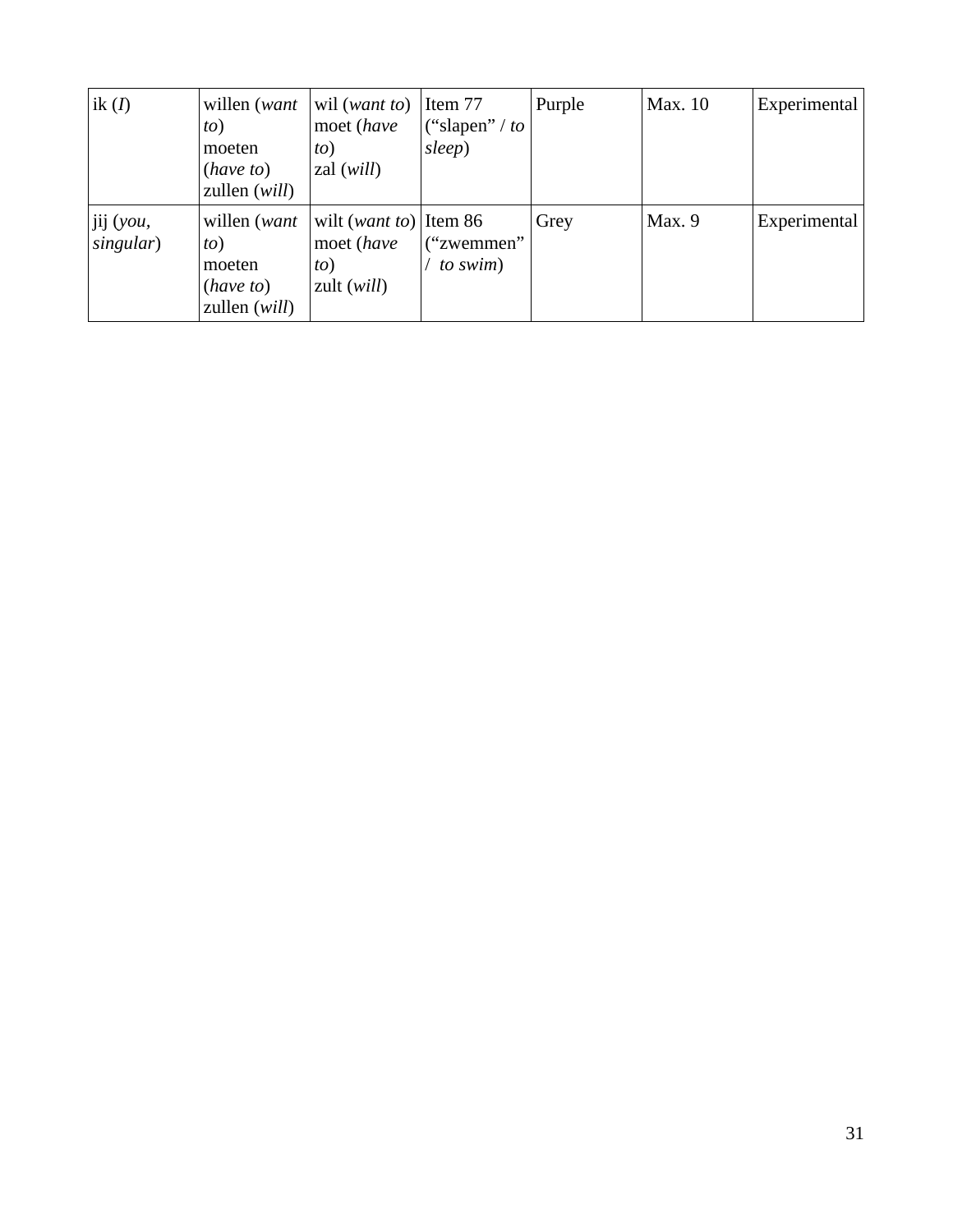#### **Appendix II: Python code used to generate anagrams**

To generate an initial list of 40 anagrams that complied with certain criteria (3 to 5 letters, 2 to 5 solutions), a script was written in Python that provided lists of anagrams that had a given number of letters (anagram\_length) and given number of solutions (anagram\_options). To obtain these solutions, a text file listing all tokens in the *Corpus of Spoken Dutch* (Oostdijk, 2000) was used. See the code below. Some comments have been added, which have been colored blue.

```
#import libraries
from collections import Counter
#Choose what kind of anagram you want by changing these variables
#Anagram_length defines the number of characters that the anagram should have
#Anagram_options defines the number of possible solutions the anagram should have
anagram_length = 5
anagram_options = 5
#Read a file that includes words from the Corpus of Spoken Dutch (Oostdijk, 2000) and their corresponding frequencies
freqlist = \{\}with open("./totalph.frq", encoding="ISO-8859-1") as input file:
  for line in input file:
     try:
        \mu, tot, token = line.strip().split(maxsplit=2)
        #Only words that have a number of characters equal to anagram_length are relevant
        #Words that start with a capital should also be left out
        if len(token) == anagram_length and token[0].islower():
           freqlist[token] = tot
      except ValueError:
        pass
#Find out which words consist of the same letters by sorting the letters of all words in freqlist
#If words consist of the same letters (e.g. 'heart' and 'hater'), they should turn into the same word when all of its letters are sorted 
alphabetically (e.g. "aehrt")
sorted_chars_list = \{\}for word in freqlist.keys():
  sorted chars list(word] = ".join(sorted(word))counts = Counter(sorted_chars_list.values())
#Potential anagrams are those that have a number of solutions equal to anagram_options
potential_anagrams = [i[0] for i in counts.items() if i[1] == anagram_options]
#Retrieve the solutions associated with the potential anagrams
associated_words = \{\}for an in potential_anagrams:
  associated_words[an] = [i[0] for i in sorted_chars_list.items() if i[1] == an]
keys = list(associated_words.keys())
#Print anagrams and solutions
print("Found %d potential anagrams!" % (len(potential_anagrams)))
for index in range(len(keys)):
  aw string = ""
   for word in associated_words[keys[index]]:
```
 aw\_string += "%s (%s), " % (word, freqlist[word]) aw\_string = aw\_string[:-2]

 print("\nPotential anagram %d: %s" % (index + 1, keys[index])) print("Associated solutions: %s" % aw\_string)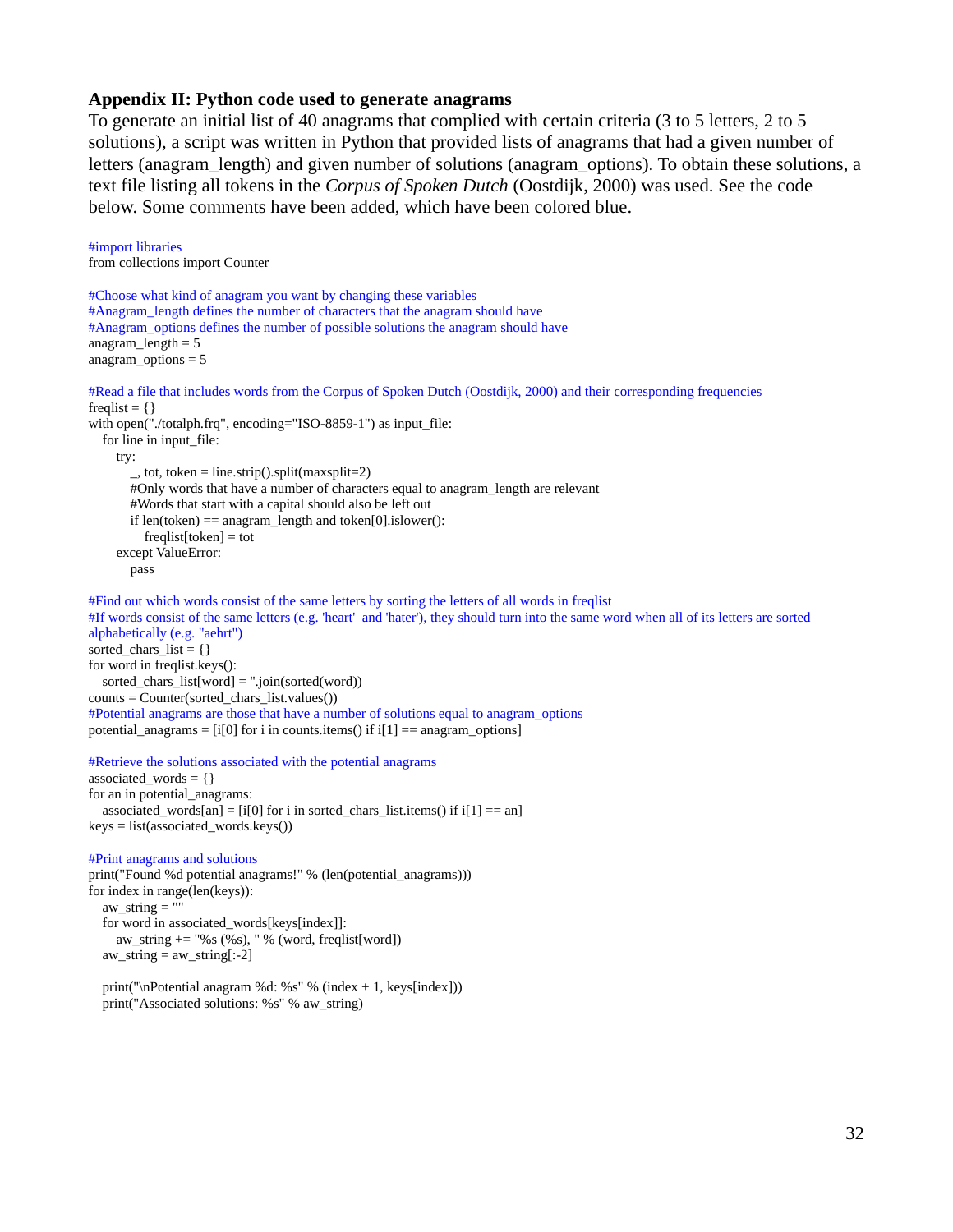### **Appendix III: Items from the anagram task**

Below is an overview of the 10 anagrams used in the experiment and their characteristics. Anagrams are shown in the order in which they appeared to the participants. The first column (Anagram) displays the string of letters that participants had to rearrange. The second column (Solutions (Word Frequency)) lists the official Dutch words (according to Den Boon & Geeraerts, 2005) that could be formed by rearranging the letters from the first column, along with the frequency of those words in the *Corpus of Spoken Dutch* (CGN; Oostdijk, 2000) between parentheses and an added exclamation mark if none of the three participants from the pre-test came up with that particular solution. Initial solutions have been separated from the solutions that were found by creative participants and that had not been planned for. These solutions are marked with a frequency of 0, because they did not appear in the CGN. For convenience sake, the total number of solutions before and after the experiment is described in columns 3 (Initial number of solutions) and 4 (Final number of solutions) and the number of characters in each anagram in column 5 (Number of characters). The remaining three columns describe the results of the difficulty assessment of each anagram, with column 6 (Initial Difficulty (pre-test)) describing the difficulty of the anagram according to a small pre-test ('Hard' if there was at least one solution that none of the three participants came up with, 'Easy' if otherwise), column 7 (Initial Difficulty (word frequency)) describing the expected difficulty based on word frequency of the solutions ('Hard' if there was at least one solution that occurred less than 10 times in the CGN, 'Easy' if otherwise) and column 8 (Initial Difficulty (combination)) describing the combined difficulty (either 'Hard', 'Easy', or 'Intermediate' if the results of column 6 and 7 were conflicting).

| Anagram | Solutions (word<br>$frequency)^{12}$                          | <b>Initial</b><br>solutions | <b>Final</b><br>number of   number of $ $ r of<br>solutions | <b>Numbe</b><br>charact  <br>ers | <b>Initial</b><br><b>Difficulty</b><br>(pre-test) | <b>Initial</b><br><b>Difficulty</b><br>(word<br>frequency) | <b>Initial</b><br><b>Difficulty</b><br>(combinati<br>on) |
|---------|---------------------------------------------------------------|-----------------------------|-------------------------------------------------------------|----------------------------------|---------------------------------------------------|------------------------------------------------------------|----------------------------------------------------------|
| enoz    | onze (3757) (!)<br>zoen $(36)$<br>zone $(26)$<br>nezo(0)      | 3                           | $\overline{4}$                                              | $\overline{4}$                   | Hard                                              | Easy                                                       | Intermediat<br>e                                         |
| vnele   | elven (21) (!)<br>leven (3102)<br>nevel $(21)$<br>velen (125) | $\overline{4}$              | $\overline{4}$                                              | 5                                | Hard                                              | Easy                                                       | Intermediat<br>e                                         |
| adar    | aard (166)<br>daar (46721)<br>raad (228)                      | 3                           | 3                                                           | $\overline{4}$                   | Easy                                              | Easy                                                       | Easy                                                     |
| doer    | orde (1060) (!)<br>rode (353)                                 | $\overline{2}$              | $\overline{2}$                                              | $\overline{4}$                   | Hard                                              | Easy                                                       | Intermediat<br>e                                         |
| geanl   | algen (16) (!)<br>angel $(3)$<br>lagen (324)<br>lange (1120)  | 5                           | 6                                                           | 5                                | Hard                                              | Hard                                                       | Hard                                                     |

<span id="page-35-0"></span>12 An exclamation mark means that none of the three participants in the pre-test came up with that particular solution.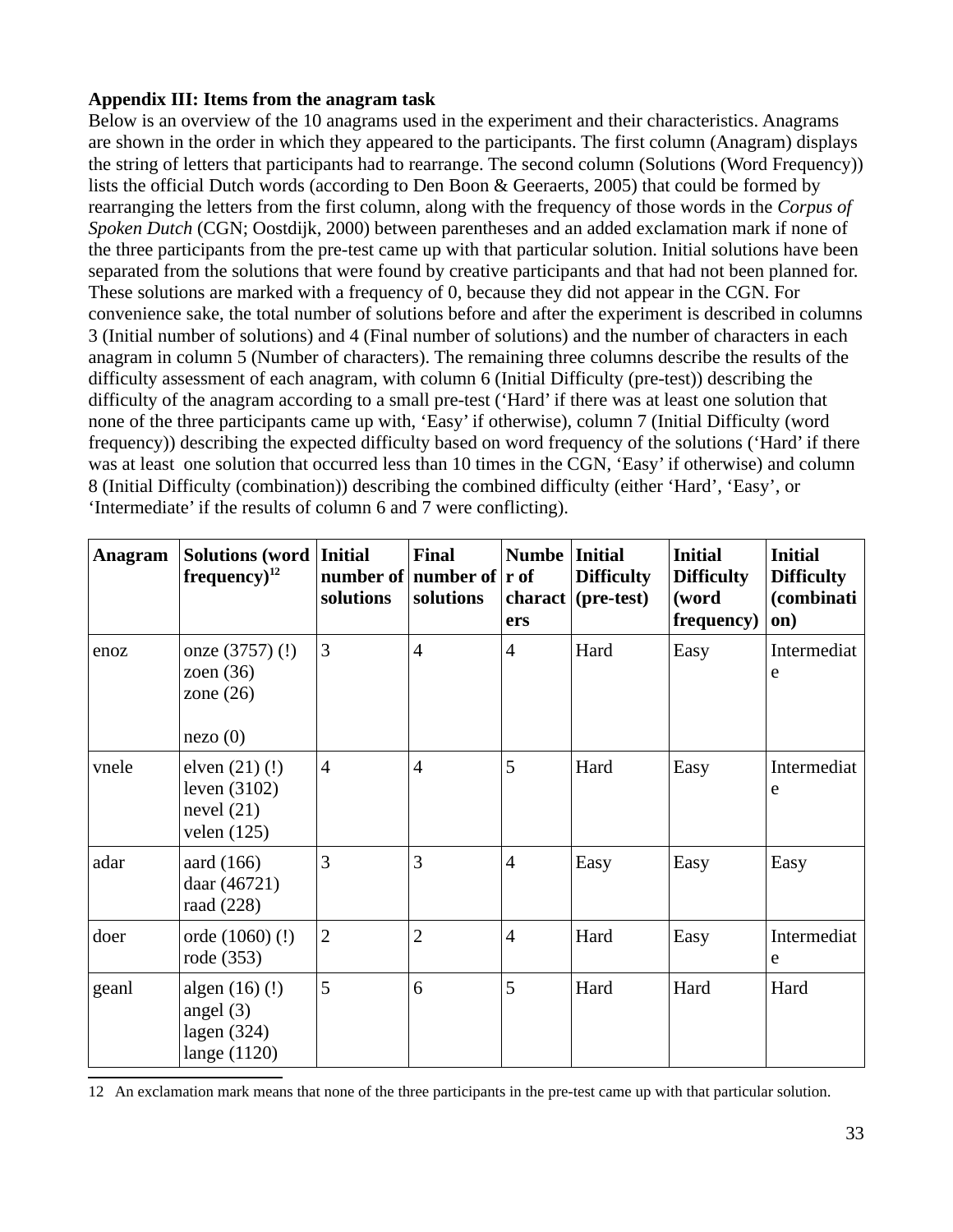|       | nagel $(16)$<br>galen (0)                                                                                 |                |                |                |      |      |                          |
|-------|-----------------------------------------------------------------------------------------------------------|----------------|----------------|----------------|------|------|--------------------------|
| sjilt | lijst (379)<br>slijt (12) (!)<br>stijl (211)<br>$i$ j $lst(0)$                                            | 3              | $\overline{4}$ | 5              | Hard | Easy | Intermediat<br>${\bf e}$ |
| nerda | ander (3009)<br>arend $(4)$ $(!)$<br>nader (135)<br>raden (111)<br>denar(0)<br>narde $(0)$<br>rande $(0)$ | $\overline{4}$ | $\overline{7}$ | 5              | Hard | Hard | Hard                     |
| ools  | loos $(13)$<br>solo (28)                                                                                  | $\overline{2}$ | $\overline{2}$ | $\overline{4}$ | Easy | Easy | Easy                     |
| reetd | deert $(4)$<br>reedt $(3)(!)$<br>teder $(10)$<br>trede $(8)$<br>treed $(11)$ $(!)$<br>$d$ reet $(0)$      | 5              | 6              | 5              | Hard | Hard | Hard                     |
| eelk  | elke (2106)<br>keel (187)<br>leek (731)<br>ekel (0)                                                       | 3              | $\overline{4}$ | $\overline{4}$ | Easy | Easy | Easy                     |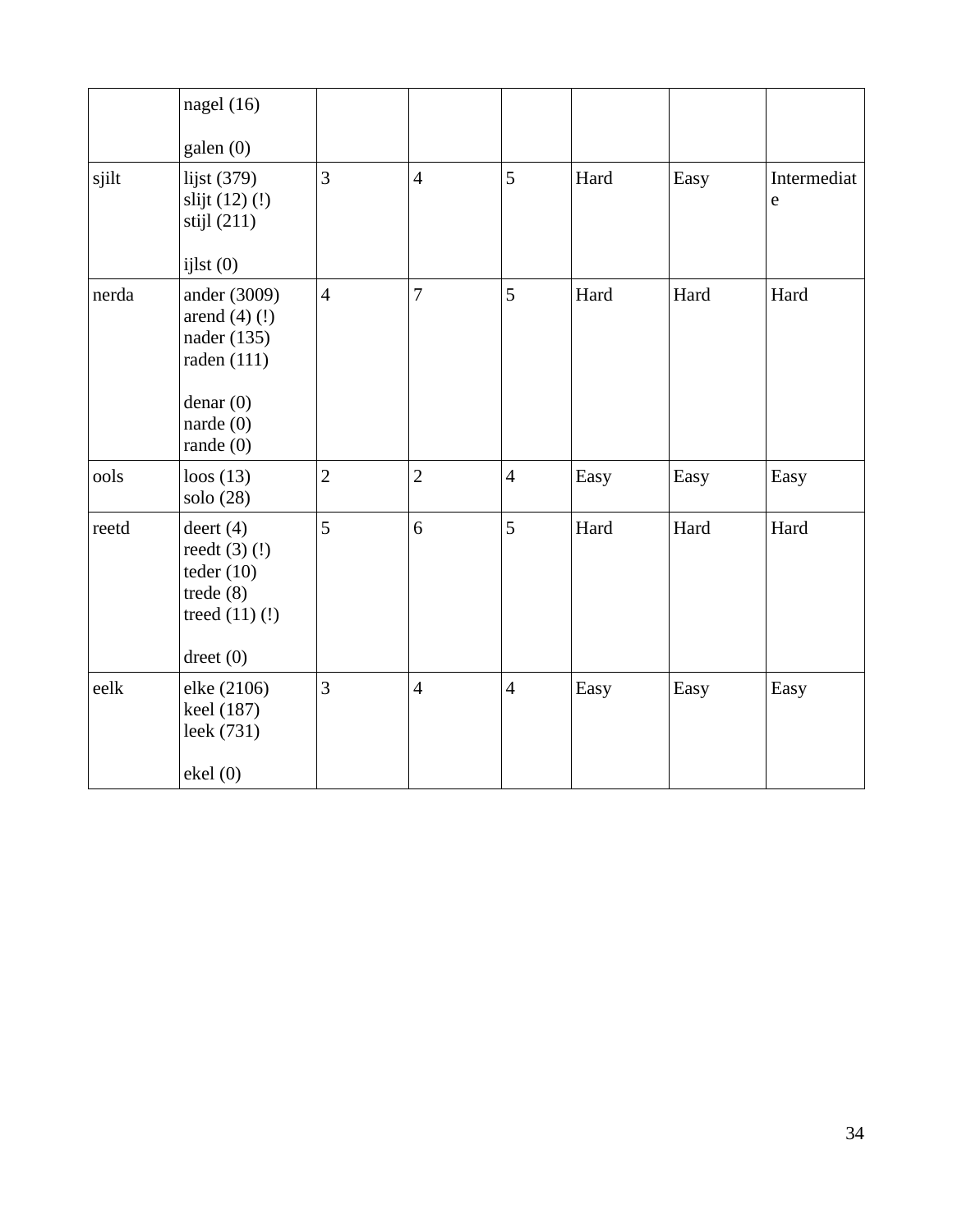# **Appendix IV: Items from the questionnaires**

The experiment described in this thesis included two questionnaires, one of which was conducted pretest and the other post-test. The first 12 statements appeared in both questionnaires and the final 5 statements appeared only in the pre-test. Statements that have been removed after the conduction of a factor analysis are marked in red. To map the statements shown here to the results of the factor analysis shown in Table 2, the statement number displayed in the first column can be used. The texts from the pre-test version and the post-test version of each statement are shown in the second and fourth column, respectively, with English translations provided in the third and fifth columns. Column 6 describes the construct that was hypothesized to be underlying each statement. Finally, column 7 describes whether the rating of a particular statement was reversed during analysis (a rating of 7 would be turned into 1, a rating of 6 would be turned into 2, etc.).

| <b>Statement</b><br>no. | Dutch text<br>(pre-test)                                                                               | <b>English</b><br><b>Translation</b><br>(pre-test)                                    | Dutch text<br>(post-test)                                              | <b>English</b><br><b>Translation</b><br>(post-test)                  | <b>Construct</b>                      | <b>Reverse?</b> |
|-------------------------|--------------------------------------------------------------------------------------------------------|---------------------------------------------------------------------------------------|------------------------------------------------------------------------|----------------------------------------------------------------------|---------------------------------------|-----------------|
| $\mathbf{1}$            | Ik verwacht<br>dat ik deze<br>oefeningen<br>saai ga<br>vinden.                                         | I expect that<br>I will think<br>these<br>exercises are<br>boring.                    | Ik vond deze<br>oefeningen<br>saai.                                    | I thought<br>these<br>exercises<br>were boring.                      | <b>Intrinsic</b><br><b>Motivation</b> | yes             |
| $\overline{2}$          | <b>Deze</b><br>oefeningen<br>lijken me<br>leuk om te<br>doen.                                          | <b>These</b><br>exercises<br>appear to me<br>as fun to do.                            | <b>Deze</b><br>oefeningen<br>waren leuk<br>om te doen.                 | <b>These</b><br>exercises<br>were fun to<br>do.                      | <b>Intrinsic</b><br><b>Motivation</b> |                 |
| 3                       | Ik denk dat<br>ik erg ga<br>genieten van<br>deze<br>oefeningen.                                        | I think I will<br>be quite<br>enjoying<br>these<br>exercises.                         | Ik heb erg<br>van deze<br>oefeningen<br>genoten.                       | I quite<br>enjoyed these<br>exercises.                               | Intrinsic<br>Motivation               |                 |
| $\overline{4}$          | De manier<br>waarop deze<br>oefeningen<br>klinken, zou<br>ik<br>omschrijven<br>als erg<br>interessant. | I would<br>describe the<br>way these<br>exercises<br>sound as<br>very<br>interesting. | Deze<br>oefeningen<br>zou ik<br>omschrijven<br>als erg<br>interessant. | I would<br>describe<br>these<br>exercises as<br>very<br>interesting. | Intrinsic<br>Motivation               |                 |
| 5                       | Ik denk niet<br>dat de<br>oefeningen<br>mijn<br>aandacht<br>helemaal vast attention.                   | I don't think<br>these<br>exercises will<br>be able to<br>fully hold my               | De<br>oefeningen<br>hielden mijn<br>aandacht niet<br>helemaal<br>vast. | <b>These</b><br>exercises<br>didn't fully<br>hold my<br>attention.   | <b>Intrinsic</b><br><b>Motivation</b> | yes             |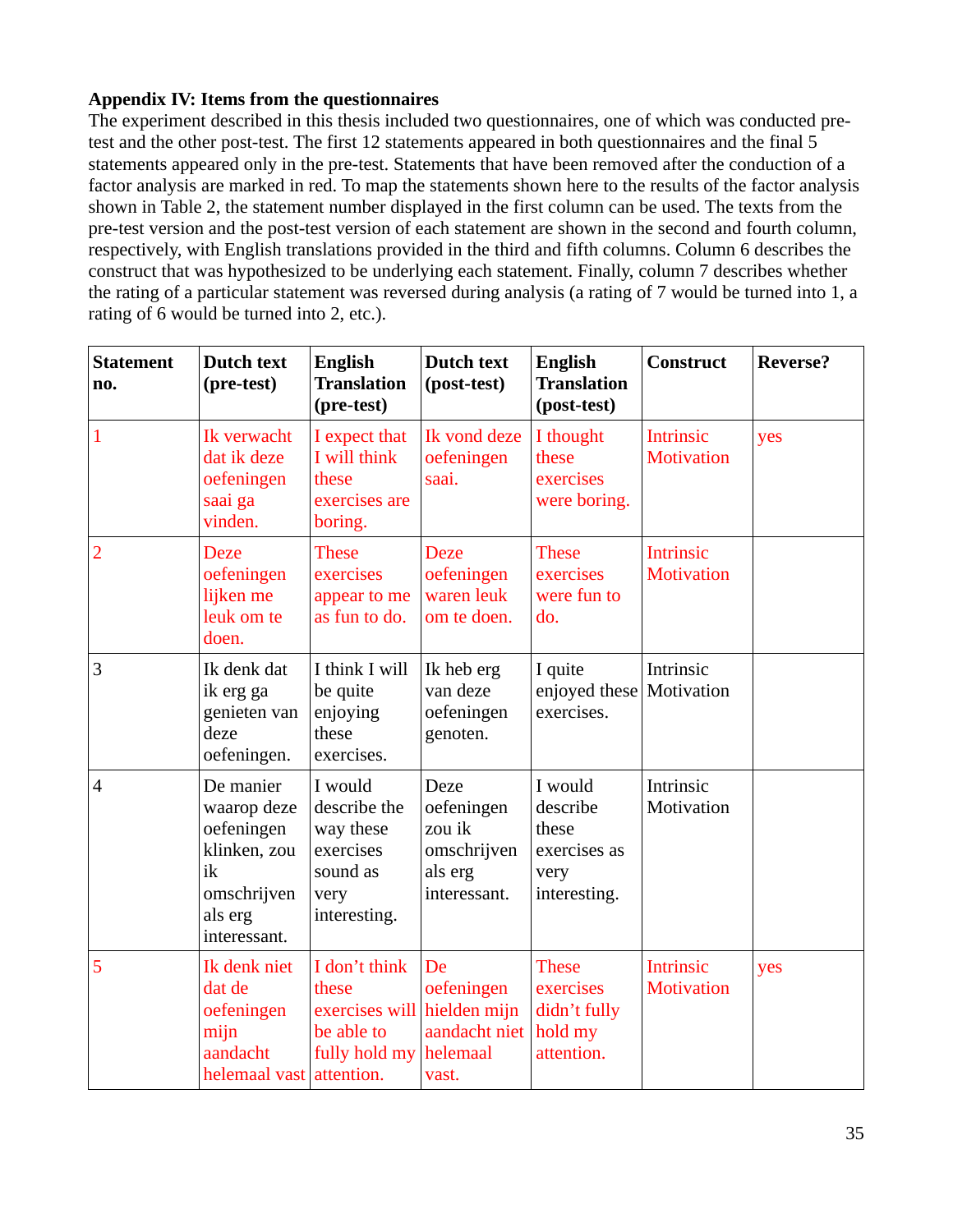|    | gaan houden.                                                                                  |                                                                                                   |                                                                                               |                                                                                                  |                         |     |
|----|-----------------------------------------------------------------------------------------------|---------------------------------------------------------------------------------------------------|-----------------------------------------------------------------------------------------------|--------------------------------------------------------------------------------------------------|-------------------------|-----|
| 6  | Ik ga deze<br>oefeningen<br>met plezier<br>maken.                                             | I'm going to<br>enjoy doing<br>these<br>exercises.                                                | Ik heb deze<br>oefeningen<br>met plezier<br>gemaakt.                                          | I've enjoyed<br>doing these<br>exercises.                                                        | Intrinsic<br>Motivation |     |
| 7  | Ik heb het<br>gevoel dat ik<br>er niet zelf<br>voor kies om<br>deze<br>oefeningen te<br>doen. | I feel like<br>I'm not<br>choosing to<br>do these<br>exercises<br>myself.                         | Ik had het<br>gevoel dat ik<br>er niet zelf<br>voor koos<br>om deze<br>oefeningen te<br>doen. | I felt like I<br>wasn't<br>choosing to<br>do these<br>exercises<br>myself.                       | <b>Autonomy</b>         | yes |
| 8  | Ik doe deze<br>oefeningen<br>omdat het<br>moet.                                               | I do these<br>exercises<br>because I<br>have to.                                                  | Ik deed deze<br>activiteit<br>omdat het<br>moest.                                             | I did this<br>activity <sup>13</sup><br>because I had<br>to.                                     | Autonomy                | yes |
| 9  | Ik geloof dat<br>ik de vrijheid<br>heb om deze<br>oefeningen te<br>maken of<br>niet.          | I believe I<br>have the<br>freedom to<br>choose<br>whether or<br>not to do<br>these<br>exercises. | Ik geloof dat<br>ik de vrijheid<br>had om deze<br>oefeningen te<br>maken of<br>niet.          | I believe I<br>had the<br>freedom to<br>choose<br>whether or<br>not to do<br>these<br>exercises. | <b>Autonomy</b>         |     |
| 10 | Ik doe deze<br>oefeningen<br>omdat ik dat<br>wil.                                             | I do these<br>exercises<br>because I<br>want to.                                                  | Ik deed deze<br>oefeningen<br>omdat ik dat<br>wilde.                                          | I did these<br>exercises<br>because I<br>wanted to.                                              | <b>Autonomy</b>         |     |
| 11 | Ik doe deze<br>oefeningen<br>omdat ik<br>geen keus<br>heb.                                    | I do these<br>exercises<br>because I<br>have no<br>choice.                                        | Ik deed deze<br>oefeningen<br>omdat ik<br>geen keus<br>had.                                   | I did these<br>exercises<br>because I had<br>no choice.                                          | Autonomy                | yes |
| 12 | Ik heb het<br>idee dat dit<br>verplicht is.                                                   | I feel like<br>this is<br>mandatory.                                                              | Ik had het<br>idee dat dit<br>verplicht<br>was.                                               | I felt like this Autonomy<br>was<br>mandatory.                                                   |                         | yes |
| 13 | Ik verwacht<br>tevreden te<br>zijn met mijn<br>prestaties                                     | I expect to be<br>satisfied with<br>my<br>forthcoming                                             |                                                                                               |                                                                                                  | Competence              |     |

<span id="page-38-0"></span>13 This should have been "exercise", but became "activity" due to an unnoticed inconsistency during translation of the statements of the original Intrinsic Motivation Inventory (Ryan, 1982) to Dutch.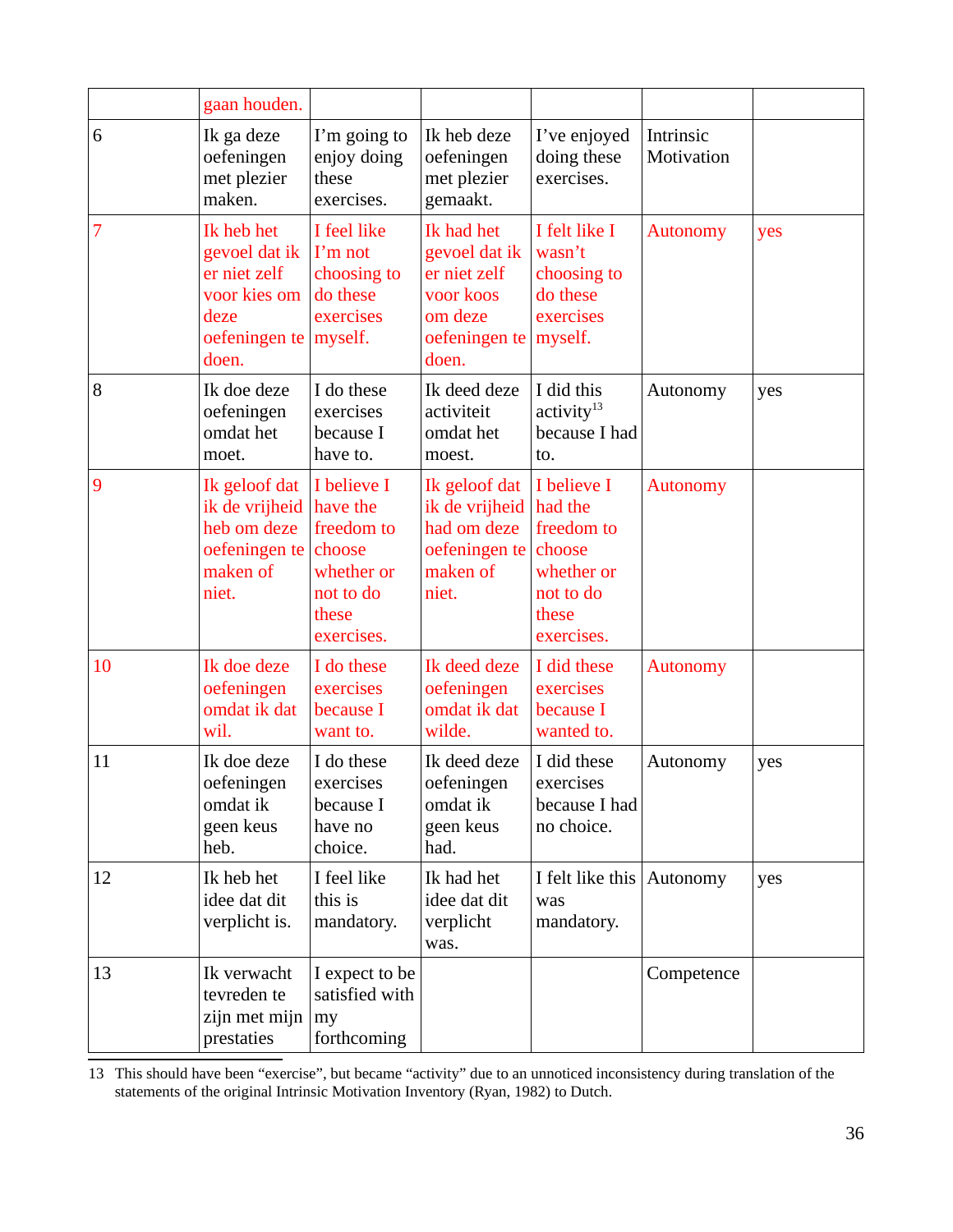|    | zometeen.                                                                                                   | accomplishm<br>ents.                                                                      |  |            |     |
|----|-------------------------------------------------------------------------------------------------------------|-------------------------------------------------------------------------------------------|--|------------|-----|
| 14 | Dit zijn<br>oefeningen<br>die ik niet zo<br>geweldig ga<br>kunnen<br>maken.                                 | These are<br>exercises I<br>won't be able<br>to do very<br>amazingly.                     |  | Competence | yes |
| 15 | Ik ben erg<br>handig met<br>dit soort<br>oefeningen.                                                        | I am quite<br>skillful at<br>these kinds<br>of exercises.                                 |  | Competence |     |
| 16 | Volgens mij<br>ga ik deze<br>oefeningen<br>best goed<br>doen,<br>vergeleken<br>met<br>leeftijdsgenot<br>en. | I think I'm<br>going to do<br>these<br>exercises<br>pretty well,<br>compared to<br>peers. |  | Competence |     |
| 17 | Volgens mij<br>ben ik erg<br>goed in dit<br>soort<br>oefeningen.                                            | I think I am<br>very good at<br>these kinds<br>of exercises.                              |  | Competence |     |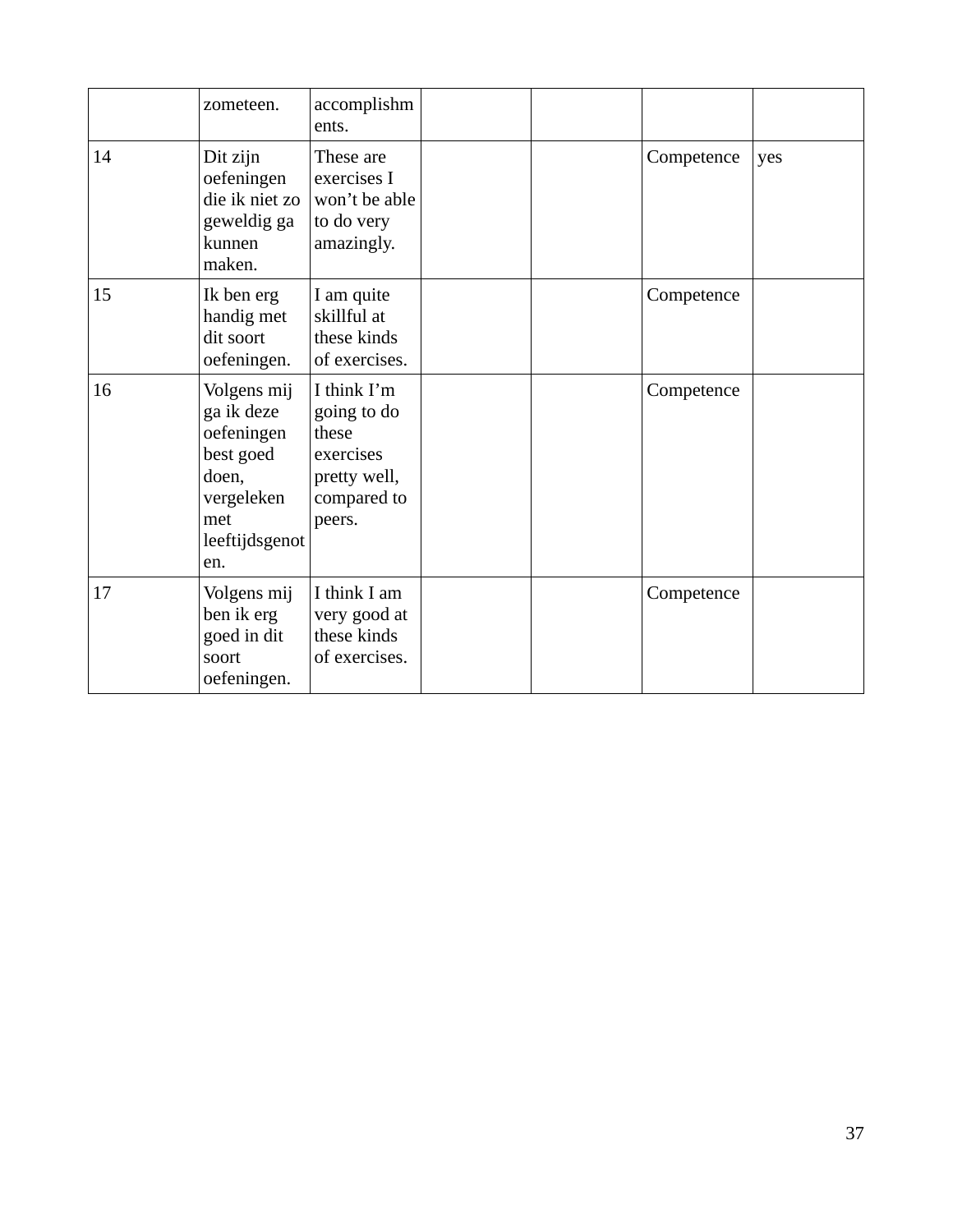### **Appendix V: Instruction texts**

Instructions used in the experiment had been written in such a way that they did not contain any modal verbs (excluding the final statement). These instructions are shown here in the order in which they appeared in the experiment.

### **Informed Consent**

### **INFORMATIE EN TOESTEMMING**

Welkom bij dit onderzoek naar taalkundige creativiteit. Dit experiment is opgesteld door Astraea Blonk in het kader van een bachelorscriptie Taalwetenschap aan de Radboud Universiteit.

### **Wat wordt er van je verwacht?**

Dit experiment bevat twee oefeningen die je taalkundige creativiteit op de proef stellen. Bij de eerste oefening is het de bedoeling om zinnen te bedenken door plaatjes, kleuren en stukken tekst te combineren. Tijdens de tweede oefening krijg je een aantal lettercombinaties voorgeschoteld, waarbij het aan jou is om woorden te verzinnen met de gegeven letters. Aan het begin en aan het eind van het experiment krijg je daarnaast een aantal vragen te zien. Voorafgaand aan ieder onderdeel is er een uitgebreide uitleg. In totaal duurt het meedoen aan dit onderzoek ongeveer 20 tot 30 minuten. Het is aan te raden om het experiment in één keer te maken.

# **Vrijwilligheid**

Deelname aan dit experiment is geheel vrijwillig. Daarom heb je op elk moment tijdens dit onderzoek de mogelijkheid om ermee te stoppen en je toestemmming in te trekken, ongeacht je reden. Tot twee weken na deelname is het mogelijk om je onderzoeksgegevens te laten verwijderen door een mail te sturen naar <e-mail address>.

#### **Wat gebeurt er met mijn gegevens?**

De gegevens uit dit onderzoek worden door wetenschappers gebruikt voor datasets, artikelen en presentaties. De anoniem gemaakte onderzoeksgegevens zijn tenminste 10 jaar beschikbaar voor andere wetenschappers. Als gegevens met andere onderzoekers gedeeld worden, zijn deze dus nooit tot jou persoonlijk te herleiden.

Alle onderzoeksgegevens worden op beveiligde wijze bewaard volgens de richtlijnen van de Radboud Universiteit.

# **Heb je vragen/opmerkingen over het onderzoek?**

Voor meer informatie over dit onderzoek of de mogelijkheid om een klacht in te dienen, stuur je een email naar Astraea Blonk (e-mailadres: <e-mail address>). De Radboud Universiteit heeft ook een Ethische Toetsingscommisie Geesteswetenschappen. Om daar een klacht in te dienen, mail je naar <email address>. Voor vragen over de verwerking van gegevens in dit onderzoek is er de mogelijkheid om te mailen naar <e-mail address>.

# **TOESTEMMING**: Geef hieronder je keuze aan.

Door te klikken op de knop 'Ik ga akkoord' geef je aan dat je:

- bovenstaande informatie hebt gelezen
- vrijwillig meedoet aan het onderzoek
- 16 jaar of ouder bent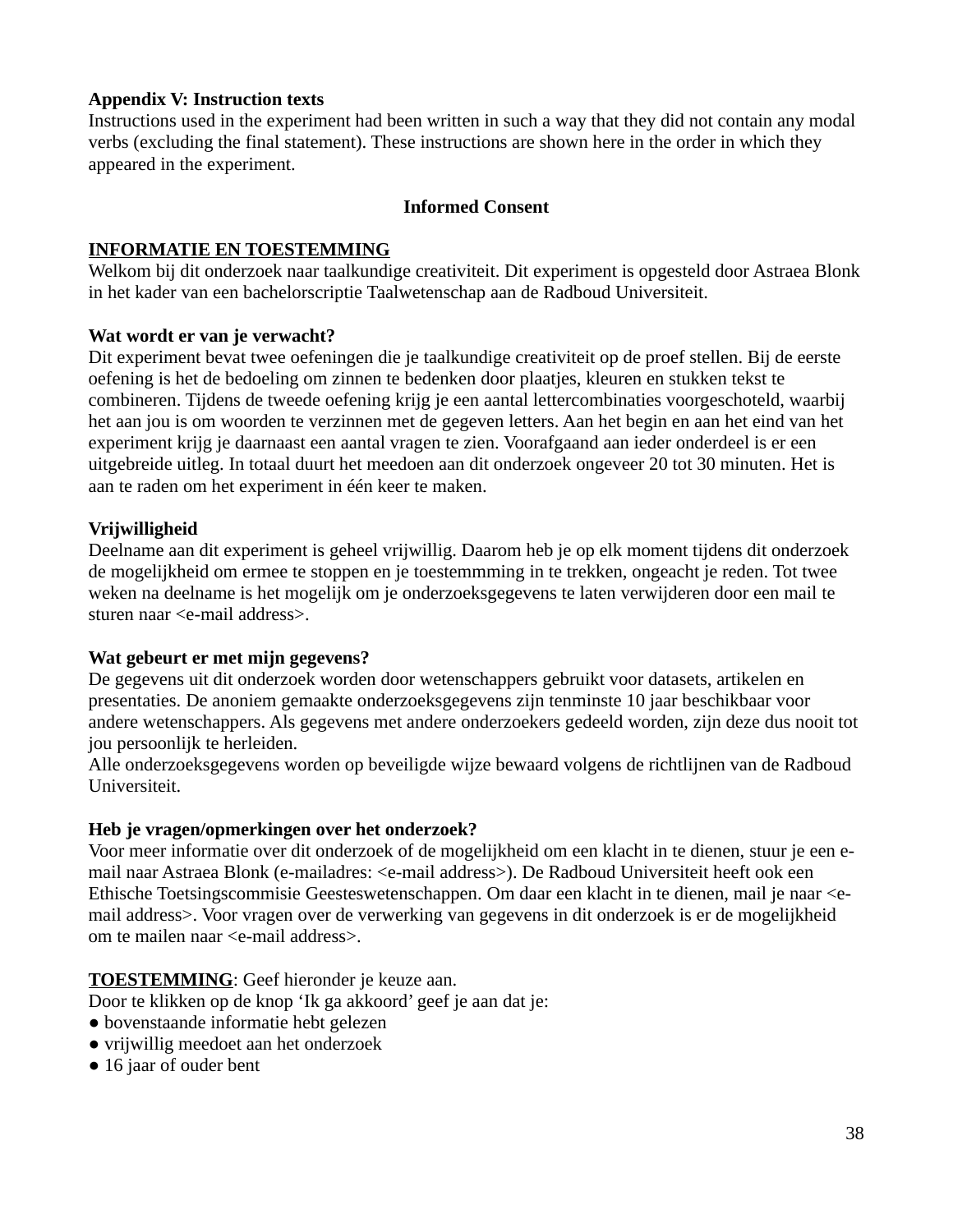### **Introductory Questions**

Bedankt dat je meedoet. Om te beginnen, staan hieronder eerst een paar algemene vragen over jezelf. Kies steeds één van de opties door het juiste balkje te markeren of door een antwoord te typen in het invulveld.

### **Pre-test Questionnaire**

Bij de volgende vragen krijg je een aantal stellingen te zien over je houding ten opzichte van de oefeningen in dit onderzoek. Het is steeds de bedoeling dat je op een schaal van 1 tot 7 aangeeft in hoeverre jij vindt dat de stelling op jou van toepassing is. Er zijn geen goede of foute antwoorden.

Beweeg onderstaande sliders naar het cijfer toe dat aangeeft in hoeverre je het met de stelling eens bent. Als de slider al op het juiste cijfer staat, klik er dan een keer op zodat de score geregistreerd wordt.

Ter herinnering: bij de eerste oefening ga je zinnen bedenken door plaatjes, kleuren en stukken tekst te combineren. Bij de tweede oefening krijg je lettercombinaties te zien en ga je op zoek naar de woorden die je ermee kunt bedenken. Het is oké als je beeld van de oefeningen nog wat vaag is.

### **Sentence Generation Task**

Dan gaan we nu door naar de eerste oefening. Zometeen krijg je 3 plaatjes te zien, waarop een **kleur**, een **actie** en een stukje **tekst** zijn afgebeeld. Het is steeds de bedoeling om één Nederlandse zin te bedenken waarin alles wat er op de drie plaatjes staat, gecombineerd wordt. Het maakt niet uit of de zin waar is of niet, zolang de inhoud van de drie afbeeldingen er maar in voorkomt. Om het niet te makkelijk te maken, heeft iedere zin een minimum of maximum woordaantal om aan te voldoen. Hierdoor is er soms best wat creativiteit nodig om een goede zin te maken. Voordat de oefening begint, komen er eerst twee voorbeelden.

Op het eerste plaatje staat *"hij probeert"*. Op het tweede plaatje is de actie *"water geven"* weergegeven. Het derde plaatje laat de kleur *"rood"* zien. Mogelijk denk je hierbij aan een zin als *"Hij probeert de rode planten water te geven"*, maar die bevat maar 8 woorden, en dat zijn er te weinig. Om de zin goed te maken, verzinnen we er wat dingen bij. *"Hij probeert de planten water te geven die rood kleuren dankzij het licht van de zon"* is hier wel een goede zin. Hij bevat 16 woorden, en het minimum aantal woorden bij deze vraag was 14.

De drie plaatjes laten weer een actie (*"lopen"*), een kleur (*"grijs"*) en een stukje tekst (*"jullie komen"*) zien. Dit keer is het echter de bedoeling om een zo **kort** mogelijke zin te maken, in plaats van een zo lang mogelijke. Om binnen de 8 woorden te blijven, is een zin als *"Jullie komen lopen over het grijze pad"* geschikt. Het bevat de inhoud van alle drie de afbeeldingen en telt precies 7 woorden.

Dan volgen nu de vragen van de oefening, waarbij je zelf aan de slag gaat met het bedenken van zinnen. Hou in gedachte dat het niet uitmaakt of de zinnen waar of niet waar zijn, en het altijd mogelijk is om extra dingen erbij te verzinnen die niet op de plaatjes staan. Veel succes!

Dit is vraag XXX van de 20.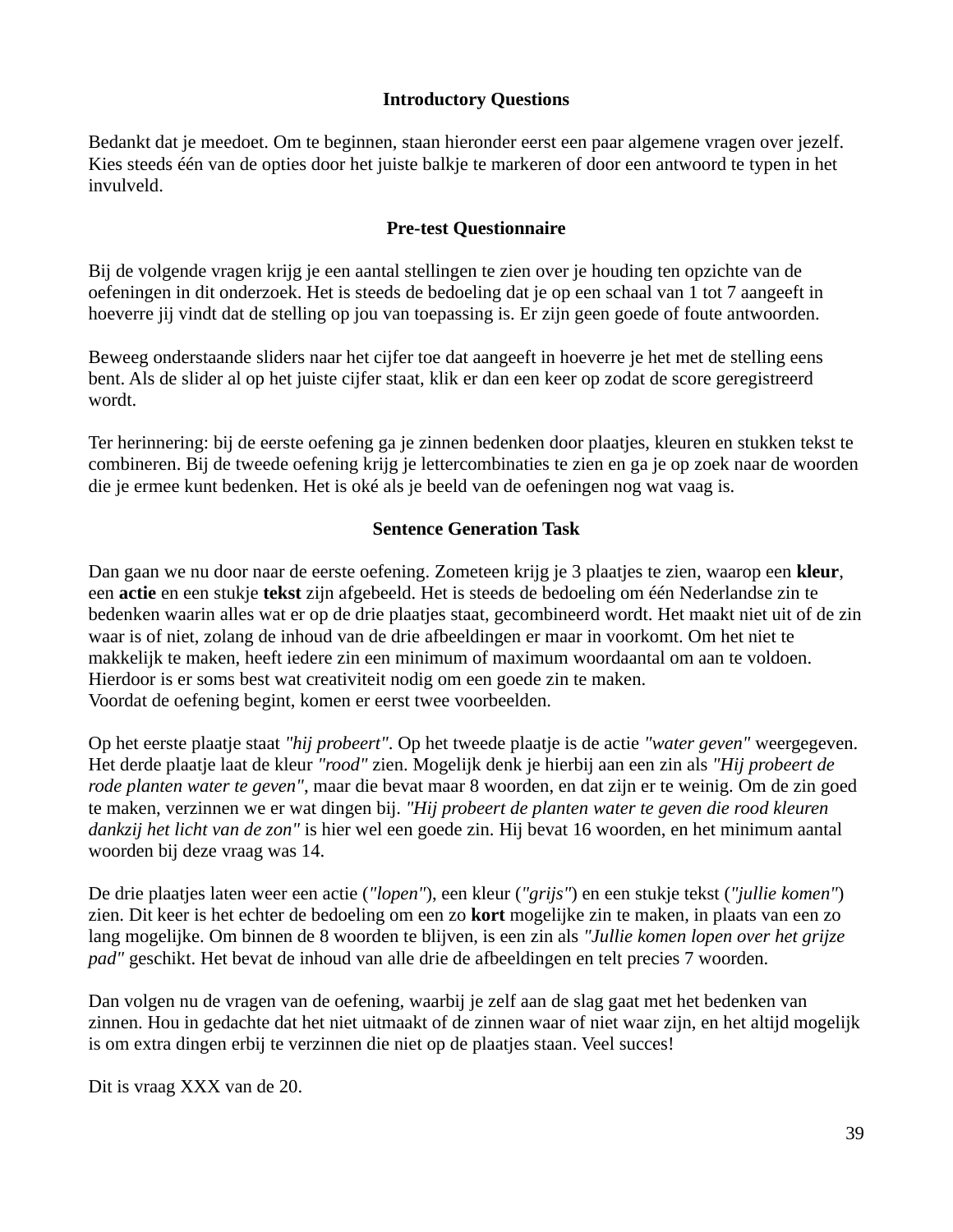Hieronder zie je drie plaatjes. Bedenk een zin waarin de inhoud van alledrie de plaatjes voorkomt, die bestaat uit **XXX of meer/minder** woorden.

Vul hieronder de zin in die je bedacht hebt van **XXX of meer/minder** woorden. Aantal woorden: 0

# **Anagram Task**

Tot zover de eerste oefening. Voor het tweede deel van dit experiment ga je aan de slag met *anagrammen*. Een anagram is een reeks letters waaruit woorden te maken zijn wanneer de letters op een bepaalde manier gehusseld worden. Een voorbeeld van een anagram is "ats". Deze drie letters betekenen op deze manier niets, maar wanneer ze in een andere volgorde gezet worden verschijnen ineens de woorden *"tas"* en *"sta"*.

Zometeen krijg je een aantal van dit soort anagrammen te zien. Het is aan jou om bij iedere set letters zoveel mogelijk Nederlandse woorden te verzinnen die je kunt maken door de gegeven letters te husselen, en deze woorden in te vullen in de velden onderaan elke vraag. Sommige anagrammen hebben veel potentiële oplossingen, andere weinig. Daarom staan er soms meer velden dan dat er antwoordmogelijkheden zijn. Doe je best om zoveel mogelijk oplossingen te bedenken, maar aarzel niet om naar de volgende vraag te gaan wanneer er voor een bepaald anagram geen andere oplossingen meer lijken te zijn. Oningevulde velden laat je dan gewoon leeg.

Dit is anagram XXX van de 10.

Welke woorden vallen te maken door de letters uit onderstaande reeks te husselen?

# **Post-test Questionnaire**

Het experiment zit er bijna op! Als laatste krijg je nog een paar stellingen te zien. Deze lijken een beetje op de vragen die je in het begin ook hebt gehad. Geef alsjeblieft weer op een schaal van 1 tot 7 aan in hoeverre je het met de stellingen eens bent.

Beweeg onderstaande sliders weer naar het cijfer toe dat aangeeft in hoeverre je het met iedere stelling eens bent.

# **Final Statement**

Heel erg bedankt voor je deelname! Met dit onderzoek wil ik kijken of het gebruik van de werkwoorden "willen", "moeten" of "zullen" invloed heeft op iemands motivatie en creativiteit. Jij zat in de groep "XXX". Dat betekent dat je bij de eerste oefening zinnen hebt gemaakt met de werkwoorden "blijven", "gaan" en "XXX". Andere mensen hebben in plaats van "XXX" één van de twee andere werkwoorden gekregen om zinnen mee te maken.

Nogmaals bedankt dat je mee wilde doen! Ik hoop dat je zelf ook genoten hebt van de vragen. Mocht je het erg leuk hebben gevonden, zou je dan de link naar het experiment (<link>) verder willen verspreiden (zonder precies uit te leggen wat het doel van het experiment is)? Daar help je me erg mee!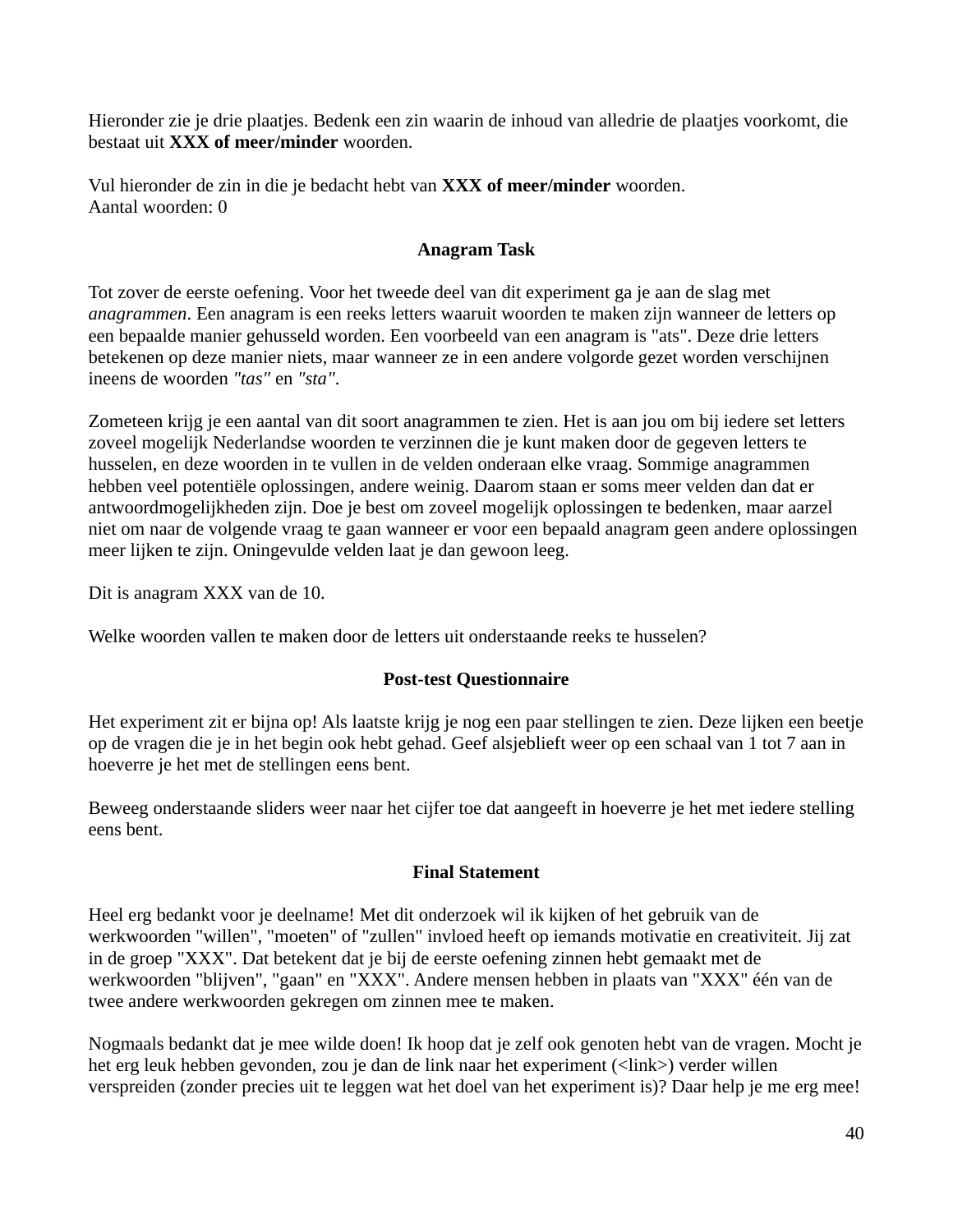Voor verdere vragen, of als je nieuwsgierig bent naar de uitkomsten van dit onderzoek, kun je mailen naar <e-mail address>.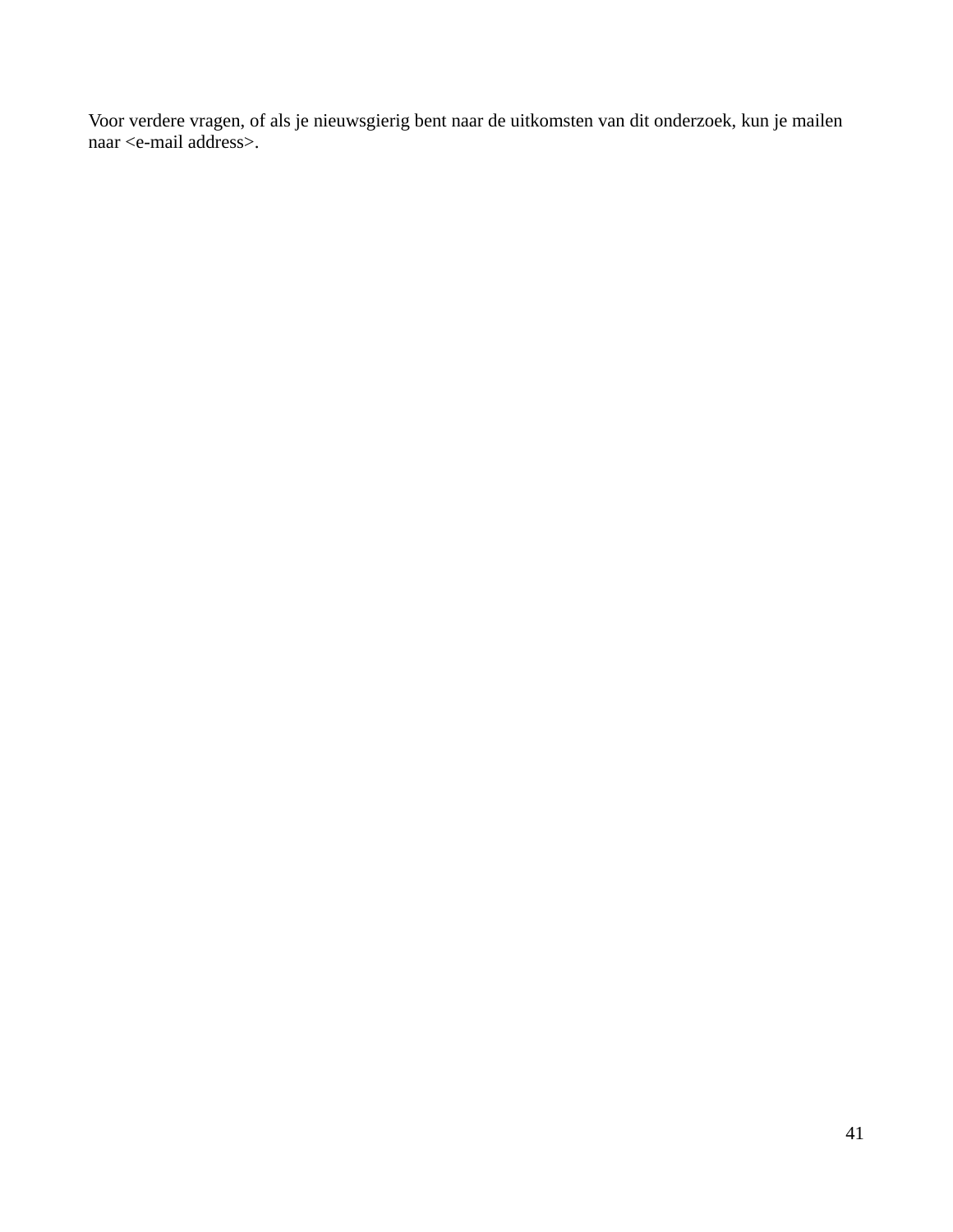#### **Appendix VI: R code used for data analysis**

The R code below has been used to analyze the results of the experiment. It took a raw results file that could be downloaded from the Qualtrics platform as input, made it ready for statistical analysis, conducted those analyses, and created some tables and graphs that have been put in the thesis. Some comments have been added, which have been colored blue.

#### #Main analysis function

#To execute the entire script at once, Source the script and run this function analyse <- function()

{ #Set settings and import libraries options(stringsAsFactors = FALSE) library(dplyr) library(car) library(ggpubr) library(broom) library(rstatix) library(ggplot2) library(reshape2) library(psych) library(ltm) library(lavaan) library(boot) library(pwr) library(matrixStats) library(tidyr)

#### #Read datafile

results\_complete <<- read\_files("responses\_final\_21\_apr.csv")

#### #Preparations

create\_research\_purpose\_check\_table(results\_complete) #Check for excessive research purpose awareness

 create\_manipulation\_check\_table(results\_complete) #Check if participants have produced at least 8 sentences with the right modal verb in its most prototypical definition

 create\_unfinished\_responses\_table(results\_complete) #Check if participants that did not finish the experiment completely can still be included in some analyses

 create\_automatically\_excluded\_participants\_table(results\_complete) #Some responses lead to automatic exclusion (such as being diagnosed with color blindness)

 participants\_to\_exclude\_fully <- c(1, 2, 9, 15, 16, 19, 26, 62, 71, 82, 85, 86, 87, 88, 89, 90, 92, 93, 94, 95, 97, 99, 100, 101, 102, 103, 105, 110, 112, 113, 114, 116, 120, 121, 123, 124, 125, 126, 127, 128, 135, 142, 148, 149, 154, 158, 160, 161, 163, 164, 166, 167, 169, 170, 171, 173, 174, 175, 176, 179, 180, 182, 185, 187, 188, 189, 190, 191, 192, 193, 194, 196, 197, 199, 200, 201, 203, 204, 205, 206, 207, 208, 209, 210, 212, 213, 214, 215, 216, 217, 218, 219, 221, 222, 224, 231, 233, 234, 237, 242, 247, 265, 266, 267, 269, 270, 271, 275, 278, 283, 288, 289, 290, 292, 293, 294, 295, 296, 297, 298, 299, 301, 302, 303, 305, 306, 307, 308, 310, 311, 312, 313, 314, 315, 316, 317, 318, 319, 320, 321, 323, 324, 325, 326, 327, 328, 329, 330, 331, 334, 335, 336, 338, 340, 341, 342, 343, 344, 345, 348, 349, 350, 351, 352, 353, 354, 355, 356, 357)

results\_complete <<- filter\_excluded\_participants(results\_complete,participants\_to\_exclude fully) #Remove excluded participants

 list\_anagram\_solutions(results\_complete) #List all anagram solutions participants came up with (to check if additional solutions have to be counted as correct)

 correct\_solutions <- list( c("nezo","onze","zoen","zone"), c("elven","leven","nevel","velen"), c("aard","daar","raad"), c("orde","rode"), c("algen","angel","galen","lagen","lange","nagel"), c("ijlst","lijst","slijt","stijl"), c("ander","arend","denar","nader","narde","raden","rande"), c("loos","solo"), c("deert","dreet","reedt","teder","trede","treed"), c("ekel","elke","keel","leek")

```
\lambda
```
#Do factor analysis and calculate Cronbach's alpha; after excluding items with low loadings, do factor analysis again

 corr\_matrix <- create\_correlation\_matrix(results\_complete) do\_PCA(corr\_matrix) calculate\_Cronbach\_alpha(results\_complete) items\_to\_exclude <- c("Q8A\_1","Q8A\_6","Q8C\_2","Q8A\_2","Q8B\_3","Q8B\_6","Q19A\_2","Q19A\_3","Q19A\_4","Q19A\_6","Q19B\_1","Q19B\_4") corr\_matrix <- create\_correlation\_matrix(results\_complete,items\_to\_exclude) do\_PCA(corr\_matrix)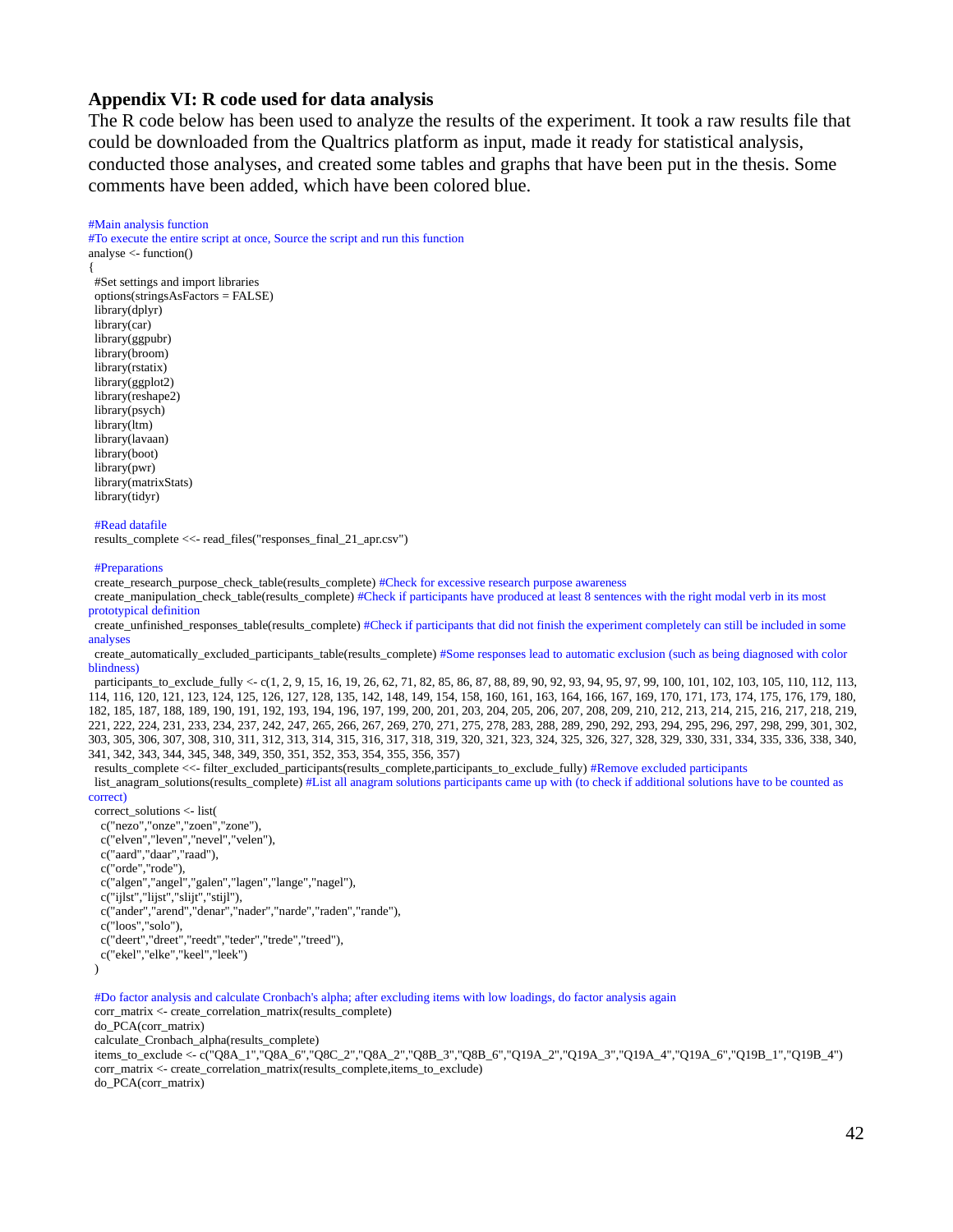calculate\_Cronbach\_alpha(results\_complete,items\_to\_exclude)

#### #Create tables for main analysis

 analysis\_tbl1 <<- create\_indices(results\_complete,items\_to\_exclude) #This table is for the Intrinsic Motivation and Sense of Autonomy analyses analysis\_tbl2 <<- calculate\_persistence(results\_complete,analysis\_tbl1) analysis\_tbl2 <<- calculate\_correct\_solutions(results\_complete,analysis\_tbl2,correct\_solutions) #This table is for the Persistence and Creative Performance analyses

#### #Summaries and plots

 print(summary(analysis\_tbl1)) print(summary(analysis\_tbl2)) show\_descriptives(analysis\_tbl1,analysis\_tbl2) show\_boxplots(analysis\_tbl1,analysis\_tbl2)

#### #Check assumptions for ANCOVA

 check\_covariate\_independent\_of\_predictor(analysis\_tbl1) check\_linear\_covariate\_relationship\_per\_group(analysis\_tbl1,analysis\_tbl2) check\_normality\_of\_residuals(analysis\_tbl1,analysis\_tbl2) check\_homogeneity\_regression\_slopes(analysis\_tbl1,analysis\_tbl2) check\_levenes(analysis\_tbl1,analysis\_tbl2) check\_outliers(analysis\_tbl1,analysis\_tbl2)

#### #Main analysis

do\_main\_analysis(analysis\_tbl1,analysis\_tbl2)

#### #Visualize

}

{

create\_boxplots\_for\_paper(analysis\_tbl1,analysis\_tbl2)

#### #Check some alternative explanations

 do\_alternative\_analysis(results\_complete,analysis\_tbl2) investigate\_survey\_time(results\_complete) }

#### #Function to read the datafile

read\_files <- function(filename) { results <- read.csv(filename) results <- results[3:nrow(results),] new\_filename <- sub(".csv","\_1Header.csv",filename) write.csv(results,new\_filename,row.names=FALSE) results <- read.csv(new\_filename) ParticipantId <- rownames(results) return(as.data.frame(cbind(ParticipantId,results)))

#Create a document that focuses solely on participants' answers to the research purpose question create\_research\_purpose\_check\_table <- function(results)

 write.table(results[,c("ParticipantId","Q20")],file="Research\_Purpose\_Check.txt",row.names=FALSE) }

#Create a document to check if participants produced at least 8 sentences containing the modal verb corresponding to their condition in its most prototypical word sense

create\_manipulation\_check\_table <- function(results) {

 X21\_Q14 <- vector(mode="character",length=nrow(results)) X22\_Q14 <- X21\_Q14 X23\_Q14 <- X21\_Q14 X24\_Q14 <- X21\_Q14 X25\_Q14 <- X21\_Q14 X26\_Q14 <- X21\_Q14 X27\_Q14 <- X21\_Q14 X28\_Q14 <- X21\_Q14 X29\_Q14 <- X21\_Q14 X30\_Q14 <- X21\_Q14 Verb\_Used <- X21\_Q14 manipulation\_table < cbind(results[,c("ParticipantId","Group")],X21\_Q14,X22\_Q14,X23\_Q14,X24\_Q14,X25\_Q14,X26\_Q14,X27\_Q14,X28\_Q14,X29\_Q14,X30\_Q14,Verb\_U sed)

for (row in 1:nrow(manipulation\_table))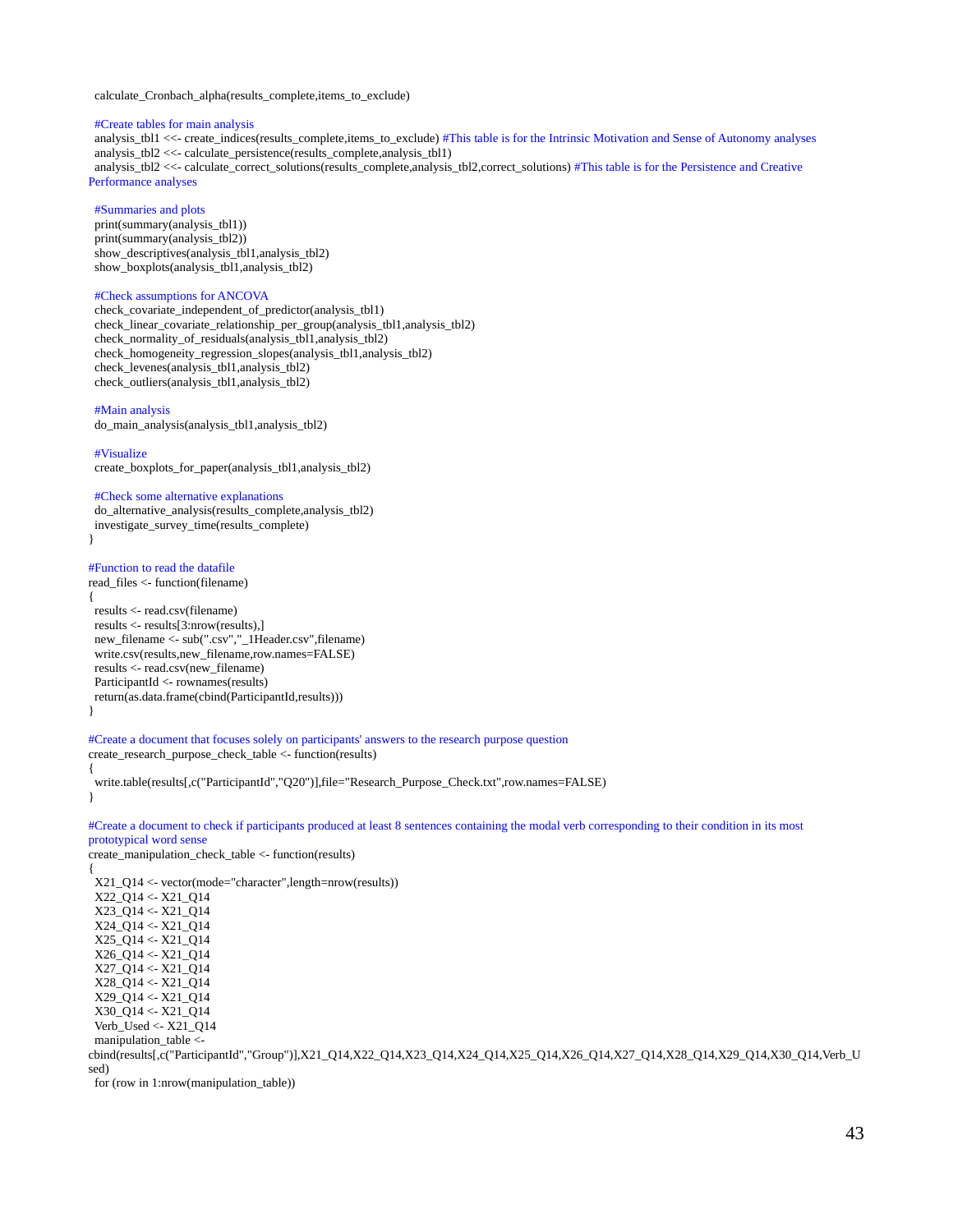```
 if (manipulation_table[row,"Group"] == "willen")
 {
 manipulation_table[row,"X21_Q14"] <- results[row,"X21_Q14"]
 manipulation_table[row,"X22_Q14"] <- results[row,"X22_Q14"]
 manipulation_table[row,"X23_Q14"] <- results[row,"X23_Q14"]
 manipulation_table[row,"X24_Q14"] <- results[row,"X24_Q14"]
 manipulation_table[row,"X25_Q14"] <- results[row,"X25_Q14"]
 manipulation_table[row,"X26_Q14"] <- results[row,"X26_Q14"]
  manipulation_table[row,"X27_Q14"] <- results[row,"X27_Q14"]
  manipulation_table[row,"X28_Q14"] <- results[row,"X28_Q14"]
  manipulation_table[row,"X29_Q14"] <- results[row,"X29_Q14"]
 manipulation_table[row,"X30_Q14"] <- results[row,"X30_Q14"]
```

```
times verb used \leq 0
 for(loop_num in 21:30)
```
 $\overline{\phantom{a}}$ 

{

#Did the sentence contain "wil", "wilt" or "willen"? Was this word not surrounded by other letters (or else we're dealing with a different word such as "wilg")? This pattern evaluated to true if the word "wil", "wilt" or "willen" was found and if it was surrouned either by non-word characters (\\W) or by the start/end of a sentence ( $\land$  and \$).

if(grepl(pattern="(^|\\W)wil(t|len)?(\\W|\$)",x=manipulation\_table[row,sprintf("X%d\_Q14",loop\_num)],ignore.case = TRUE))

```
 {
      times_verb_used <- times_verb_used + 1
     }
    }
   manipulation_table[row,"Verb_Used"] <- times_verb_used
 }
   else if (manipulation_table[row,"Group"] == "moeten")
   {
   manipulation_table[row,"X21_Q14"] <- results[row,"X21_Q14.1"]
   manipulation_table[row,"X22_Q14"] <- results[row,"X22_Q14.1"]
   manipulation_table[row,"X23_Q14"] <- results[row,"X23_Q14.1"]
    manipulation_table[row,"X24_Q14"] <- results[row,"X24_Q14.1"]
    manipulation_table[row,"X25_Q14"] <- results[row,"X25_Q14.1"]
    manipulation_table[row,"X26_Q14"] <- results[row,"X26_Q14.1"]
   manipulation_table[row,"X27_Q14"] <- results[row,"X27_Q14.1"]
    manipulation_table[row,"X28_Q14"] <- results[row,"X28_Q14.1"]
    manipulation_table[row,"X29_Q14"] <- results[row,"X29_Q14.1"]
    manipulation_table[row,"X30_Q14"] <- results[row,"X30_Q14.1"]
    times_verb_used <- 0
    for(loop_num in 21:30)
    {
    #Did the sentence contain "moet" or "moeten"?
     if(grepl(pattern="(^|\\W)moet(en)?(\\W|$)",x=manipulation_table[row,sprintf("X%d_Q14",loop_num)],ignore.case = TRUE))
     {
      times_verb_used <- times_verb_used + 1
     }
    }
   manipulation_table[row,"Verb_Used"] <- times_verb_used
 }
   else if (manipulation_table[row,"Group"] == "zullen")
   {
   manipulation_table[row,"X21_Q14"] <- results[row,"X21_Q14.2"]
   manipulation_table[row,"X22_Q14"] <- results[row,"X22_Q14.2"]
   manipulation_table[row,"X23_Q14"] <- results[row,"X23_Q14.2"]
    manipulation_table[row,"X24_Q14"] <- results[row,"X24_Q14.2"]
    manipulation_table[row,"X25_Q14"] <- results[row,"X25_Q14.2"]
   manipulation_table[row,"X26_Q14"] <- results[row,"X26_Q14.2"]
    manipulation_table[row,"X27_Q14"] <- results[row,"X27_Q14.2"]
    manipulation_table[row,"X28_Q14"] <- results[row,"X28_Q14.2"]
    manipulation_table[row,"X29_Q14"] <- results[row,"X29_Q14.2"]
    manipulation_table[row,"X30_Q14"] <- results[row,"X30_Q14.2"]
    times_verb_used <- 0
    for(loop_num in 21:30)
\{
```
#Did the sentence contain "zal", "zul", "zult" or "zullen"?

if(grepl(pattern="(^|\\W)zul(t|len)?(\\W|\$)|(^|\\W)zal(\\W|\$)",x=manipulation\_table[row,sprintf("X%d\_Q14",loop\_num)],ignore.case = TRUE)) {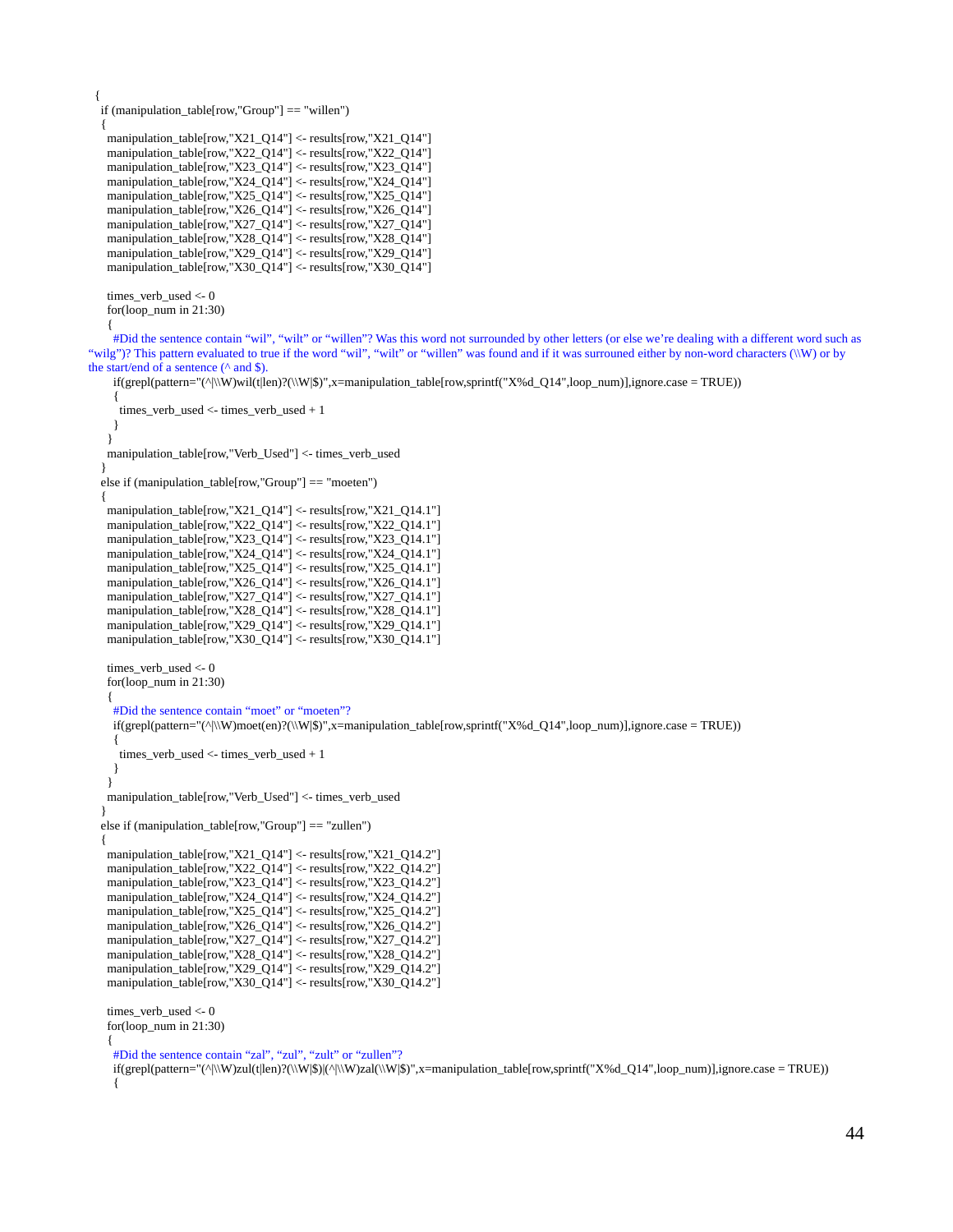```
 times_verb_used <- times_verb_used + 1
     }
     }
    manipulation_table[row,"Verb_Used"] <- times_verb_used
   }
   else if (manipulation_table[row,"Group"] == "komen")
   {
   }
   else
   {
    print("error")
   }
  }
  write.csv(manipulation_table,file="Manipulation_check.csv")
}
#Create a document listing all the participants that did not fully finish the survey, and include an automatic judgment
create_unfinished_responses_table <- function(results)
{
 results <- results[results$Finished == 0,]
 judgment <- vector(length=nrow(results))
  for(row in 1:nrow(results))
 {
   #If participants did not finish the anagram task, do not include them in any analysis
   if(is.na(results[row,"X10_Q16_Page.Submit"]))
   {
    judgment[row] <- 0
 }
   #If participants finished the anagram task but not the post-test questionnaire, we might want to include them in some analyses
   else if(is.na(results[row,"Q19B_6"]))
\{ judgment[row] <- 1
 }
   #If participants finished the post-test questionnaire, they can be included in all analyses
   else
   {
    judgment[row] <- 2
   }
  }
  write.csv(as.data.frame(cbind(judgment,results)),file="Unfinished_responses.csv")
}
#Create a document listing all participants that can be excluded automatically
create_automatically_excluded_participants_table <- function(results)
{
 #Exclude a participant if they either
 #- did not give consent in Q1
  #- were not a native speaker of Dutch in Q4
  #- had been diagnosed with color blindness in Q5
 results <- results[(results$Q1 == 2) %in% TRUE | (results$Q4 == 3) %in% TRUE | (results$Q5 == 1) %in% TRUE,]
 write.csv(results,file="Automatically_excluded_participants.csv")
}
#Remove excluded participants from the dataset
filter_excluded_participants <- function(results,participants_to_exclude)
{
 return(results[!results$ParticipantId %in% participants_to_exclude,])
}
#Create a list of all unique solutions participants came up with
list_anagram_solutions <- function(results)
{
 con <- file(description="Anagram_Solutions_Participants_Came_Up_With.txt",open="w")
  anagram <- c("enoz","vnele","adar","doer","geanl","sjilt","nerda","ools","reetd","eelk")
  for(loop_num in 1:10)
  {
   anagram_solutions <- vector(mode="character")
```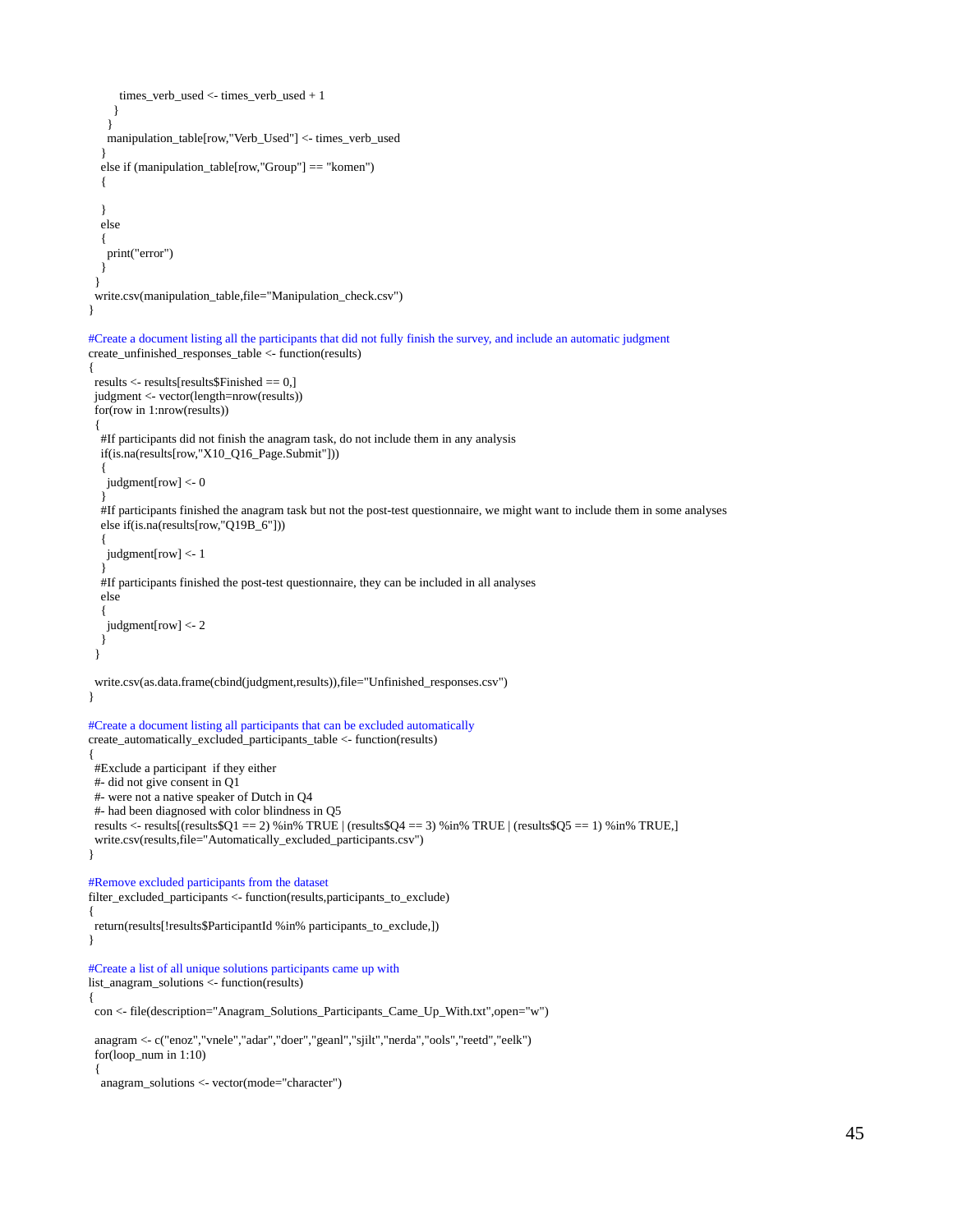```
 for(ans_num in c("A","B","C","D","E","F"))
   {
    answers <- results[,sprintf("X%d_Q17%s",loop_num,ans_num)]
    answers <- answers[!is.na(answers) & answers != ""]
    answers <- tolower(answers)
    answers <- remove_equals_and_parentheses(answers)
    answers <- remove_trailing_spaces(answers)
    anagram_solutions <- c(anagram_solutions,answers)
   }
   writeLines(sprintf("\nAnagram %d (%s):",loop_num, anagram[loop_num]),con)
   writeLines(anagram_solutions[!duplicated(anagram_solutions)],con)
  }
 close(con)
}
#Function called by the above list_anagram_solutions function
#Some participants wrote additional information next to their answers (e.g. "oslo (topographical name)")
#In order to synchronize participants' answers (and save me work from looking through non-unique solutions), this additional information was removed
remove_equals_and_parentheses <- function(strings)
  for(str in 1:length(strings))
  {
  \text{strings}[\text{str}] \leq \text{gsub}("=.*\$| \setminus (.* \setminus) | \setminus [.* \setminus)] | \setminus ?", \text{strings}[\text{str}]) }
 return(strings)
}
#Trailing spaces were removed as well (see the comment above)
remove_trailing_spaces <- function(strings)
{
  for(str in 1:length(strings))
  {
  strings[str] <- \text{gsub}("^{\wedge} + | + \text{\$}", \text{''}, \text{strings}[\text{str}]) }
 return(strings)
}
#Create a correlation matrix for the factor analysis
create_correlation_matrix <- function(results,columns_to_exclude=c())
{
 results <- results[,c("Q8A_1","Q8A_2","Q8A_3","Q8A_4","Q8A_5","Q8A_6",
                "Q8B_1","Q8B_2","Q8B_3","Q8B_4","Q8B_5","Q8B_6",
                "Q8C_1","Q8C_2","Q8C_3","Q8C_4","Q8C_5")]
  for(col in c("Q8A_1","Q8A_2","Q8A_4","Q8A_5","Q8C_2","Q8C_4","Q8C_5"))
  {
   results[,col] <- 8 - results[,col]
  }
  columns_to_keep = vector(length=0)
  for (col in 1:ncol(results))
  {
   if (! colnames(results)[col] %in% columns_to_exclude)
   {
    columns_to_keep <- c(columns_to_keep,col)
   }
  }
 results <- results[,columns_to_keep]
 return(cor(results))
}
#Do Principal Component Analysis on the ratings for the Intrinsic Motivation, Sense of Autonomy and Competence statements during the pre-test
do_PCA <- function(corr_matrix)
{
```

```
 fit <- principal(corr_matrix, nfactors=3, rotate="oblimin")
 print(fit)
}
```
{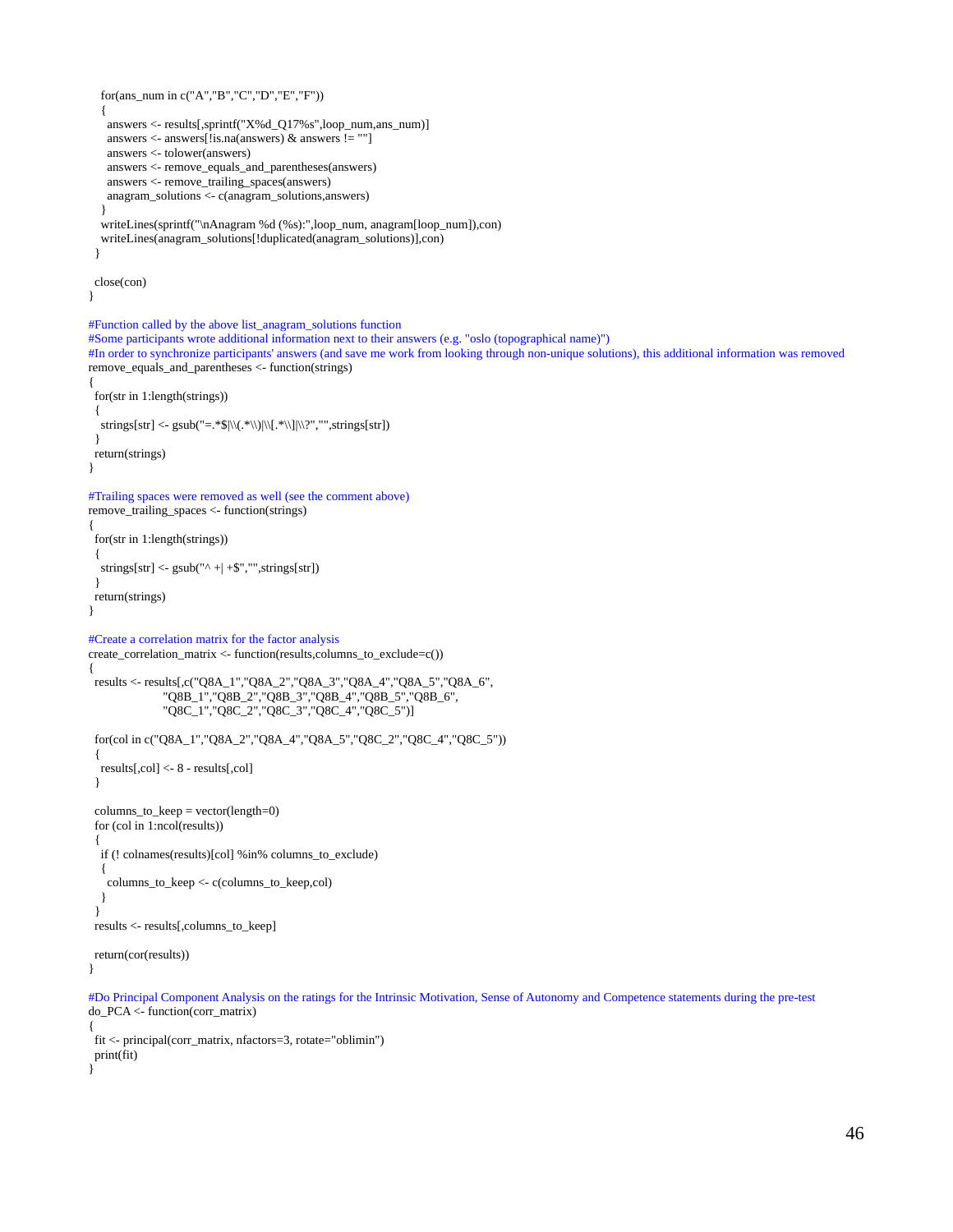```
#Calculate reliability of the different factors that can be extracted from the pre-test and the post-test
calculate_Cronbach_alpha <- function(results,columns_to_exclude=c(),post_test=FALSE)
{
 all_items <- list(c("Q8A_1","Q8A_6","Q8B_1","Q8B_5","Q8C_2","Q8C_3"),
            c("Q8A_2","Q8A_5","Q8B_3","Q8B_6","Q8C_4","Q8C_5"),
            c("Q8A_3","Q8A_4","Q8B_2","Q8B_4","Q8C_1"),
 c("Q19A_1","Q19A_2","Q19A_3","Q19A_4","Q19B_5","Q19B_6"),
 c("Q19A_5","Q19A_6","Q19B_1","Q19B_2","Q19B_3","Q19B_4"))
  for(col in c("Q8A_1","Q8A_2","Q8A_4","Q8A_5","Q8C_2","Q8C_4","Q8C_5","Q19A_3","Q19A_4","Q19A_5","Q19B_2","Q19B_3","Q19B_4"))
  {
   results[,col] <- 8 - results[,col]
  }
  if(post_test)
  {
   for(factor in 4:5){
    items <- results[,unlist(all_items[factor])]
    columns_to_keep = vector(length=0)
    for (col in 1:ncol(items))
    {
     if (! colnames(items)[col] %in% columns_to_exclude)
     {
      columns_to_keep <- c(columns_to_keep,col)
     }
    }
    items <- items[,columns_to_keep]
    print(cronbach.alpha(items))
   }
  }
  else
  {
   for(factor in 1:3){
    items <- results[,unlist(all_items[factor])]
    columns_to_keep = vector(length=0)
    for (col in 1:ncol(items))
    {
     if (! colnames(items)[col] %in% columns_to_exclude)
     {
      columns_to_keep <- c(columns_to_keep,col)
     }
    }
    items <- items[,columns_to_keep]
   print(cronbach.alpha(items))
   }
 }
}
#Create analysis_tbl1, which contains the information relevant for the Intrinsic Motivation and Sense of Autonomy main analyses
create_indices <- function(results,columns_to_exclude=c())
{
  factor_items <- list(c("Q8A_1","Q8A_6","Q8B_1","Q8B_5","Q8C_2","Q8C_3"),
              c("Q8A_2","Q8A_5","Q8B_3","Q8B_6","Q8C_4","Q8C_5"),
              c("Q8A_3","Q8A_4","Q8B_2","Q8B_4","Q8C_1"),
 c("Q19A_1","Q19A_2","Q19A_3","Q19A_4","Q19B_5","Q19B_6"),
 c("Q19A_5","Q19A_6","Q19B_1","Q19B_2","Q19B_3","Q19B_4"))
factor_item_reversals <- list(c("r", "", "", "r", ""),
 c("r","r","","","r","r"),
C("", "r", "", "", "", "c("", "", "r", "r", "''", "''", "''),
c("r", "", "", "r", "r", "r") analysis_table <- as.data.frame(results$ParticipantId)
  for(factor in 1:5){
  items <- results[,unlist(factor_items[factor])]
   columns_to_keep = vector(length=0)
   for(col in 1:ncol(items))
   {
```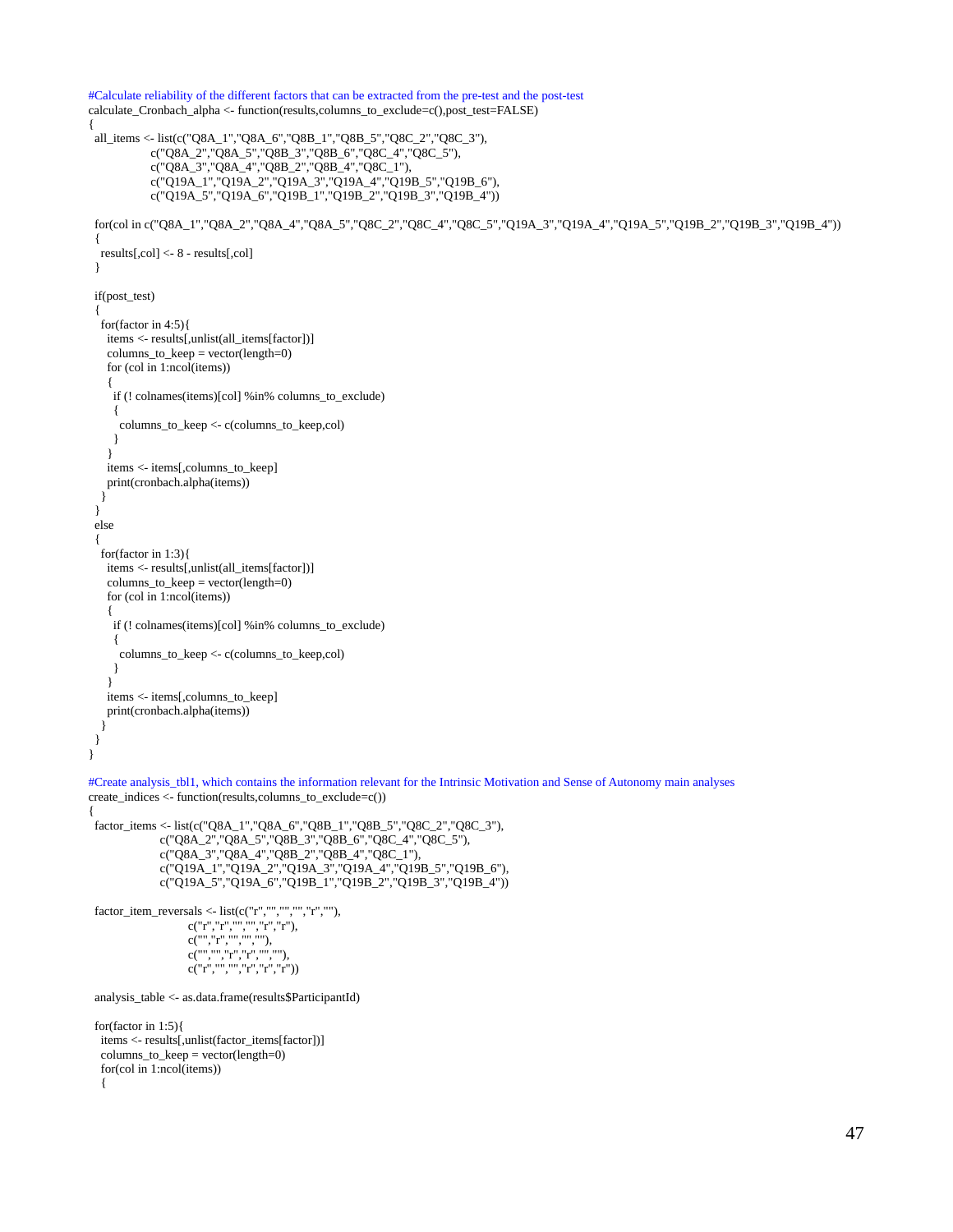```
 if (! colnames(items)[col] %in% columns_to_exclude)
    {
     columns_to_keep <- c(columns_to_keep,col)
     if(unlist(factor_item_reversals[factor])[col] == "r")
 {
      items[,col] <- 8 - items[,col]
     }
    }
 }
   items <- items[,columns_to_keep]
   analysis_table <- cbind(analysis_table,rowSums(items) / ncol(items))
  }
analysis_table <- cbind(analysis_table,analysis_table[,5] - analysis_table[,2],analysis_table[,6] -
analysis_table[,4],results$Group,results$Q2,results$Q3,results$Q4,results$Q5)
 colnames(analysis_table) <- 
c("ParticipantId","Interest_Pre","Autonomy_Pre","Competence","Interest_Post","Autonomy_Post","Interest_Diff","Autonomy_Diff","Group","Age","Gen
der","Nativity","Color_Blindness")
 analysis_table$Group <- as.factor(analysis_table$Group)
 #Some participants wrote things such as "52 years" instead of "52" in their answer to the Age question. This gsub removes all non-digit characters from 
the age field
 analysis_table$Age <- gsub(x=analysis_table$Age,pattern="\\D",replacement="")
  analysis_table$Age <- as.double(analysis_table$Age)
  analysis_table$Gender <- as.factor(analysis_table$Gender)
  analysis_table$Nativity <- as.factor(analysis_table$Nativity)
 analysis_table$Color_Blindness <- as.factor(analysis_table$Color_Blindness)
 return(analysis_table)
}
#Create analysis_tbl2, which contains the information relevant to the Persistence main analysis
calculate_persistence <- function(results,analysis_tbl1)
{
Persistence <- ((results$X1_Q16_Page.Submit - results$X1_Q16_Last.Click) +
             (results$X2_Q16_Page.Submit - results$X2_Q16_Last.Click) + 
             (results$X3_Q16_Page.Submit - results$X3_Q16_Last.Click) + 
             (results$X4_Q16_Page.Submit - results$X4_Q16_Last.Click) + 
             (results$X5_Q16_Page.Submit - results$X5_Q16_Last.Click) + 
             (results$X6_Q16_Page.Submit - results$X6_Q16_Last.Click) + 
             (results$X7_Q16_Page.Submit - results$X7_Q16_Last.Click) + 
             (results$X8_Q16_Page.Submit - results$X8_Q16_Last.Click) + 
             (results$X9_Q16_Page.Submit - results$X9_Q16_Last.Click) + 
             (results$X10_Q16_Page.Submit - results$X10_Q16_Last.Click)) / 10
  Persistence <- round(Persistence,4)
  ParticipantId <- results$ParticipantId
  Group <- results$Group
  Competence <- analysis_tbl1$Competence
  Age <- results$Q2
  Gender <- results$Q3
  Nativity <- results$Q4
  Color_Blindness <- results$Q5
  analysis_tbl <- as.data.frame(cbind(ParticipantId,Group,Competence,Persistence,Age,Gender,Nativity,Color_Blindness))
  analysis_tbl$Group <- as.factor(analysis_tbl$Group)
  analysis_tbl$Competence <- as.double(analysis_tbl$Competence)
  analysis_tbl$Persistence <- as.double(analysis_tbl$Persistence)
  #Remove non-digit characters from the Age field
 analysis_tbl$Age <- gsub(x=analysis_tbl$Age,pattern="\\D",replacement="")
  analysis_tbl$Age <- as.double(analysis_tbl$Age)
  analysis_tbl$Gender <- as.factor(analysis_tbl$Gender)
  analysis_tbl$Nativity <- as.factor(analysis_tbl$Nativity)
  analysis_tbl$Color_Blindness <- as.factor(analysis_tbl$Color_Blindness)
  row.names(analysis_tbl) <- analysis_tbl$ParticipantId
 return(analysis_tbl)
}
```
#Calculate Creative Performance and add the results to analysis\_tbl2

#The reason for 2 analysis tables instead of one is that I first planned to include some participants in the Creative Performance and Persistence analyses that I would not include in the analyses for Intrinsic Motivation and Sense of Autonomy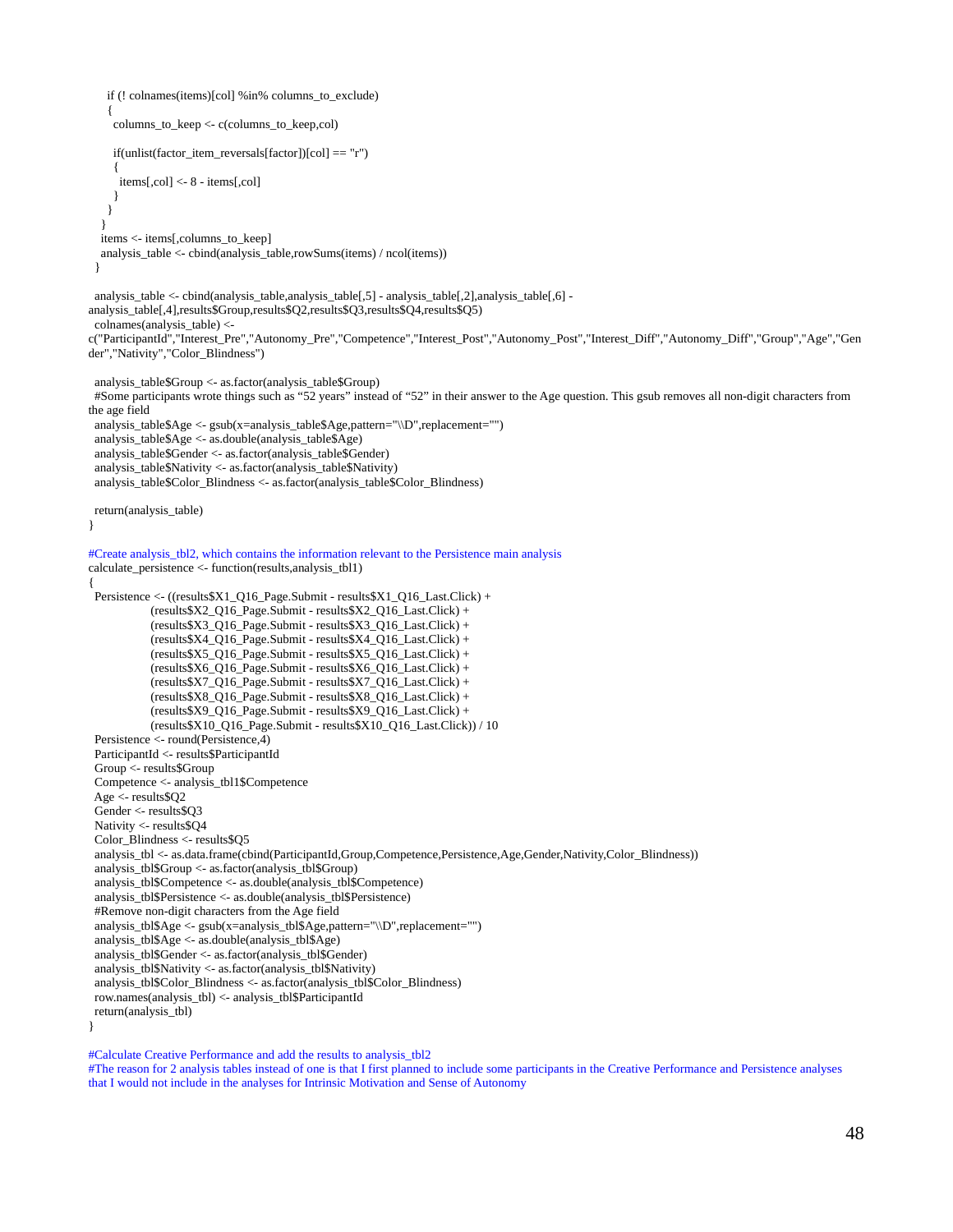#However, since there was only one participant who complied with the conditions for being included in two analyses but not the other two, I decided to remove that participant entirely to create a uniform participant sample for all analyses calculate\_correct\_solutions <- function(results, analysis\_tbl,correct\_solutions) { Performance <- vector(length=nrow(analysis\_tbl)) for(row in 1:nrow(analysis\_tbl)) { score  $\leq$  0 for(loop\_num in 1:10) { answers <- vector(length=0) for(ans\_num in c("A","B","C","D","E","F")) { answer <- tolower(results[row,sprintf("X%d\_Q17%s",loop\_num,ans\_num)]) if(!is.na(answer) & answer !=  $\frac{1}{10}$  &! answer %in% answers){ answers <- c(answers,answer) } } for(answer in answers)  $\{$  if(answer %in% unlist(correct\_solutions[loop\_num])){ score  $\le$ -score  $+1$  } } } Performance[row] <- score } return(cbind(analysis\_tbl,Performance)) } #Descriptive statistics show\_descriptives <- function(analysis\_tbl1,analysis\_tbl2) { print("Summary Intrinsic Motivation:") print(summarise(group\_by(analysis\_tbl1,Group),mean=mean(Interest\_Diff),sd=sd(Interest\_Diff))) print("Summary Autonomy:") print(summarise(group\_by(analysis\_tbl1,Group),mean=mean(Autonomy\_Diff),sd=sd(Autonomy\_Diff))) print("Summary Competence:") print(summarise(group\_by(analysis\_tbl1,Group),mean=mean(Competence),sd=sd(Competence))) print("Summary Persistence:") print(summarise(group\_by(analysis\_tbl2,Group),mean=mean(Persistence),sd=sd(Persistence))) print("Summary Performance:") print(summarise(group\_by(analysis\_tbl2,Group),mean=mean(Performance),sd=sd(Performance))) print("Gender distribution in table 1: (1=Man,2=Vrouw,3=Anders,4=Zeg ik liever niet)") print(table(analysis\_tbl1\$Gender)) print("Nativity distribution in table 1: (1=Nederlands,2=Nederlands en een andere taal,3=Anders)") print(table(analysis\_tbl1\$Nativity)) print("Color Blindness distribution in table 1: (1=Ja,2=Nee,3=Daar wil ik liever niets over kwijt)") print(table(analysis\_tbl1\$Color\_Blindness)) print("Gender distribution in table 2: (1=Man,2=Vrouw,3=Anders,4=Zeg ik liever niet)") print(table(analysis\_tbl2\$Gender)) print("Nativity distribution in table 2: (1=Nederlands,2=Nederlands en een andere taal,3=Anders)") print(table(analysis\_tbl2\$Nativity)) print("Color Blindness distribution in table 2: (1=Ja,2=Nee,3=Daar wil ik liever niets over kwijt)") print(table(analysis\_tbl2\$Color\_Blindness)) } #Create boxplots #These are not the final boxplots that have been put in the paper, but they were here to aid the interpretation of the analysis results while the final boxplots weren't finished yet

show\_boxplots <- function(analysis\_tbl1,analysis\_tbl2) {

 png(filename="Boxplots/Interest\_boxplot.png") boxplot(Interest\_Diff ~ Group,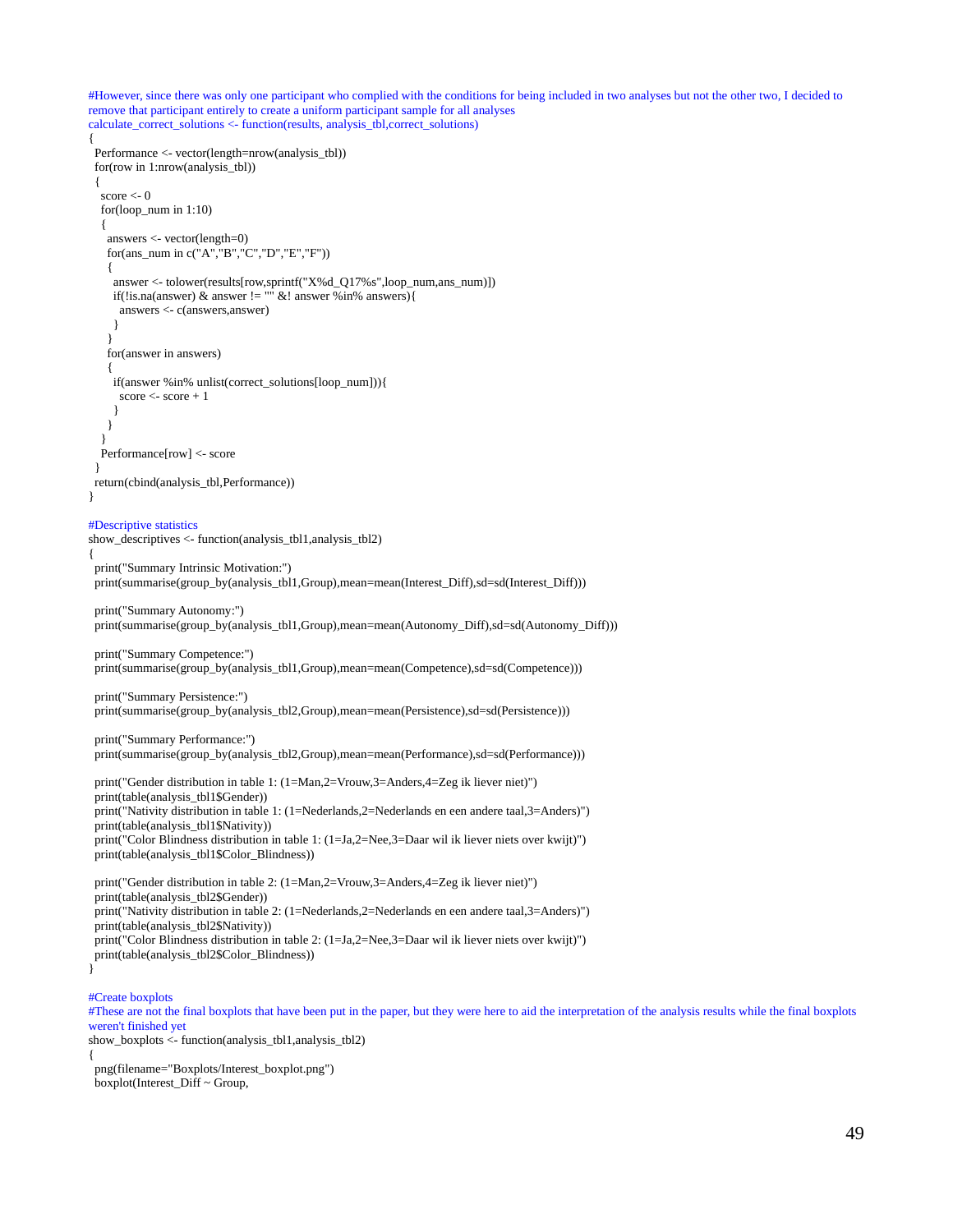```
 data = analysis_tbl1,
       main = "Interest by Group",
      xlab = "Group",
     ylab = "Interest",
     col = "steelblue", border = "black")
  dev.off()
  png(filename="Boxplots/Autonomy_boxplot.png")
  boxplot(Autonomy_Diff ~ Group,
       data = analysis_tbl1,
      main = "Autonomy by Group",
      xlab = "Group",
      ylab = "Autonomy",
       col = "steelblue",
      border = "black")
  dev.off()
  png(filename="Boxplots/Competence_boxplot.png")
  boxplot(Competence ~ Group,
      data = analysis_tbl1,
      main = "Competence by Group",
      xlab = "Group",
      ylab = "Competence",
      col = "steelblue",
      border = "black")
  dev.off()
  png(filename="Boxplots/Persistence_boxplot.png")
  boxplot(Persistence ~ Group,
      data = analysis_tbl2,
      main = "Persistence by Group",
       xlab = "Group",
      ylab = "Persistence",
       col = "steelblue",
      border = "black")
  dev.off()
  png(filename="Boxplots/Performance_boxplot.png")
 boxplot(Performance ~ Group, data = analysis_tbl2,
      main = "Performance by Group",
      xlab = "Group",
      ylab = "Performance",
      col = "steelblue",
      border = "black")
 dev.off()
}
#The following six functions have been used to check various assumptions related to ANCOVA or to parametric tests in general
#This one tests whether the covariate was independent of the predictor variable
check_covariate_independent_of_predictor <- function(analysis_tbl)
{
 model <- aov(Competence ~ Group, data = analysis_tbl)
 print("Is the covariate independent of group?")
 print(summary(model))
}
#The second function checks whether there was a linear relationship between the covariate and the 4 outcome variables within each of the 3 different 
groups
check_linear_covariate_relationship_per_group <- function(analysis_tbl1,analysis_tbl2)
{
  for(var in c("Interest_Diff","Autonomy_Diff"))
  {
   for(group in c("willen","moeten","zullen"))
   {
   table_for_cor <- analysis_tbl1[analysis_tbl1$Group == \gammagroup,c(var,"Competence")]
    print(paste0("Test for correlation between ",var," and Competence for Group ",group))
    print(cor.test(table_for_cor[,var],table_for_cor[,"Competence"]))
   }
```
50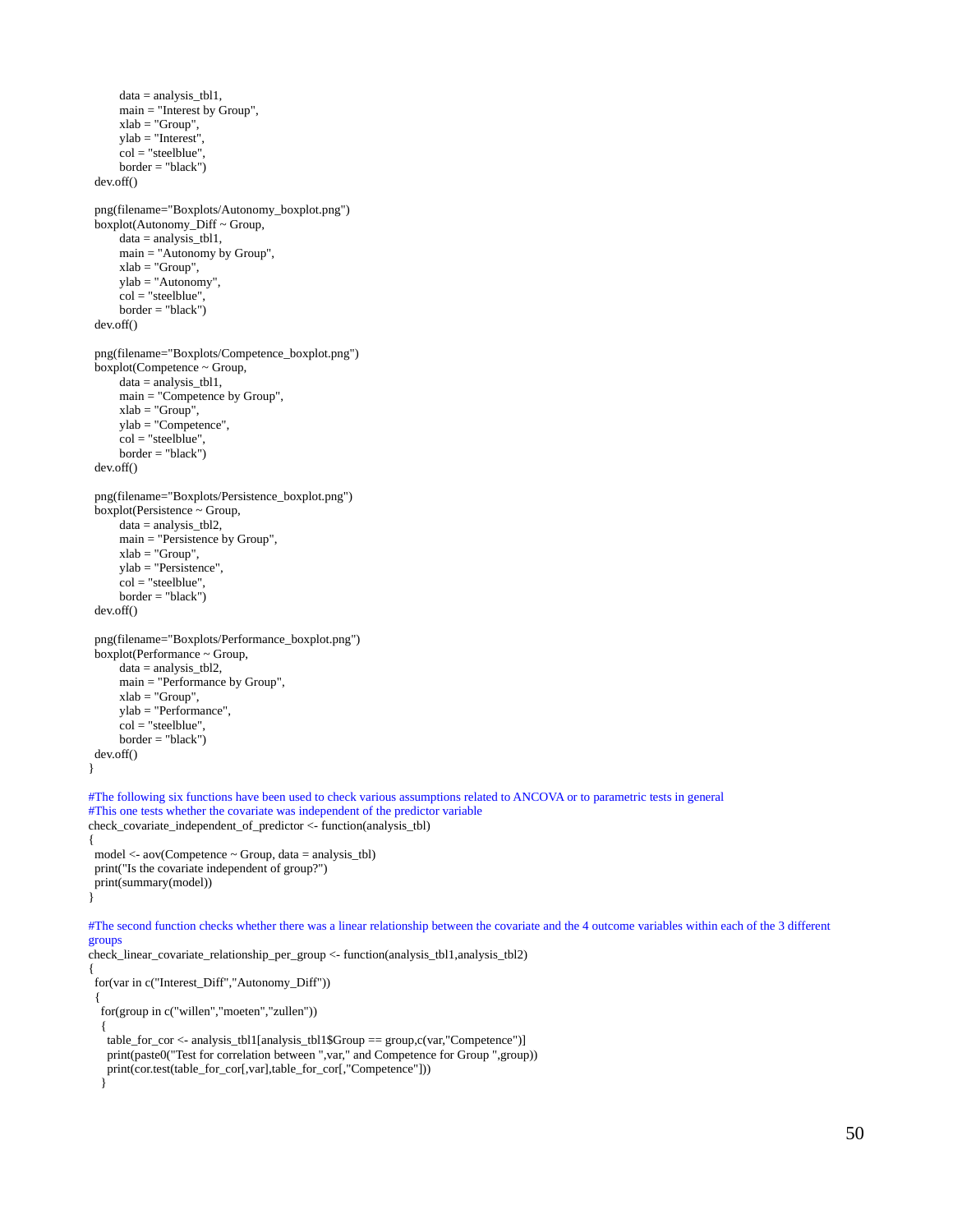```
 }
  for(var in c("Performance","Persistence"))
  {
   for(group in c("willen","moeten","zullen"))
   {
    table_for_cor <- analysis_tbl2[analysis_tbl2$Group == group,c(var,"Competence")]
    print(paste0("Test for correlation between ",var," and Competence for Group ",group))
    print(cor.test(table_for_cor[,var],table_for_cor[,"Competence"]))
   }
  }
}
#The third function checks for each outcome variable whether the regression slopes for the different groups were similar
check_homogeneity_regression_slopes <- function(analysis_tbl1,analysis_tbl2)
{
 print("Homogeneity Interest regression slopes:")
 aov(Interest_Diff ~ Group*Competence, data = analysis_tbl1) %>% Anova(type="III") %>% print
  print("Homogeneity Autonomy regression slopes:")
 aov(Autonomy_Diff ~ Group*Competence, data = analysis_tbl1) %>% Anova(type="III") %>% print
 print("Homogeneity Persistence regression slopes:")
  aov(Persistence ~ Group*Competence, data = analysis_tbl2) %>% Anova(type="III") %>% print
 print("Homogeneity Performance regression slopes:")
aov(Performance ~ Group*Competence, data = analysis_tbl2) %>% Anova(type="III") %>% print
}
#The fourth function checks whether the residuals were normally distributed
#It does so both in a statistical way (shapiro-wilk test) and in a visual way (density plots)
check_normality_of_residuals <- function(analysis_tbl1,analysis_tbl2)
{
 model <- lm(Interest_Diff ~ Group, data = analysis_tbl1)
 model.metrics <- augment(model)
  print(head(model.metrics, 5))
 print(shapiro_test(model.metrics$.resid))
 model \leq- lm(Autonomy_Diff \sim Competence + Group, data = analysis_tbl1)
  model.metrics <- augment(model)
 print(head(model.metrics, 5))
  print(shapiro_test(model.metrics$.resid))
 model <- lm(Persistence ~ Group, data = analysis_tbl2)
 model.metrics <- augment(model)
 print(head(model.metrics, 5))
 print(shapiro_test(model.metrics$.resid))
 model <- lm(Performance ~ Group, data = analysis_tbl2)
 model.metrics <- augment(model)
  print(head(model.metrics, 5))
  print(shapiro_test(model.metrics$.resid))
  ggdensity(analysis_tbl1$Interest_Diff, fill = "lightgray") %>%
   ggexport(filename="Density/Interest_Normality.png")
  ggdensity(analysis_tbl1$Autonomy_Diff, fill = "lightgray") %>%
   ggexport(filename="Density/Autonomy_Normality.png")
  ggdensity(analysis_tbl2$Persistence, fill = "lightgray") %>%
   ggexport(filename="Density/Persistence_Normality.png")
  ggdensity(analysis_tbl2$Performance, fill = "lightgray") %>%
   ggexport(filename="Density/Performance_Normality.png")
}
#The fifth function checks whether the residuals within each group had similar variances
check_levenes <- function(analysis_tbl1,analysis_tbl2)
{
  lm(Interest_Diff ~ Group, data = analysis_tbl1) %>%
   augment(.) %>%
   levene_test(.resid~Group) %>%
   print
```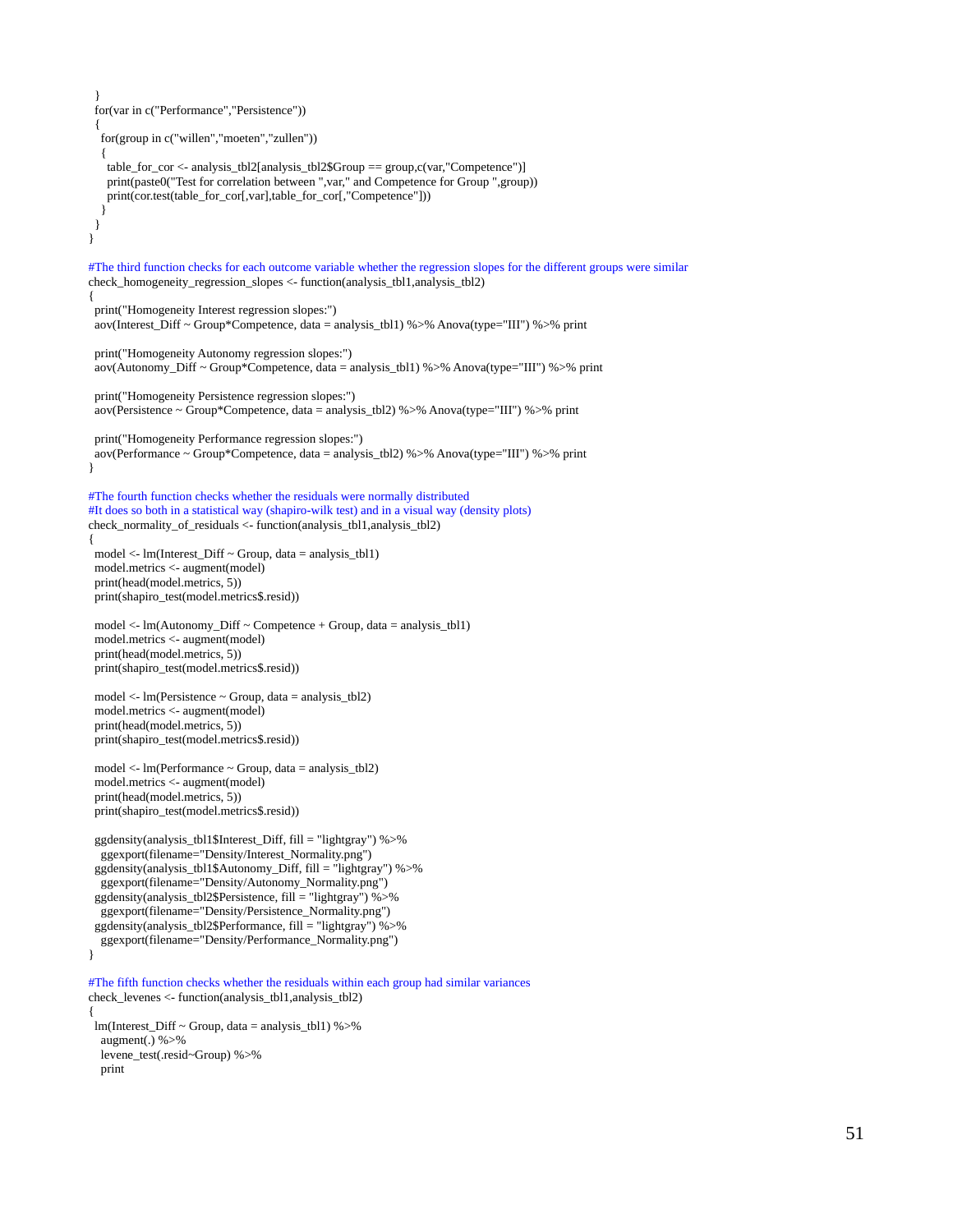```
 lm(Autonomy_Diff ~ Competence + Group, data = analysis_tbl1) %>%
   augment(.) %>%
   levene_test(.resid~Group) %>%
   print
  lm(Persistence ~ Group, data = analysis_tbl2) %>%
   augment(.) %>%
   levene_test(.resid~Group) %>%
   print
 lm(Performance ~ Group, data = analysis tbl2) %>%
   augment(.) %>%
   levene_test(.resid~Group) %>%
   print
}
#The final assumption checking function printed the outliers associated with each variable
check_outliers <- function(analysis_tbl1,analysis_tbl2)
{
 lm(Interest_Diff ~ Group, data = analysis_tbl1) %>%
   augment(.) %>% 
   filter(abs(.std.resid) > 3) %>%
   as.data.frame() %>%
   print
  lm(Autonomy_Diff ~ Competence + Group, data = analysis_tbl1) %>%
   augment(.) %>% 
  filter(abs(.std.resid) > 3) %>%
   as.data.frame() %>%
   print
  lm(Persistence ~ Group, data = analysis_tbl2) %>%
   augment(.) %>% 
  filter(abs(.std.resid) > 3) %>%
   as.data.frame() %>%
   print
 lm(Performance ~ Group, data = analysis tbl2) %>%
   augment(.) %>% 
  filter(abs(.std.resid) > 3) %>%
   as.data.frame() %>%
   print
}
#Do 4 AN(C)OVAs to test if there was an effect of Group on any of the 4 outcome variables
do_main_analysis <- function(analysis_tbl1,analysis_tbl2)
{
  #Analysis 1: the effect of Group on Intrinsic Motivation
  #Since the residuals were not normally distributed, this one uses bootstrapping
  #It also leaves out the covariate (Competence) since it did not show a linear relationship with Intrinsic Motivation within each of the different Groups
  set.seed(0)
 reps <- boot(data=analysis_tbl1, statistic=calculate_ancova, R=1000, formula=Interest_Diff~Group)
  print("Intrinsic Movation ANOVA results: (without covariate)")
  print(paste0("F is ",reps$t0[1]))
  print(paste0("p is ",reps$t0[2]))
print(pasteO("η² is ",reps$t0[3])) effect_size <- sqrt(reps$t0[3]/(1-reps$t0[3]))
 print(paste0("f is ",effect_size))
  #Analysis 2: the effect of Group on Sense of Autonomy
  #This one also uses bootstrapping, but it does include the covariate
  set.seed(0)
 reps <- boot(data=analysis_tbl1, statistic=calculate_ancova, R=1000, formula=Autonomy_Diff~Competence + Group)
 print("Autonomy ANCOVA results:")
  print(paste0("F is ",reps$t0[1]))
 print(paste0("p is ",reps$t0[2]))
print(paste0("η<sup>2</sup> is ",reps$t0[3]))
  effect_size <- sqrt(reps$t0[3]/(1-reps$t0[3]))
 print(paste0("f is ",effect_size))
```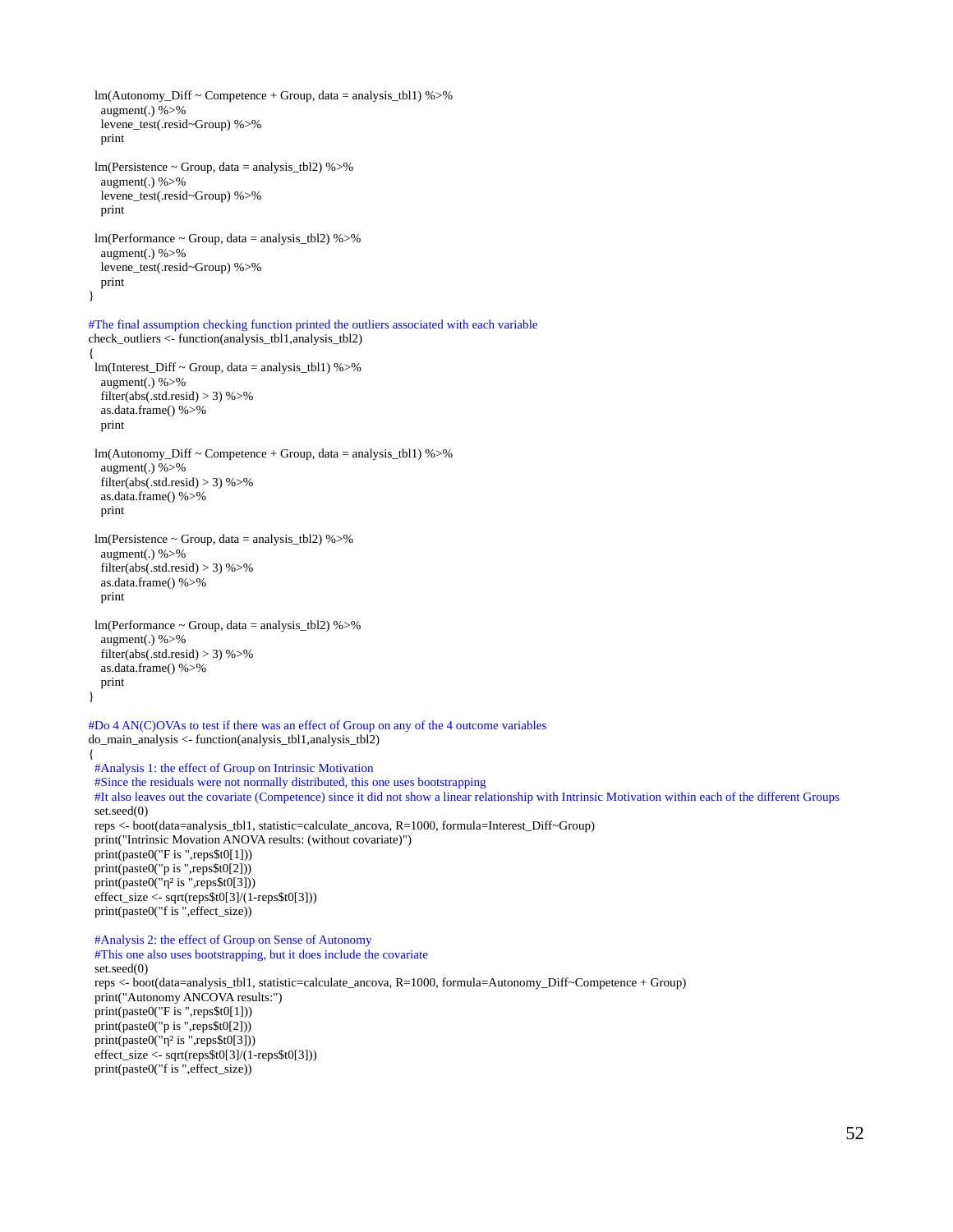```
 #Analysis 3: the effect of Group on Persistence
  #This one also uses bootstrapping, and it leaves out the covariate for similar reasons as to why it was left out in the first analysis
  set.seed(0)
 reps <- boot(data=analysis_tbl2, statistic=calculate_ancova, R=1000, formula=Persistence~Group)
 print("Persistence ANOVA results: (without covariate)")
  print(paste0("F is ",reps$t0[1]))
  print(paste0("p is ",reps$t0[2]))
  print(paste0("η² is ",reps$t0[3]))
 effect_size <- sqrt(reps$t0[3]/(1-reps$t0[3]))
 print(paste0("f is ",effect_size))
  #Analysis 4: the effect of Group on Creative Performance
  #This is the only one that does not use bootstrapping, since the residuals for Creative Performance were normally distributed
  #It does leave out the covariate, however
  model <- aov(Performance ~ Group, data = analysis_tbl2)
 print("Performance ANOVA results: (without covariate)")
 anova_results <- Anova(model,type="III")
  eta_sq <- anova_results["Group","Sum Sq"] / sum(anova_results[,"Sum Sq"])
  print(anova_results)
  print(paste0("η² is ",eta_sq))
 effect_size <- sqrt(eta_sq/(1-eta_sq))
 print(paste0("f is ",effect_size))
#This is a helper function to calculate AN(C)OVA
#It is used by the boot() function in those main analyses where bootstrapping was employed
calculate_ancova <- function(formula, data, indices) {
 d <- data[indices,]
 mod <- aov(formula, data = d)
 anova_results <- Anova(mod,type="III")
 return(c(anova_results["Group","F value"],anova_results["Group","Pr(>F)"],anova_results["Group","Sum Sq"] / sum(anova_results[,"Sum Sq"])))
} 
#Make a visually attractive boxplot for inclusion in the thesis
create_boxplots_for_paper <- function(analysis_tbl1,analysis_tbl2)
  Group <- vector(length=nrow(analysis_tbl1))
  for(row in 1:nrow(analysis_tbl1))
 {
   if (analysis_tbl1[row,"Group"] == "willen")
   {
    Group[row] <- "Intrinsic"
   }
   else if (analysis_tbl1[row,"Group"] == "moeten")
   {
    Group[row] <- "Extrinsic"
   }
   else if (analysis_tbl1[row,"Group"] == "zullen")
   {
    Group[row] <- "Control"
   }
   else
   {
    Group[row] <- "Other"
   }
  }
  analysis_tbl1$Group <- factor(Group, levels = c("Intrinsic","Control","Extrinsic"))
  Group <- vector(length=nrow(analysis_tbl2))
  for(row in 1:nrow(analysis_tbl2))
 {
   if (analysis_tbl2[row,"Group"] == "willen")
   {
     Group[row] <- "Intrinsic"
   }
   else if (analysis_tbl2[row,"Group"] == "moeten")
 {
    Group[row] <- "Extrinsic"
 }
   else if (analysis_tbl2[row,"Group"] == "zullen")
```
}

{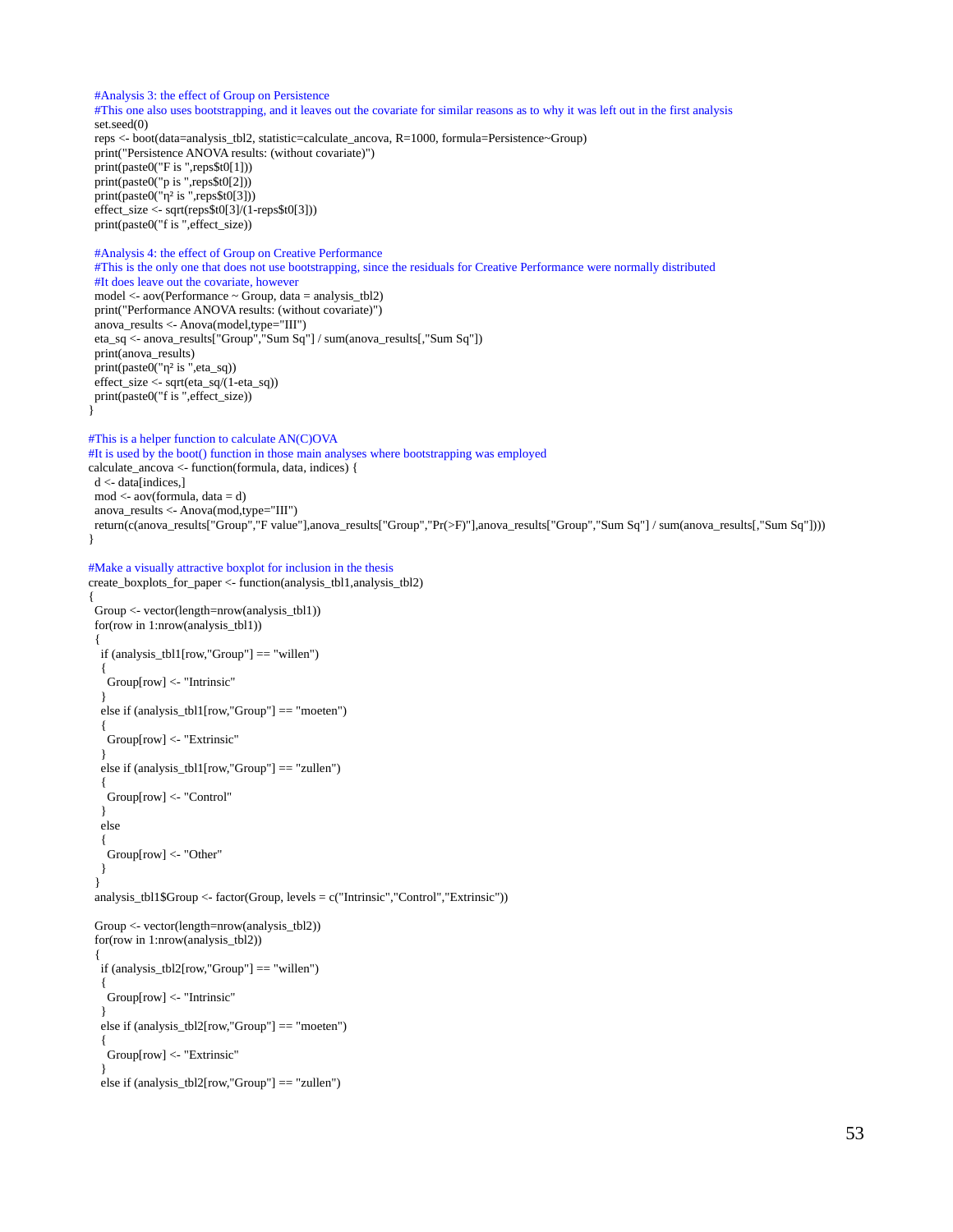```
 {
    Group[row] <- "Control"
   }
   else
 {
    Group[row] <- "Other"
   }
  }
  analysis_tbl2$Group <- factor(Group, levels = c("Intrinsic","Control","Extrinsic"))
Interest bp \leq-ggboxplot(data=analysis~tb11,x="Group",y="Interest~Diff", ylab="Intrinsic Motivation\n(Difference in Likert ratings)",
               fill = "Group", palette = c("#00AFBB", "#E7B800", "#FC4E07") Autonomy_bp <- ggboxplot(data=analysis_tbl1,x="Group",y="Autonomy_Diff",
                ylab="Sense of Autonomy\n(Difference in Likert ratings)",
               fill = "Group", palette = c("#00AFBB", "#E7B800", "#FC4E07") Persistence_bp <- ggboxplot(data=analysis_tbl2,x="Group",y="Persistence",
                  ylab="Persistence\n(Seconds)",
                  fill = "Group", palette = c("#00AFBB", "#E7B800", "#FC4E07"))
  Performance_bp <- ggboxplot(data=analysis_tbl2,x="Group",y="Performance",
                  ylab="Creative Performance\n(Number of solutions)",
                  fill = "Group", palette = c("#00AFBB", "#E7B800", "#FC4E07"))
  ggarrange(Interest_bp,Autonomy_bp,Persistence_bp,Performance_bp,labels=c("A","B","C","D")) %>%
  ggexport(filename="Boxplots/BPs_for_paper.png")
#Do an alternative analysis to check for the effect of Group on a fifth outcome variable: time used to come up with sentences containing either "willen", 
"moeten" or "zullen" during the sentence generation task
do_alternative_analysis <- function(results,analysis_tbl2)
 #Create table
 X21_Q13_Page.Submit <- vector(mode="character",length=nrow(results))
  X22_Q13_Page.Submit <- X21_Q13_Page.Submit
  X23_Q13_Page.Submit <- X21_Q13_Page.Submit
  X24_Q13_Page.Submit <- X21_Q13_Page.Submit
 X25_Q13_Page.Submit <- X21_Q13_Page.Submit
  X26_Q13_Page.Submit <- X21_Q13_Page.Submit
  X27_Q13_Page.Submit <- X21_Q13_Page.Submit
  X28_Q13_Page.Submit <- X21_Q13_Page.Submit
  X29_Q13_Page.Submit <- X21_Q13_Page.Submit
  X30_Q13_Page.Submit <- X21_Q13_Page.Submit
analysis_tbl3 <<-
cbind(results[,c("ParticipantId","Group")],X21_Q13_Page.Submit,X22_Q13_Page.Submit,X23_Q13_Page.Submit,X24_Q13_Page.Submit,X25_Q13_Pag
e.Submit,X26_Q13_Page.Submit,X27_Q13_Page.Submit,X28_Q13_Page.Submit,X29_Q13_Page.Submit,X30_Q13_Page.Submit)
 for (row in 1:nrow(analysis_tbl3))
 {
   if (analysis_tbl3[row,"Group"] == "willen")
   {
    analysis_tbl3[row,"X21_Q13_Page.Submit"] <<- results[row,"X21_Q13_Page.Submit"]
    analysis_tbl3[row,"X22_Q13_Page.Submit"] <<- results[row,"X22_Q13_Page.Submit"]
    analysis_tbl3[row,"X23_Q13_Page.Submit"] <<- results[row,"X23_Q13_Page.Submit"]
    analysis_tbl3[row,"X24_Q13_Page.Submit"] <<- results[row,"X24_Q13_Page.Submit"]
    analysis_tbl3[row,"X25_Q13_Page.Submit"] <<- results[row,"X25_Q13_Page.Submit"]
    analysis_tbl3[row,"X26_Q13_Page.Submit"] <<- results[row,"X26_Q13_Page.Submit"]
    analysis_tbl3[row,"X27_Q13_Page.Submit"] <<- results[row,"X27_Q13_Page.Submit"]
    analysis_tbl3[row,"X28_Q13_Page.Submit"] <<- results[row,"X28_Q13_Page.Submit"]
    analysis_tbl3[row,"X29_Q13_Page.Submit"] <<- results[row,"X29_Q13_Page.Submit"]
    analysis_tbl3[row,"X30_Q13_Page.Submit"] <<- results[row,"X30_Q13_Page.Submit"]
 }
   else if (analysis_tbl3[row,"Group"] == "moeten")
   {
    analysis_tbl3[row,"X21_Q13_Page.Submit"] <<- results[row,"X21_Q13_Page.Submit.1"]
    analysis_tbl3[row,"X22_Q13_Page.Submit"] <<- results[row,"X22_Q13_Page.Submit.1"]
    analysis_tbl3[row,"X23_Q13_Page.Submit"] <<- results[row,"X23_Q13_Page.Submit.1"]
    analysis_tbl3[row,"X24_Q13_Page.Submit"] <<- results[row,"X24_Q13_Page.Submit.1"]
    analysis_tbl3[row,"X25_Q13_Page.Submit"] <<- results[row,"X25_Q13_Page.Submit.1"]
    analysis_tbl3[row,"X26_Q13_Page.Submit"] <<- results[row,"X26_Q13_Page.Submit.1"]
    analysis_tbl3[row,"X27_Q13_Page.Submit"] <<- results[row,"X27_Q13_Page.Submit.1"]
    analysis_tbl3[row,"X28_Q13_Page.Submit"] <<- results[row,"X28_Q13_Page.Submit.1"]
    analysis_tbl3[row,"X29_Q13_Page.Submit"] <<- results[row,"X29_Q13_Page.Submit.1"]
```
}

{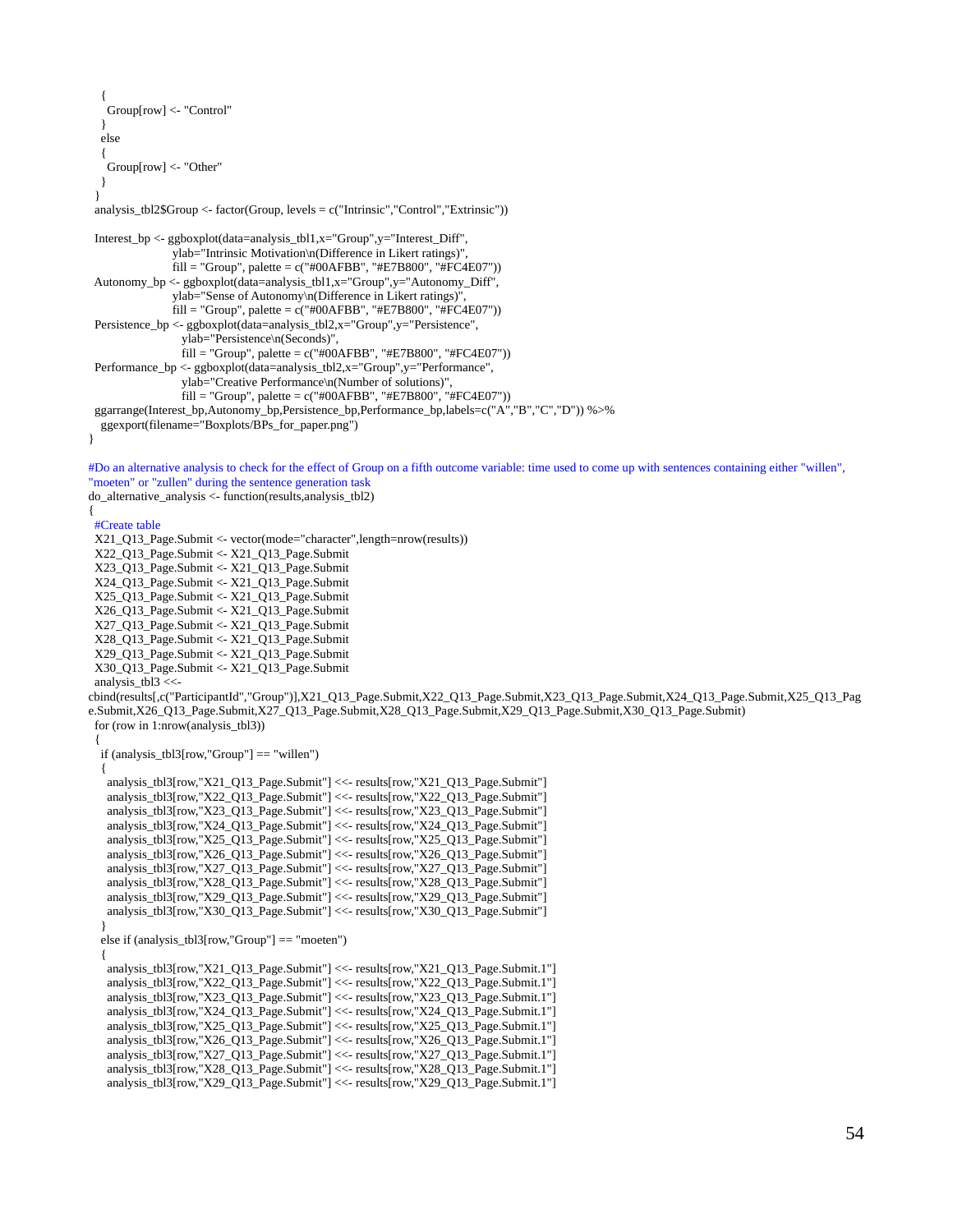```
 analysis_tbl3[row,"X30_Q13_Page.Submit"] <<- results[row,"X30_Q13_Page.Submit.1"]
 }
   else if (analysis_tbl3[row,"Group"] == "zullen")
   {
    analysis_tbl3[row,"X21_Q13_Page.Submit"] <<- results[row,"X21_Q13_Page.Submit.2"]
    analysis_tbl3[row,"X22_Q13_Page.Submit"] <<- results[row,"X22_Q13_Page.Submit.2"]
    analysis_tbl3[row,"X23_Q13_Page.Submit"] <<- results[row,"X23_Q13_Page.Submit.2"]
    analysis_tbl3[row,"X24_Q13_Page.Submit"] <<- results[row,"X24_Q13_Page.Submit.2"]
    analysis_tbl3[row,"X25_Q13_Page.Submit"] <<- results[row,"X25_Q13_Page.Submit.2"]
    analysis_tbl3[row,"X26_Q13_Page.Submit"] <<- results[row,"X26_Q13_Page.Submit.2"]
    analysis_tbl3[row,"X27_Q13_Page.Submit"] <<- results[row,"X27_Q13_Page.Submit.2"]
    analysis_tbl3[row,"X28_Q13_Page.Submit"] <<- results[row,"X28_Q13_Page.Submit.2"]
    analysis_tbl3[row,"X29_Q13_Page.Submit"] <<- results[row,"X29_Q13_Page.Submit.2"]
    analysis_tbl3[row,"X30_Q13_Page.Submit"] <<- results[row,"X30_Q13_Page.Submit.2"]
   }
   else
   {
    print("huh")
   }
 }
 analysis_tbl3$Group <<- as.factor(analysis_tbl3$Group)
 analysis_tbl3$X21_Q13_Page.Submit <<- as.double(analysis_tbl3$X21_Q13_Page.Submit)
  analysis_tbl3$X22_Q13_Page.Submit <<- as.double(analysis_tbl3$X22_Q13_Page.Submit)
 analysis_tbl3$X23_Q13_Page.Submit <<- as.double(analysis_tbl3$X23_Q13_Page.Submit)
 analysis_tbl3$X24_Q13_Page.Submit <<- as.double(analysis_tbl3$X24_Q13_Page.Submit)
 analysis_tbl3$X25_Q13_Page.Submit <<- as.double(analysis_tbl3$X25_Q13_Page.Submit)
  analysis_tbl3$X26_Q13_Page.Submit <<- as.double(analysis_tbl3$X26_Q13_Page.Submit)
 analysis_tbl3$X27_Q13_Page.Submit <<- as.double(analysis_tbl3$X27_Q13_Page.Submit)
 analysis_tbl3$X28_Q13_Page.Submit <<- as.double(analysis_tbl3$X28_Q13_Page.Submit)
  analysis_tbl3$X29_Q13_Page.Submit <<- as.double(analysis_tbl3$X29_Q13_Page.Submit)
  analysis_tbl3$X30_Q13_Page.Submit <<- as.double(analysis_tbl3$X30_Q13_Page.Submit)
 Average_Time <- (analysis_tbl3$X21_Q13_Page.Submit + analysis_tbl3$X22_Q13_Page.Submit + analysis_tbl3$X23_Q13_Page.Submit + 
analysis_tbl3$X24_Q13_Page.Submit + analysis_tbl3$X25_Q13_Page.Submit + analysis_tbl3$X26_Q13_Page.Submit + 
analysis_tbl3$X27_Q13_Page.Submit + analysis_tbl3$X28_Q13_Page.Submit + analysis_tbl3$X29_Q13_Page.Submit + 
analysis_tbl3$X30_Q13_Page.Submit) / 10
 Competence <- analysis_tbl2$Competence
 analysis_tbl3 <<- cbind(analysis_tbl3,Average_Time,Competence)
  #Descriptive analysis
 print(summary(analysis_tbl3))
print(summarise(group_by(analysis_tbl3,Group),mean=mean(Average_Time),sd=sd(Average_Time)))
  png(filename="Boxplots/Sentence_Time_Boxplot.png")
 boxplot(Average_Time \sim Group, data = analysis_tbl3,
      main = "Average Time by Group",
      xlab = "Group",
      ylab = "Average Time",
      col = "steelblue",
      border = "black")
 dev.off()
  #Check assumptions
  #Linear relationship?
  for(group in c("willen","moeten","zullen"))
 {
  table_for_cor <- analysis_tbl3[analysis_tbl3$Group == group,c("Average_Time","Competence")]
  print(paste0("Test for correlation between Average Time and Competence for Group ",group))
  print(cor.test(table_for_cor[,"Average_Time"],table_for_cor[,"Competence"]))
  }
  #Normal residuals?
 model <- lm(Average_Time ~ Group, data = analysis_tbl3)
 model.metrics <- augment(model)
```
 print(head(model.metrics, 5)) print(shapiro\_test(model.metrics\$.resid))

 ggdensity(analysis\_tbl3\$Average\_Time, fill = "lightgray") %>% ggexport(filename="Density/Sentence\_Time\_Normality.png")

#Equal variances?